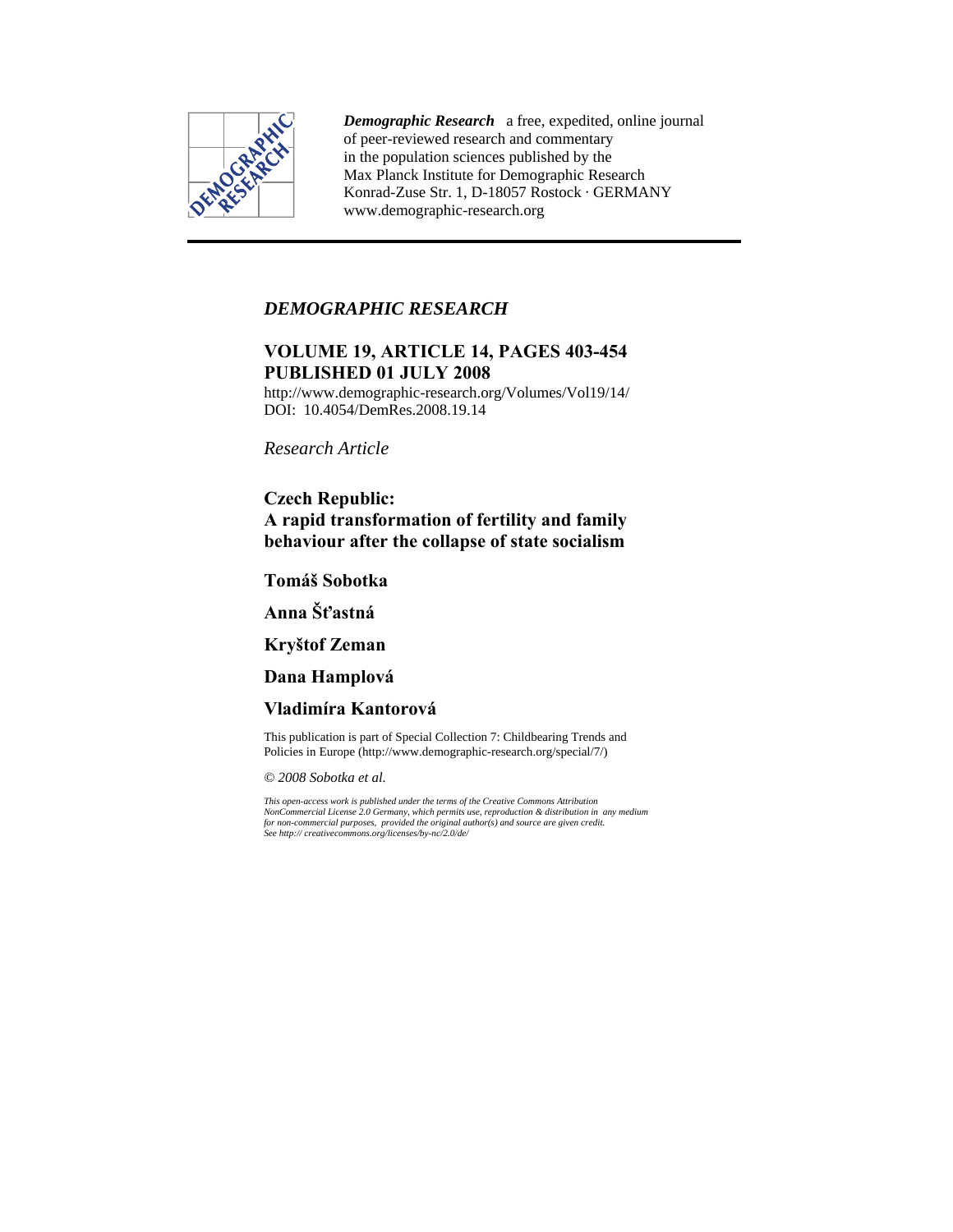# **Table of Contents**

| 1              | Introduction                                                                      | 404 |
|----------------|-----------------------------------------------------------------------------------|-----|
| $\mathfrak{2}$ | Period and cohort fertility: major patterns and trends                            | 406 |
| 2.1            | Completed fertility and parity distribution                                       | 406 |
| 2.2            | Period fertility trends                                                           | 410 |
| 2.3            | Parity-specific analysis of fertility shifts after 1990                           | 413 |
| 2.4            | The transformation of childbearing patterns among women<br>born after 1965        | 416 |
| 2.5            | Selected trends and socio-economic differences in fertility                       | 417 |
| 2.5.1          | The sharp decline of teenage motherhood                                           | 417 |
| 2.5.2          | The rise of extra-marital childbearing                                            | 420 |
| 2.5.3          | Educational differences in the timing of first childbirth                         | 422 |
| 2.5.4          | Fertility among Roma                                                              | 425 |
| 3              | 'Proximate' factors affecting fertility                                           | 427 |
| 3.1            | Union formation and living arrangements: the rising importance<br>of cohabitation | 427 |
| 3.2            | The link between union formation and entering parenthood                          | 429 |
| 3.3            | High intensity of divorce and union dissolution                                   | 430 |
| 3.4            | Sexual behaviour, contraception, and induced abortions                            | 431 |
| $\overline{4}$ | Societal conditions affecting fertility and the family                            | 434 |
| 4.1            | Economic transformation, employment, and educational expansion                    | 434 |
| 4.2            | Family change, secularisation, and attitudes towards family and<br>reproduction   | 436 |
| 4.3            | Gender inequality, gender division of childcare and family roles                  | 438 |
| 4.4            | Ideal and intended family size                                                    | 439 |
| 5              | Family related policies                                                           | 441 |
| 6              | Discussion: major explanations of fertility shifts after 1990                     | 444 |
| 6.1            | New uncertainties and changed characteristics of the labour market                | 444 |
| 6.2            | Educational expansion                                                             | 445 |
| 6.3            | 'Disorder' in the life course and the new character of partnerships               | 445 |
| 7              | Conclusions: future outlook                                                       | 447 |
| 8              | Acknowledgements                                                                  | 448 |
|                | References                                                                        | 449 |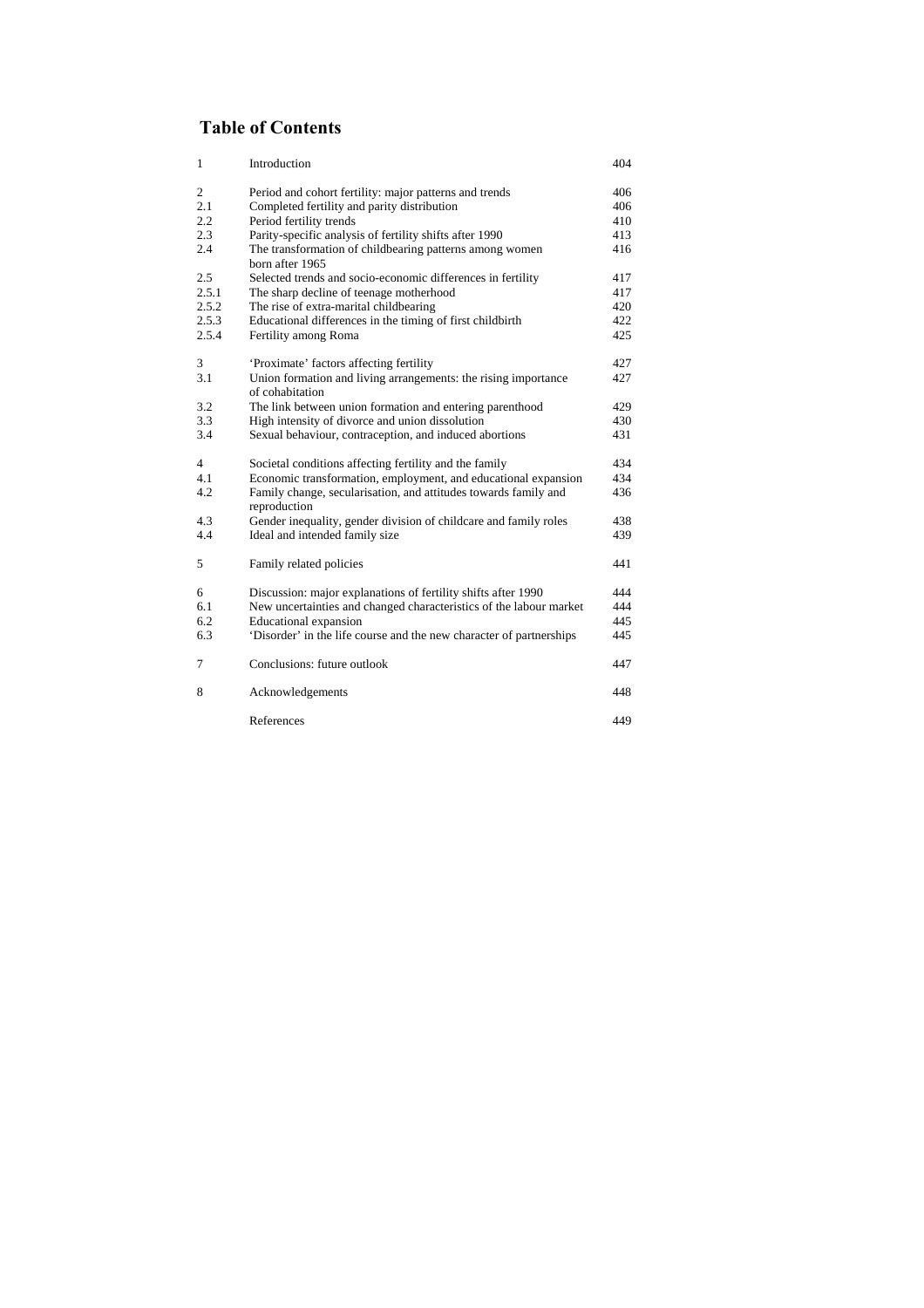# **Czech Republic: A rapid transformation of fertility and family behaviour after the collapse of state socialism**

**Tomáš Sobotka1 Anna Šťastná <sup>2</sup> Kryštof Zeman 3 Dana Hamplová 4 Vladimíra Kantorová<sup>5</sup>**

### **Abstract**

Following the swift demise of the state-socialist regime in 1989, a profound transformation of family and fertility patterns has taken place in the Czech Republic. Family formation has been postponed and period fertility rates have fallen to very low levels, especially among young adults. Unmarried cohabitation has become relatively widespread and marriages have been progressively delayed or even foregone. These rapid shifts in family-related behaviour were primarily driven by a period change and resulted in a sharp discontinuity in cohort patterns of union formation and childbearing. We argue that the rapid change in family-related behaviour after 1990 was driven by a fundamental shift in the constraints and incentives for childbearing, which was conducive to later and more carefully planned family formation. The rapidity of observed changes can be explained as the outcome of a simultaneous occurrence of several factors, especially the expansion of higher education, the emergence of new opportunities competing with family life, increasing job competition, rising economic uncertainty in young adulthood, and changing partnership behaviour.

4 Institute of Sociology, Academy of Sciences of the Czech Republic, Prague.

 <sup>1</sup> Vienna Institute of Demography (VID). E-mail: tomas.sobotka@oeaw.ac.at

<sup>&</sup>lt;sup>2</sup> Research Institute for Labour and Social Affairs, Prague. E-mail: anna.stastna@vupsv.cz  $\frac{3}{2}$  Crack Statistical Office. Prague. E-mail: knutoff@ecream.cz

<sup>&</sup>lt;sup>3</sup> Czech Statistical Office, Prague. E-mail: krystoff@seznam.cz

E-mail: dana.hamplova@soc.cas.cz

<sup>&</sup>lt;sup>5</sup> Population Division, Department of Economic and Social Affairs, United Nations, New York. E-mail: kantorova@un.org. The views expressed in this paper are those of the author and do not imply the expression of any opinion on the part of the United Nations Secretariat.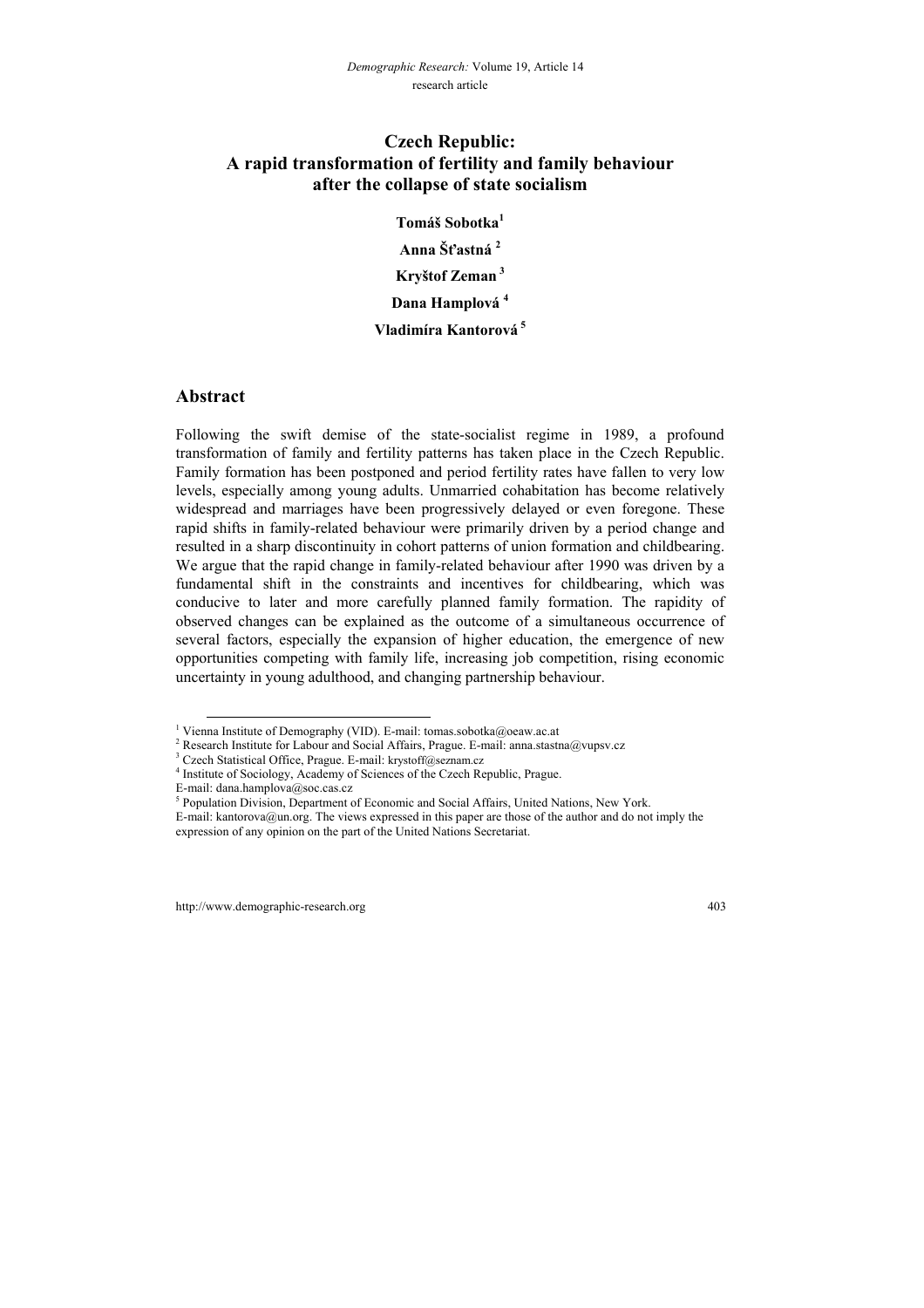# **1. Introduction**

Following the swift demise of the state-socialist regime in the autumn of 1989, the Czech Republic experienced a profound transformation of the economy and society which led to the accession to the European Union on May 1, 2004. Many of the most crucial events took place shortly after 1989: the opening of the borders with Austria and (West) Germany, the establishment of democratic parliamentary political structures, the marketisation and privatisation of the once fully nationalised and rigid economy, and the dissolution of Czechoslovakia into two independent states as of January 1, 1993. Most institutions and businesses have been consistently re-oriented towards the 'Western' countries, and in particular the European Union.

While the pace of economic and political changes in the Czech Republic during the 1990s was impressive, these changes did not bring extreme shocks or turbulence as experienced in many other post-communist societies. Thanks to the existence of an extensive social security net, combined with a rapid expansion of small enterprises, the economic transformation did not entail severe consequences for the majority of the population (see Section 4.1 below). Following the accession to the European Union, the Czech Republic enjoys at present a period of accelerated economic growth combined with a rapid rise in wages and living standards. The GDP per capita, measured in terms of purchasing power parity, reached 79% of the EU level in 2006, surpassing Portugal and all countries of Central and Eastern Europe except Slovenia (Eurostat 2007).

Family life has undergone a considerable change as well. The most noticeable change is the intensive postponement of family formation. Fertility rates have fallen to very low levels, in particular among young women and between 1995 and 2005 the total fertility rates dropped below the 'lowest-low' threshold of 1.3. Less traditional union forms, especially unmarried cohabitation, have become widespread and marriages have been progressively delayed or even foregone by many younger men and women. Consequently, the proportion of extra-marital births has increased rapidly, surpassing 33% in 2006. Divorce rates, already high during the socialist era, have further increased. The rapid diffusion of modern contraception, particularly the Pill, has contributed to a more careful and cautious planning of family formation and to a steady fall in the number of induced abortions. Changes towards less traditional and less family-centred values and attitudes have been observed as well.

Although these rapid shifts in family-related behaviour were primarily driven by a period transformation, they are manifested by a sharp discontinuity in cohort patterns of union formation and childbearing. Whereas the cohorts born in the 1940s to 1960s are characterised by an early and almost universal marriage and family formation, the 'baby-boom' cohorts of the mid-1970s show more diverse patterns, characterised by a marked postponement of union formation and parenthood and also by higher rates of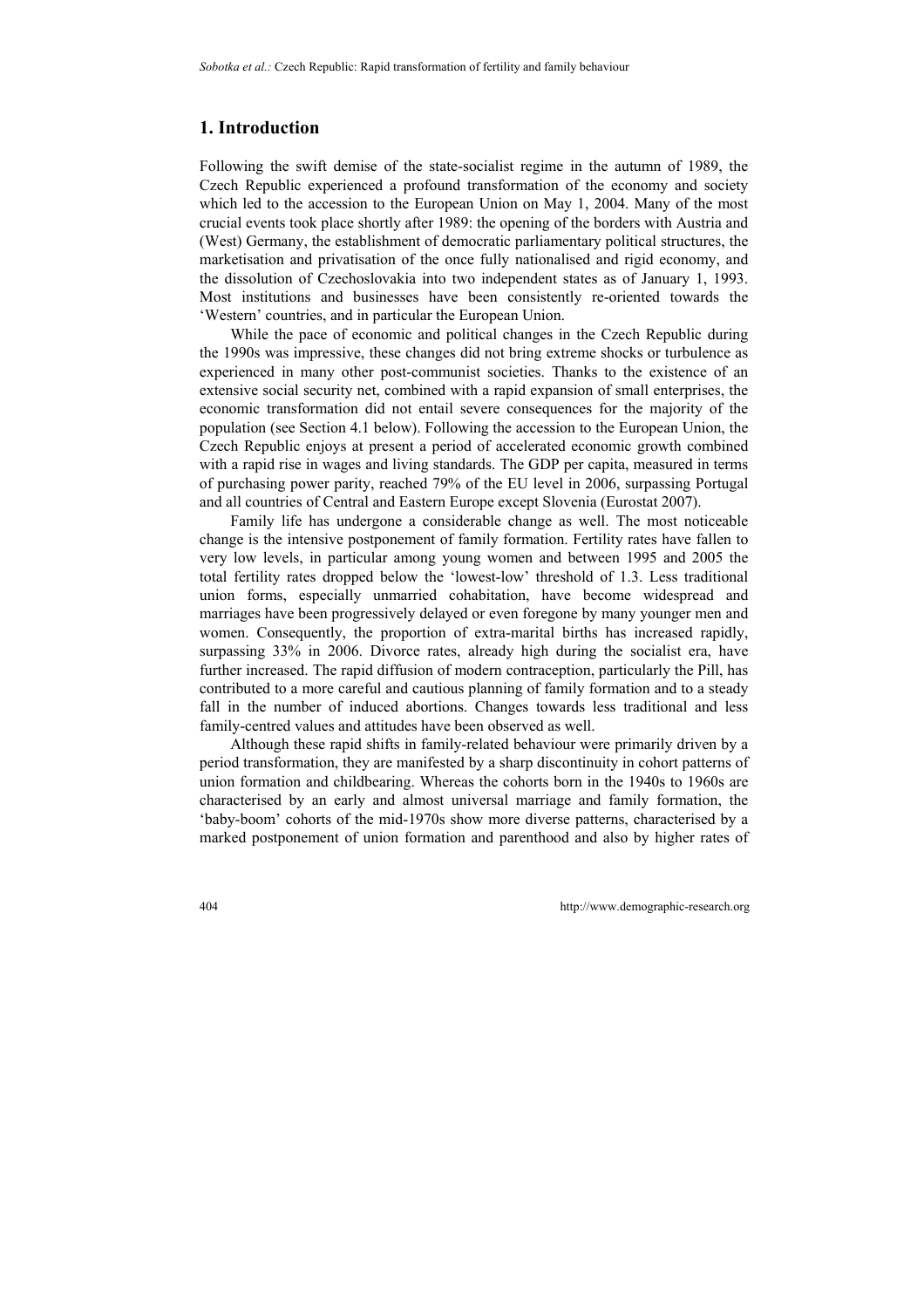childlessness and non-marriage. The growing diversity in the timing and sequencing of family-related transitions indicates increasing heterogeneity of behaviour within the population (Rindfuss 1991), which is partly linked to increasing differences between social groups.

The period after 1989 was also characterised by rapid changes in other demographic trends (Pavlík and Kučera 2002). Following a long stagnation in the 1960s to 1980s, when life expectancy at birth stalled among men and increased only by two years among women, mortality conditions started to improve immediately after 1990. This resulted in a marked increase in life expectancy, in particular among men (to 73.4 years, i.e., by 5.8 years between 1990 and 2006) and a reduction in the life expectancy gap between men and women to 6.3 years in 2006 (down from 7.8 years in 1990). Investment in healthcare, especially modern technologies and drugs that were unavailable during the socialist era, combined with the spread of a healthier lifestyle, as well as a convergence between men and women in some adverse behaviours (e.g. smoking, stress), were responsible for this trend.

Despite mortality improvements, deaths outnumbered live births from 1994 to 2005. This trend has been increasingly offset by migration, which has become an important component of population balance. Consequently, the Czech Republic has registered a renewed population increase since 2003. In 2006 a combination of rising period fertility rates, falling mortality and the relatively large size of cohorts in reproductive age led to a renewed natural increase of population, which is likely to have a temporary character. This minor natural increase of 1.4 thousand was complemented by net migration of 34.7 thousand, resulting in an overall population increase of 0.35%. Immigration is mostly work-related; two-thirds of the net migration balance is attributable to citizens of Ukraine, Slovakia and Vietnam, who also form the largest immigrant communities. Although underreported, emigration of Czech citizens (only 2.3 thousand recorded in 2005) has not become as widespread as in Poland and some other post-communist countries.

The total population size (10.33 million in mid-2007) declined by 0.3% between 1990 and 2007. Fluctuating fertility levels in the past caused substantial irregularities in the age structure of the population, posing considerable challenges for the educational system and labour market, as well as for the sustainability of the pension system. Until recently, population ageing in the Czech Republic was not as pronounced as in some other European countries. However, very low fertility levels resulted in a falling proportion of children below age 15 from 21% in 1990 to 15% in 2005. In addition, the number of people in retirement age will increase rapidly after 2009.

Our contribution aims to map the changes in fertility patterns and the main trends in living arrangements, as well as the character of family life, and to outline the main determinants of these changes. The focus is especially placed on the period of rapid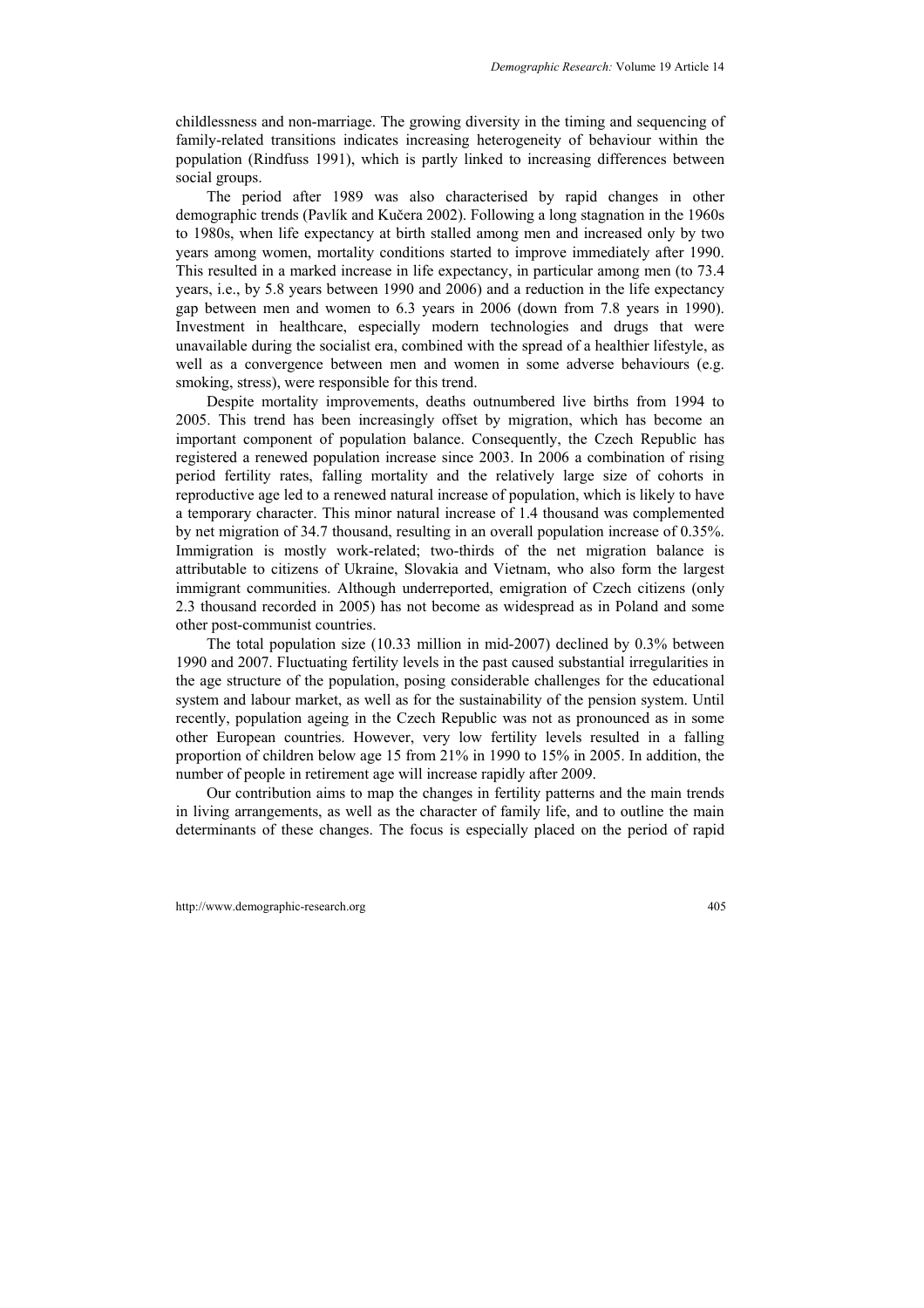societal transformation after 1989, but we also inspect long-term developments and analyse changes in cohort behaviour. In addition, we look at the transformation in family-related policies and the general character of the welfare state and discuss their possible contribution to the observed changes in family life.

This chapter is structured as follows: The next section provides an analysis of long-term changes in fertility tempo and quantum, focusing in detail on fertility decline after 1989 and the role of tempo effects in this process, as well as changes in cohort fertility trajectories among women born after 1965. In addition, this part looks in more detail at selected fertility differentials, namely at the decline in teenage motherhood, the sharp increase in extra-marital childbearing, educational differentiation in family formation, and fertility among the Roma minority. The subsequent section (Section 3) reviews changes in the 'proximate' factors affecting fertility, namely partnership and union formation and the spread of unmarried cohabitation, the high intensity of union dissolution, and the trends in reproductive behaviour. Section 4 outlines major social and economic factors that have contributed to the rapidly changing fertility patterns in the last fifteen years. This section also describes the changing character of the Czech family and provides a sketch of family-related attitudes and fertility intentions among Czech women. Section 5 outlines changes in family-related policies after 1989. Section 6 discusses some of the major factors contributing to the observed shift to lower and later fertility after 1990. Section 7 concludes the chapter.

# **2. Period and cohort fertility: major patterns and trends**

### **2.1 Completed fertility and parity distribution**

The area of the present-day Czech Republic had experienced a significant decline in fertility, linked to a conscious limitation of births within marriage, from the 1870s (Fialová, Pavlík and Vereš 1990). Women born in the early  $20<sup>th</sup>$  century reached a low fertility level of 1.87 in the 1902-03 cohorts. High levels of infant mortality at the time implied that fertility fell far below the replacement level threshold, which was close to three children per woman. Frequent swings in period fertility in the decades after the Second World War had surprisingly little impact on completed fertility among Czech women born after 1910. There were no signs of a distinct baby boom similar to that experienced in most Western societies by the 1930s cohorts during the 1950s and 1960s. Women born between the 1920s and 1950s achieved family sizes of about 2.1 children on average. Women born after 1960 experienced a gradual decline in completed fertility, which accelerated somewhat among the cohorts entering parenthood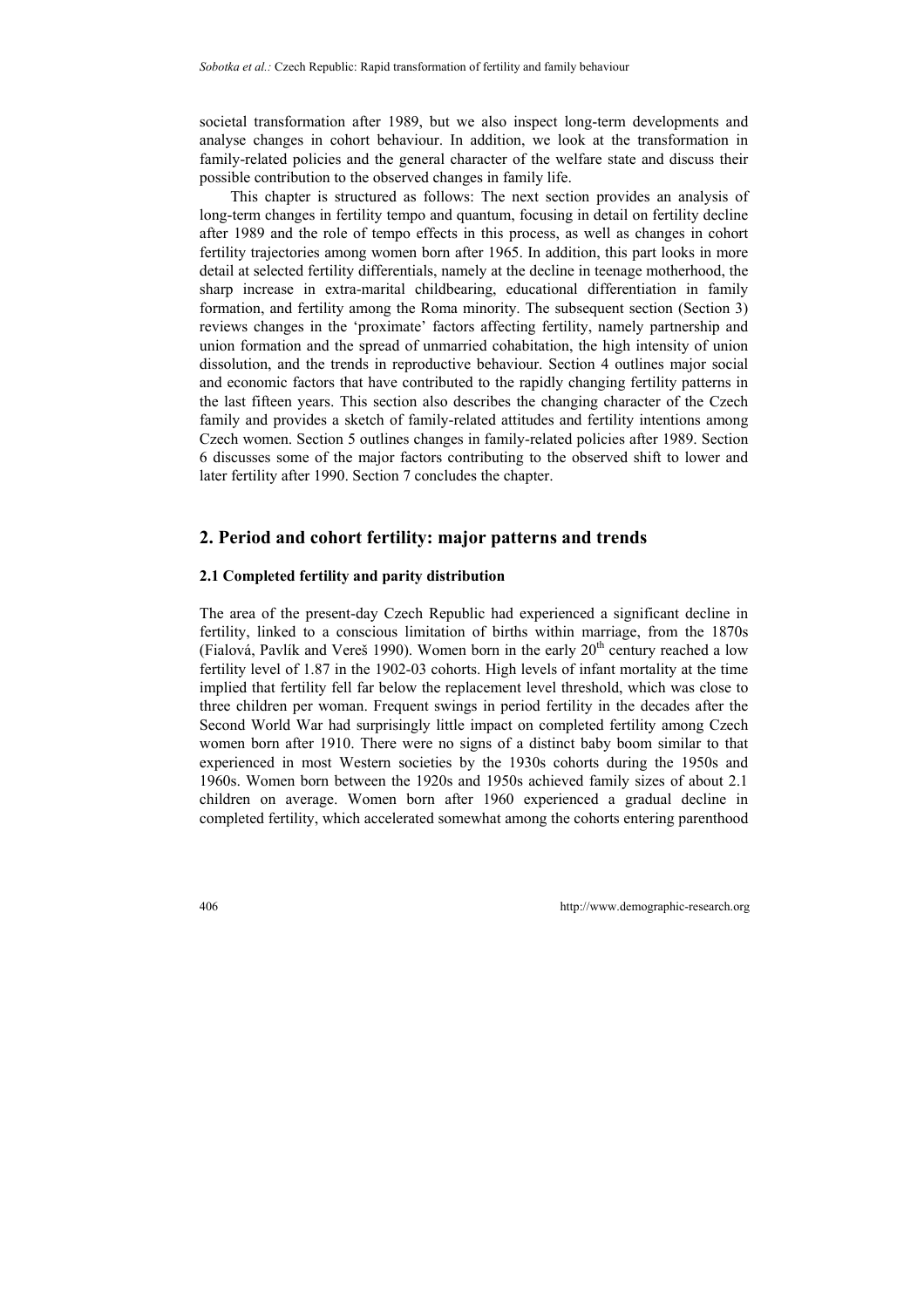after 1990. As a result, the mean number of children per woman in the early 1960s cohorts fell again below two (see Figure 1 and Section 2.4).

Whereas the completed fertility remained remarkably stable for most of the analysed cohorts, family size distribution underwent a substantial transformation. Increasing orientation towards a two-child family constituted the most characteristic trend that had begun among women born in the late  $19<sup>th</sup>$  century and continued uninterrupted thereafter. This trend became most pronounced during the socialist era; around 55% of women born between 1950 and the late 1960s had two children (Figure 2). Although the two-child family ideal has spread to other European regions as well, such a pronounced pattern of family size distribution is fairly unusual. Among 18 societies analysed by Shkolnikov et al. (2004), only Bulgarian women born in the early 1960s have given birth to two children more frequently (57%) than the Czech women.

### **Figure 1: Period (1925-2006) and cohort (1900-1966) fertility indicators, Czech Republic**



*Sources:* Completed cohort TFR: Authors' computations based on vital statistics data for 1961-2004, Census 1980 (FSU 1982) for birth cohorts 1921 through 1960; Census 1961 (Ústřední Komise 1965) for birth cohorts 1900-1920. Period fertility indicators: CZSO (2000 and 2007) and authors' computations based on vital statistics data for 1961-2005.

Note: Adjusted PATFR is an indicator of period fertility proposed by Kohler and Ortega (2002). It is based on multistate fertility table constructed from age and parity-specific birth probabilities, which are adjusted to remove distortions caused by the changes in the timing of childbearing.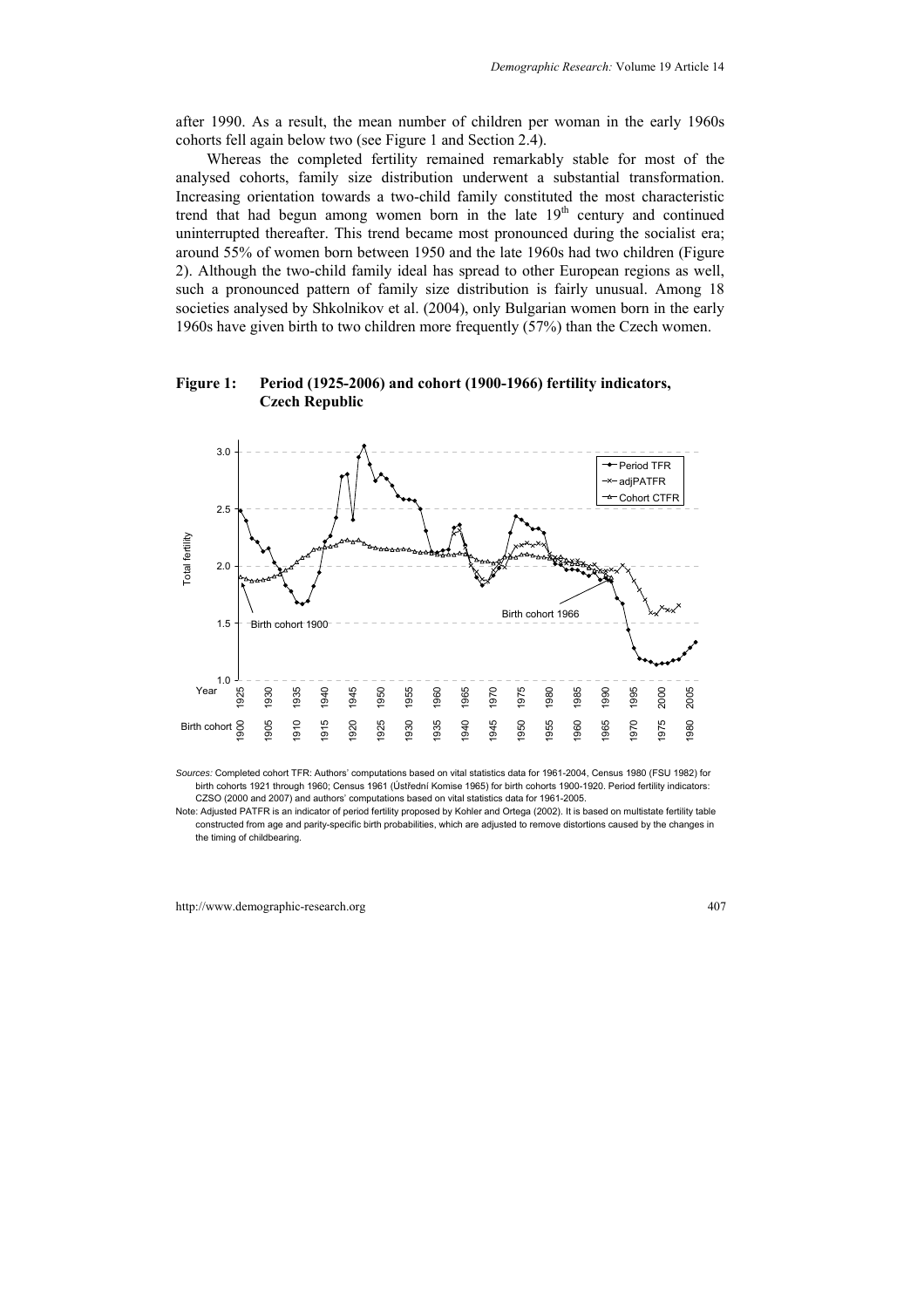



*Sources:* Authors' computations based on vital statistics data for 1961-2004, Census 1980 (FSU 1982) for birth cohorts 1921 through 1960; Census 1961 (Ústřední Komise 1965) for birth cohorts 1900-1920.

The shift towards a two-child family model was accompanied by a continuous decline in childlessness, which reached very low levels among women born since the early 1930s. A universality of marriage and childbearing was typical of reproductive patterns throughout the socialist period, supported directly and indirectly by various institutional arrangements and population policies. Only 5 to 7% of women born in 1930-1963 remained permanently childless; this level is only slightly above the level of biological infertility and was partly achieved thanks to the prevailing habit of early family formation.

Larger families were becoming increasingly unusual, which is illustrated by a long-lasting decline in childbearing intensity among women with two and three children and also a more recent drop in childbearing intensity among women with one child. Women born in the mid-1960s achieved a progression rate to second child of 0.80 (a slight decline from 0.85 reached by the 1958 cohort), whereas their third-child progression rate dropped to 0.26 (Figure 3), which is well below the level reached in the neighbouring countries (Sobotka 2005). The progression rate to fourth birth declined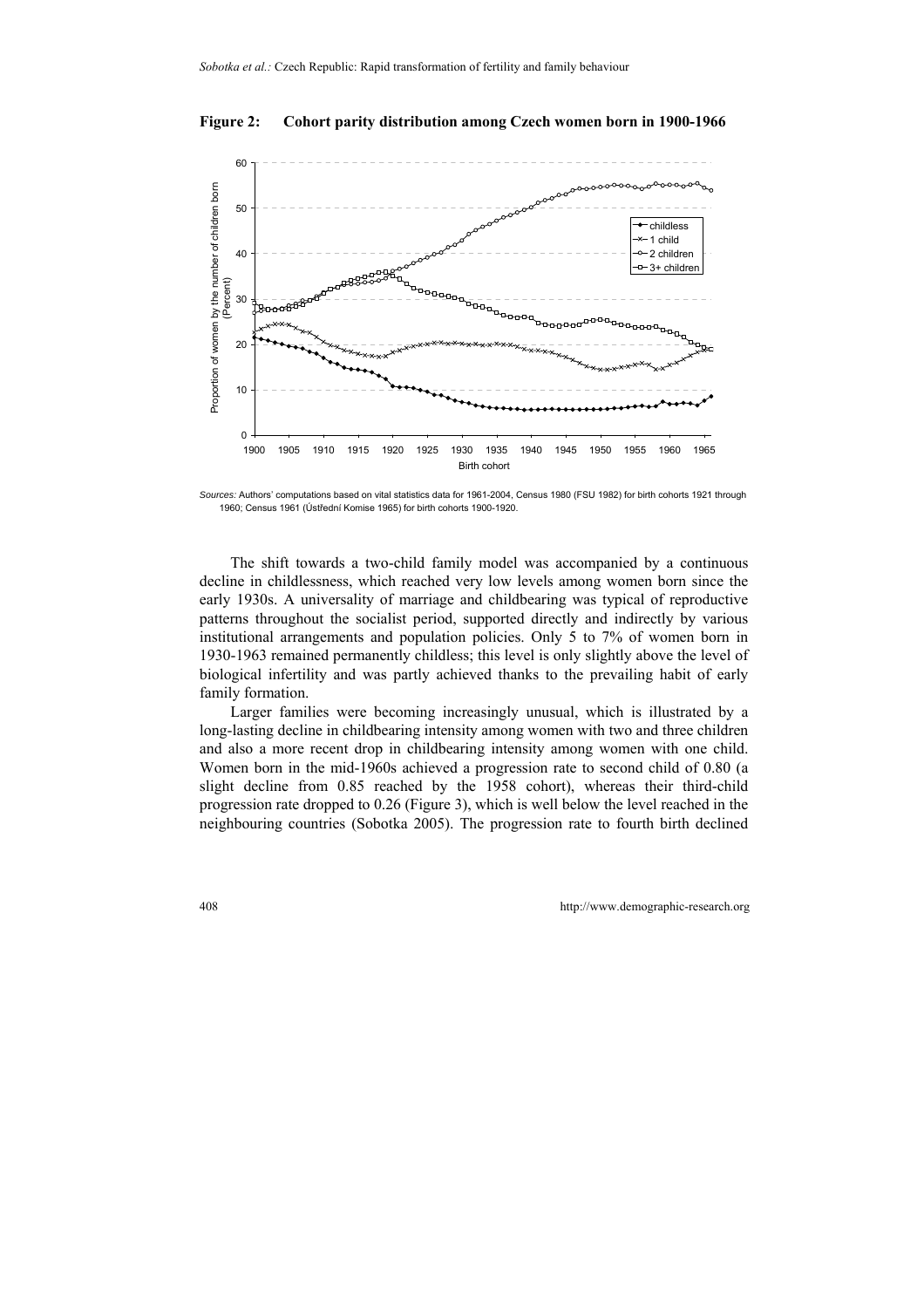below the third-birth progression rate and stabilised above 0.20. Overall, less than onefifth of women born after 1963 will eventually have three or more children.



**Figure 3: Parity progression ratios among Czech women born in 1900-1966** 

*Sources:* Authors' computations based on vital statistics data for 1961-2004, Census 1980 (FSU 1982, for birth cohorts 1921 through 1960); and Census 1961 for birth cohorts 1900-1920 (Ústřední Komise 1965).

The state-socialist era was characterised by the near-universality of the two-child family model and relatively low socio-economic differentiation in completed family size (Rychtaříková 2004). Although many fertility differentials found in other countries, especially with respect to education, were found in the Czech Republic as well, the differences between highly educated and low-educated women were less pronounced. For instance, the completed fertility for the cohort born in 1960 was 2.26 among women with a basic education and 1.73 among university-educated women. In particular, voluntary childlessness was unusual in all social strata and fewer than 12% of women in any educational category born in the 1940s and 1950s remained permanently childless (Rychtaříková 2004). Women with an elementary education reached the least uniform family distribution: they remained more often childless than women with the middle levels of education, but they also frequently formed large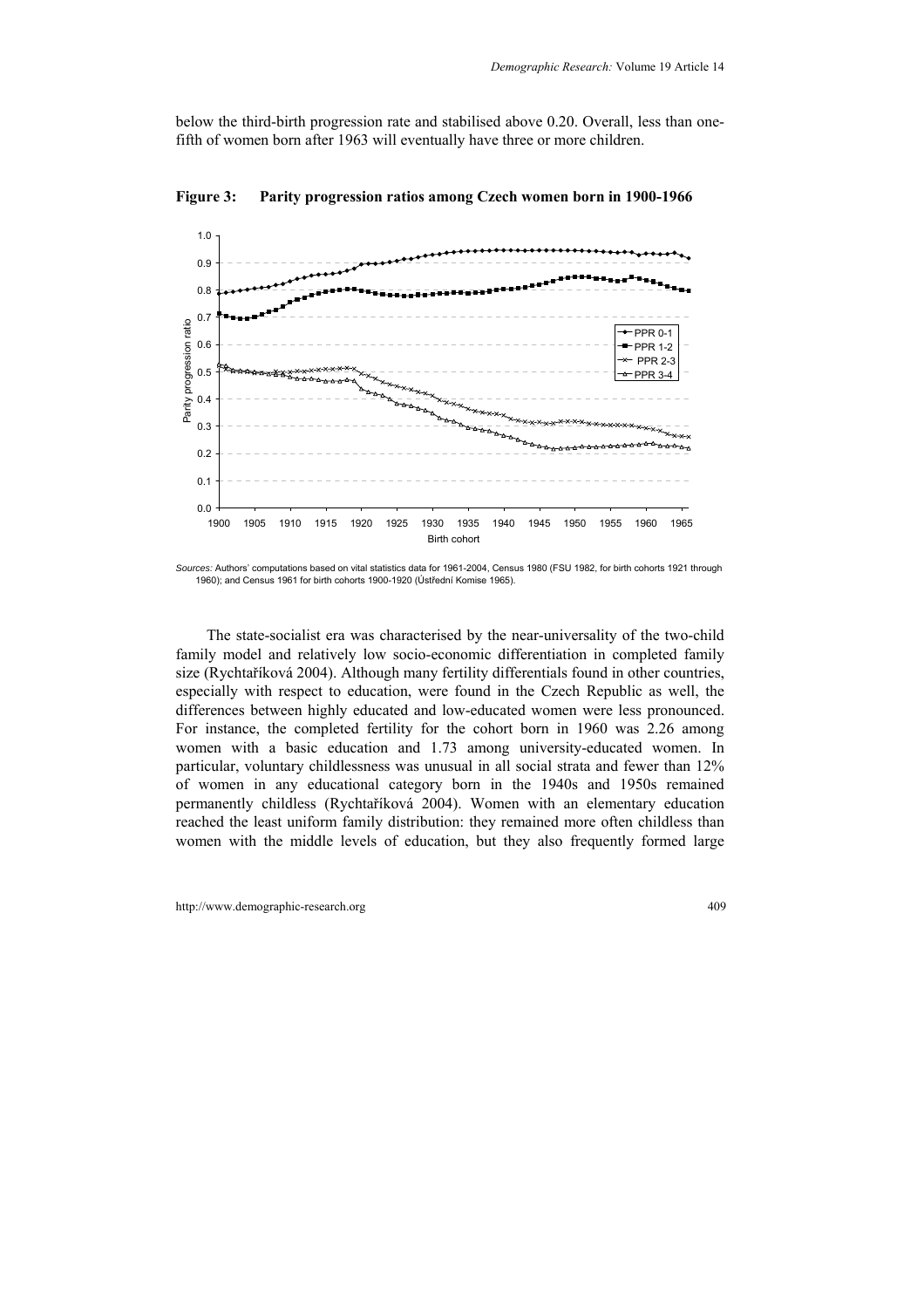families. In the cohorts born around 1960, close to 40% of women with a basic education had three or more children, compared to 11-12% among women with a university education. Part of this differentiation can be explained by a larger share of the higher-fertility Roma (Gypsy) ethnic minority in the group of low-educated women (see Section 2.5.4).

Religious affiliation, as declared in the population census, is associated with modest differences in family size. Catholics, who form the main religious group (26% of the population declared an affiliation to the Catholic Church in 2001), have a somewhat higher fertility at each age category than the majority of people with no religious affiliation. For instance, the 2001 Population Census recorded a mean number of 2.03 children per woman with no religious affiliation aged 40-49 and 2.18 children per woman of the same age with Roman Catholic affiliation (CZSO 2003).

#### **2.2 Period fertility trends**

Period fertility rates in the Czech Republic have been closely linked to external factors, such as wars, economic crises, population-related policies, and major societal upheavals. The economic crisis of the 1930s had already brought a marked decline in the total fertility rate (TFR) to a low level of 1.66 in 1936-37 (see Figure 1). In contrast, the early years of the Second World War, as well as the post-war period brought a pronounced rise in fertility rates.

Fertility trends during the socialist era can be seen as a sequence of "temporary booms and busts, explainable largely as compensatory responses of basically lowfertility cohorts to changing economic and political conditions" (Stloukal 1998: 110). Specifically, population-related policy measures such as the legalisation of abortion in 1957 or pronatalist policies implemented in the early 1970s, were associated with considerable fertility swings (Frejka 1980; Stloukal 1998). The brief baby boom of the mid-1970s followed a baby bust of the late 1960s, when the Czech Republic was one of the few European societies experiencing sub-replacement period fertility. These swings were typically short-lived and appeared to have only a limited effect on the long-term development in completed fertility and parity distribution (see Figure 1 and Section 2.1 above). Their main impact was thus on the tempo of fertility.

The most rapid drop in the TFR occurred after the collapse of the state socialist regime: between 1990 and 1996 it fell from 1.90 to 1.18 and remained at 1.1-1.2 until 2004. Most recent data indicate a partial recovery in total fertility to the level of 1.33 in 2006 and 1.44 in 2007. Unlike the previous cyclical changes, this shift bears all the signs of a fundamental and lasting change in reproductive regime, marked by declining fertility levels, later childbearing, and higher heterogeneity in family formation and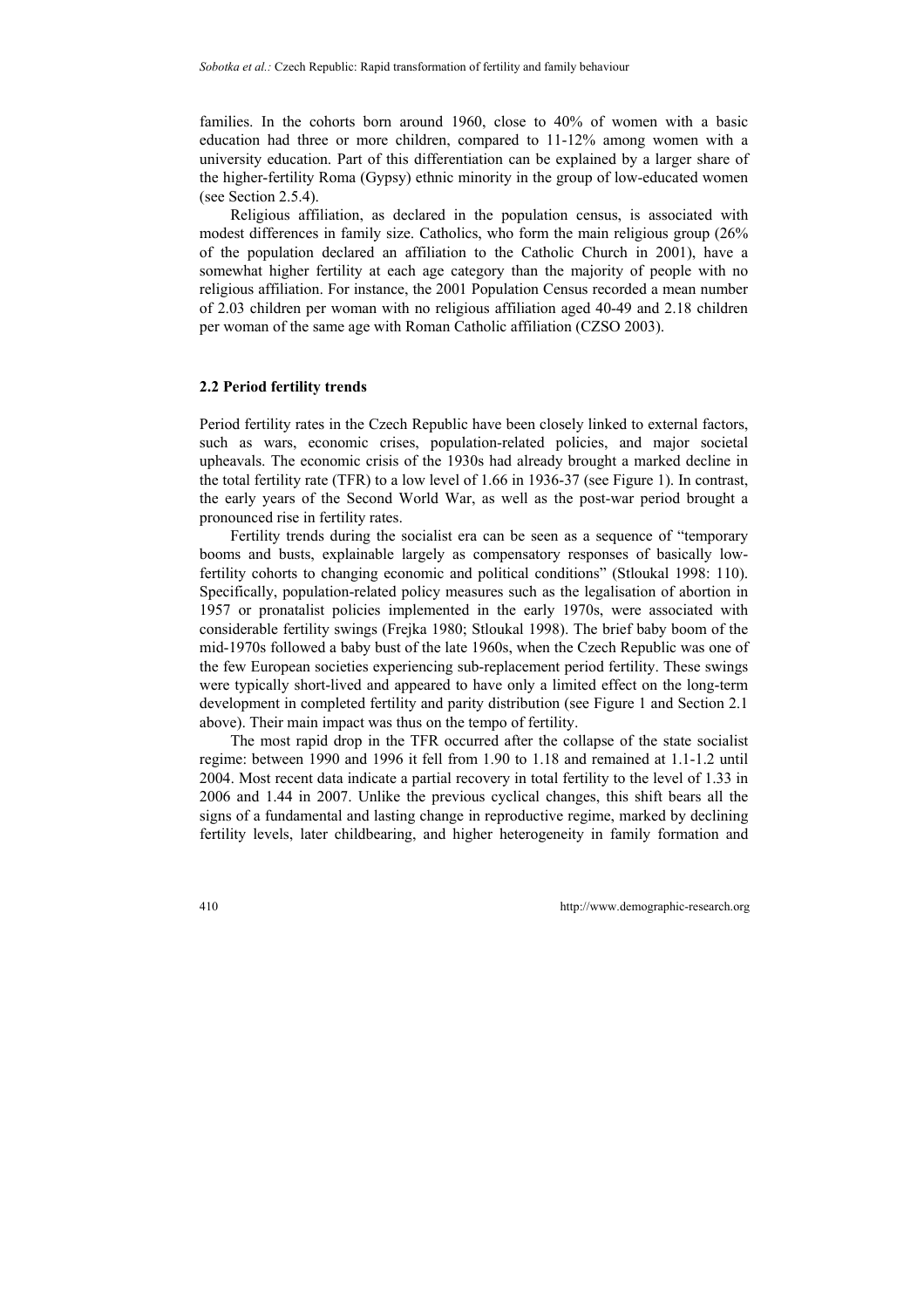living arrangements. A considerable part of the observed reduction in the TFR was driven by a pronounced shift towards later timing of parenthood. Whereas during the socialist era most women had their first child at an early age, reaching their final family size relatively soon thereafter, the contemporary fertility pattern is characterised by a relatively late timing of parenthood, which is typical of the societies of Western, Southern and Northern Europe. This change is illustrated in the graph of age-specific fertility rates (Figure 4): the early-childbearing pattern, with a pronounced peak in fertility rates at ages 21-22 and very low fertility among women past age 30 has been rapidly replaced by a more heterogeneous age pattern of childbearing with a lower level of fertility and a less pronounced peak, which reached age 29 in 2006. Fertility rates after 1990 have plummeted in particular among young adults, declining by more than four-fifths at ages 18-20. On the other hand, a clear trend towards fertility 'recuperation' takes place at later ages. At ages 30-49, fertility rates more then doubled between 1995 and 2006 and their share on total fertility has consequently risen from 19 to 40% (Table 1; see Kantorová 2002, Zeman 2006, and CZSO 2007 for more details on changes in the age patterns of childbearing).

|                | Sum of fertility rates in age groups |        |           |         |           |              |                    |         |  |
|----------------|--------------------------------------|--------|-----------|---------|-----------|--------------|--------------------|---------|--|
|                | (per thousand)                       |        |           |         | Share     | Mean age at  | Mean age           |         |  |
|                | Below 20                             | 20-24  | $25 - 29$ | $30+$   | $30+$ (%) | childbearing | at first birth TFR |         |  |
| 1930           | 105.1                                | 603.7  | 639.7     | 791.8   | 37.0      | 28.6         | 24.9               | 2.14    |  |
| 1950           | 235.8                                | 935.1  | 791.7     | 837.6   | 30.2      | 27.3         | 23.8               | 2.80    |  |
| 1968           | 227.6                                | 821.9  | 489.3     | 288.8   | 15.8      | 25.1         | 22.5               | 1.83    |  |
| 1974           | 270.0                                | 1067.3 | 701.8     | 393.4   | 16.2      | 25.2         | 22.6               | 2.43    |  |
| 1985           | 268.4                                | 929.0  | 514.4     | 251.5   | 12.8      | 24.6         | 22.4               | 1.96    |  |
| 1990           | 247.1                                | 876.1  | 516.9     | 257.3   | 13.6      | 24.8         | 22.5               | 1.90    |  |
| 1995           | 118.9                                | 515.6  | 406.6     | 236.7   | 18.5      | 25.8         | 23.3               | 1.28    |  |
| 2000           | 64.1                                 | 333.4  | 447.4     | 297.1   | 26.0      | 27.2         | 24.9               | 1.14    |  |
| 2005           | 54.2                                 | 241.6  | 501.9     | 483.8   | 37.7      | 28.6         | 26.6               | 1.28    |  |
| 2006           | 54.4                                 | 232.7  | 502.5     | 538.3   | 40.5      | 28.9         | 26.9               | 1.33    |  |
| Change         |                                      |        |           |         |           |              |                    |         |  |
| 1990-1995 -52% |                                      | $-41%$ | $-21%$    | $-8%$   |           | +1.0 years   | $+0.8$ years       | $-0.62$ |  |
| Change         |                                      |        |           |         |           |              |                    |         |  |
| 1995-2006 -54% |                                      | $-55%$ | $+24%$    | $+127%$ |           | +3.1 years   | +3.6 years         | $+0.05$ |  |

**Table 1: Main indicators of period fertility tempo and quantum, Czech Republic 1930-2006** 

*Sources:* Council of Europe (2005), CZSO (2004 and 2007), Zeman (2006), and authors' computations based on vital statistics data for 1930, 1950, 2005 and 2006.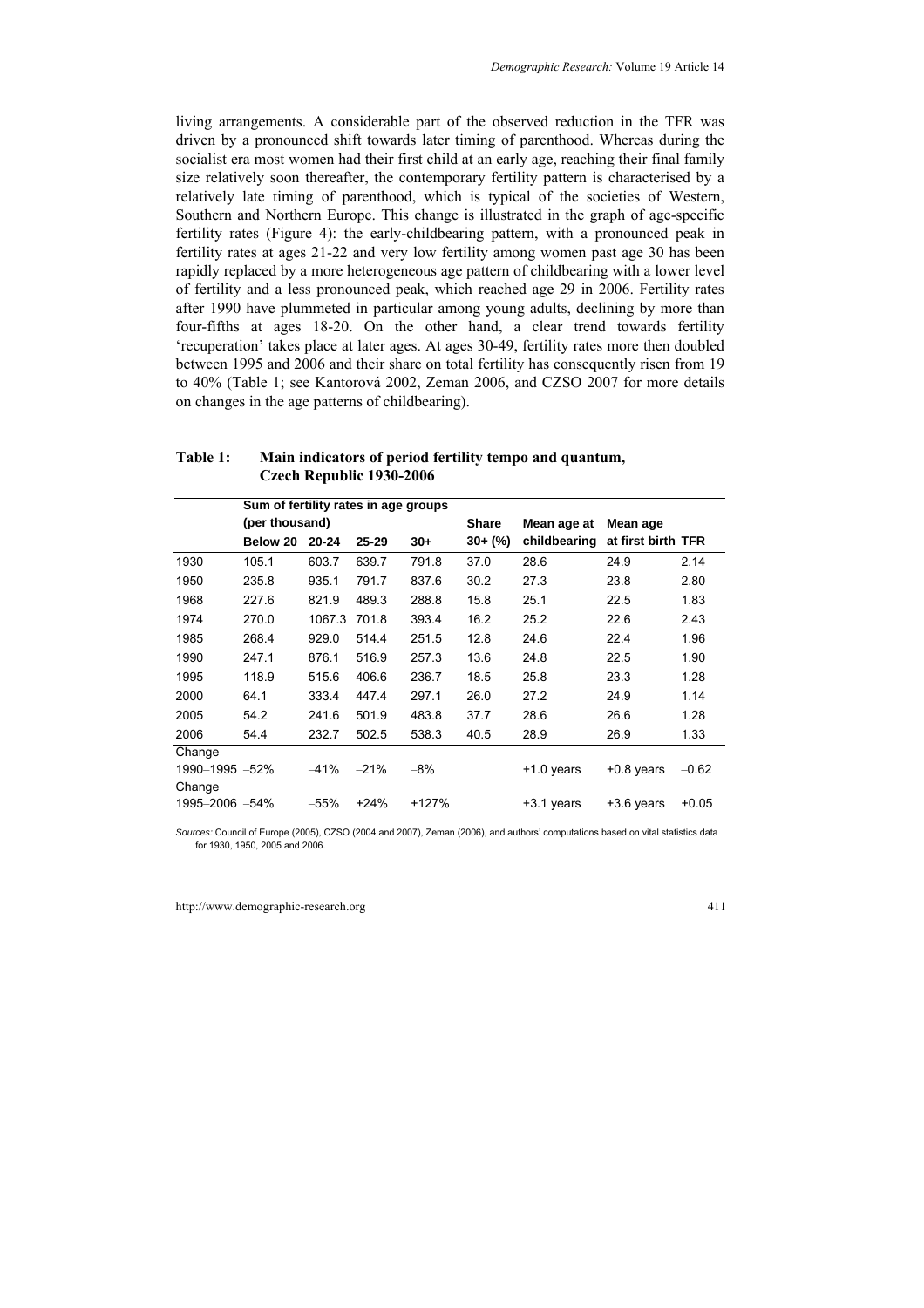**Figure 4: Age-specific fertility rates among Czech women aged 15-45; 1930-2006** 



*Sources:* CZSO (2004, 2007), EUROSTAT (2006), and authors' computations based on vital statistics data for 1930, 2005 and 2006.

Indicators of fertility timing illustrate the intensity of the ongoing transition to a late-childbearing pattern. The mean age of mothers at first childbirth increased by more than four years, from 22.5 to 26.9 years, between 1992 and 2006. A similar rise has been recorded for the overall mean age at childbearing, which reached 28.9 years in 2006, the same value as in 1930, when the later childbearing pattern was to a larger extent driven by higher-order fertility (Figure 5). Table 2 summarises diverse indicators of the timing of entering motherhood. Whereas a significant proportion of women still form a family at a young age (in 2005, one-tenth of first birth rates occurred among women below age 20.6), many women have postponed motherhood into their early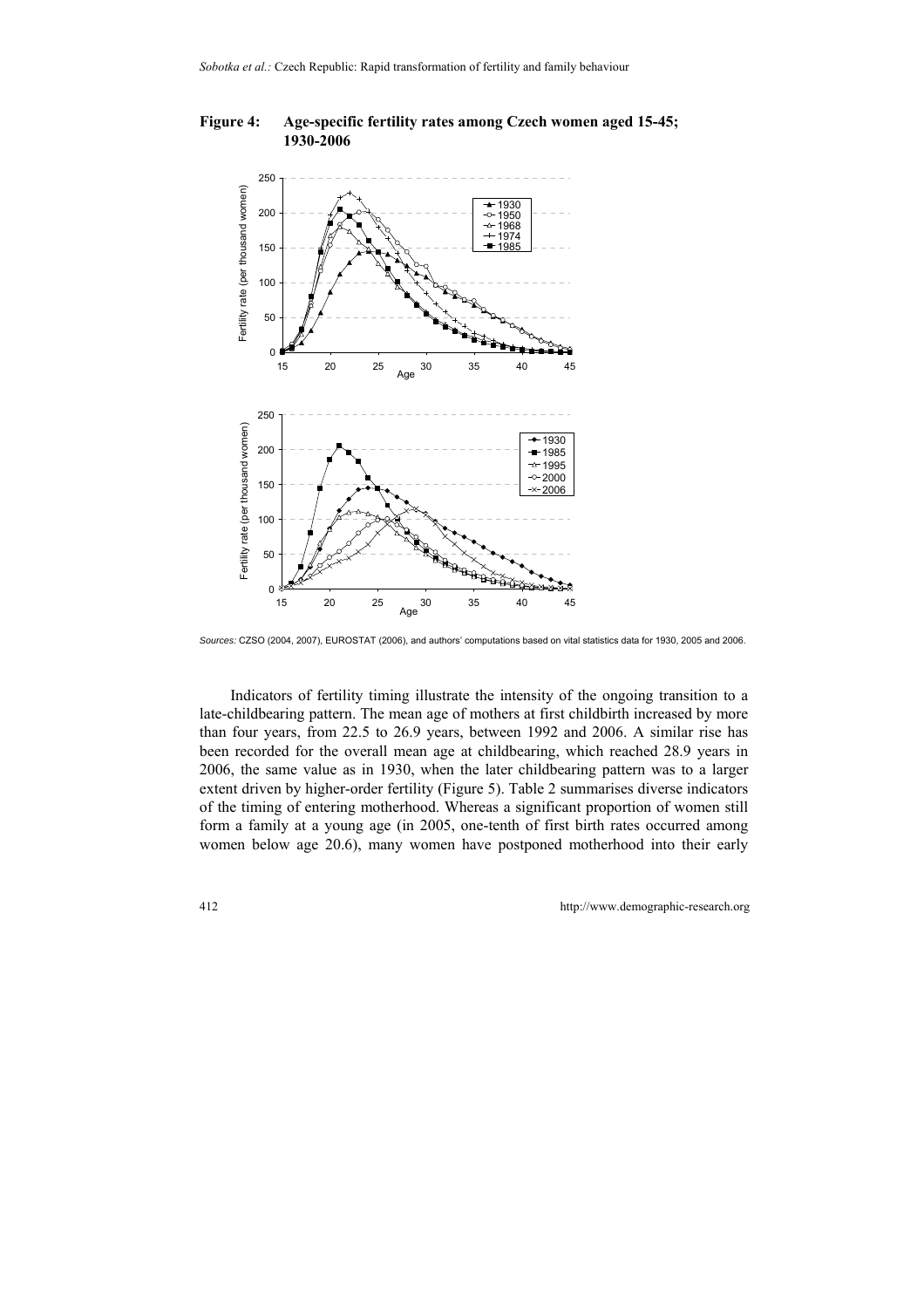thirties. As a result, different indicators of age heterogeneity, such as interdecile and interquartile age differences, have risen sharply. This trend is linked to the rising educational differences in family formation (see Section 2.5.3).



### **Figure 5: Selected indicators of the timing of childbearing, Czech Republic 1920-2006**

*Sources:* CZSO (2000 and 2007), Zeman (2006) and computations based on EUROSTAT 2006 and vital statistics data for 1961- 2006.

#### **2.3 Parity-specific analysis of fertility shifts after 1990**

Parity-specific fertility indicators as well as indicators that aim at removing the distortion caused by the shifts in the period timing of childbearing show a markedly less steep decline in fertility quantum than the period TFR (Sobotka 2003). In order to obtain a more accurate picture of the recent transformation in fertility patterns, we employ life-table analysis of first births based on age-specific first birth probabilities and duration-specific parity progression rates to the second and subsequent births ('birth interval' indicators). These indicators show a slight decline in the progression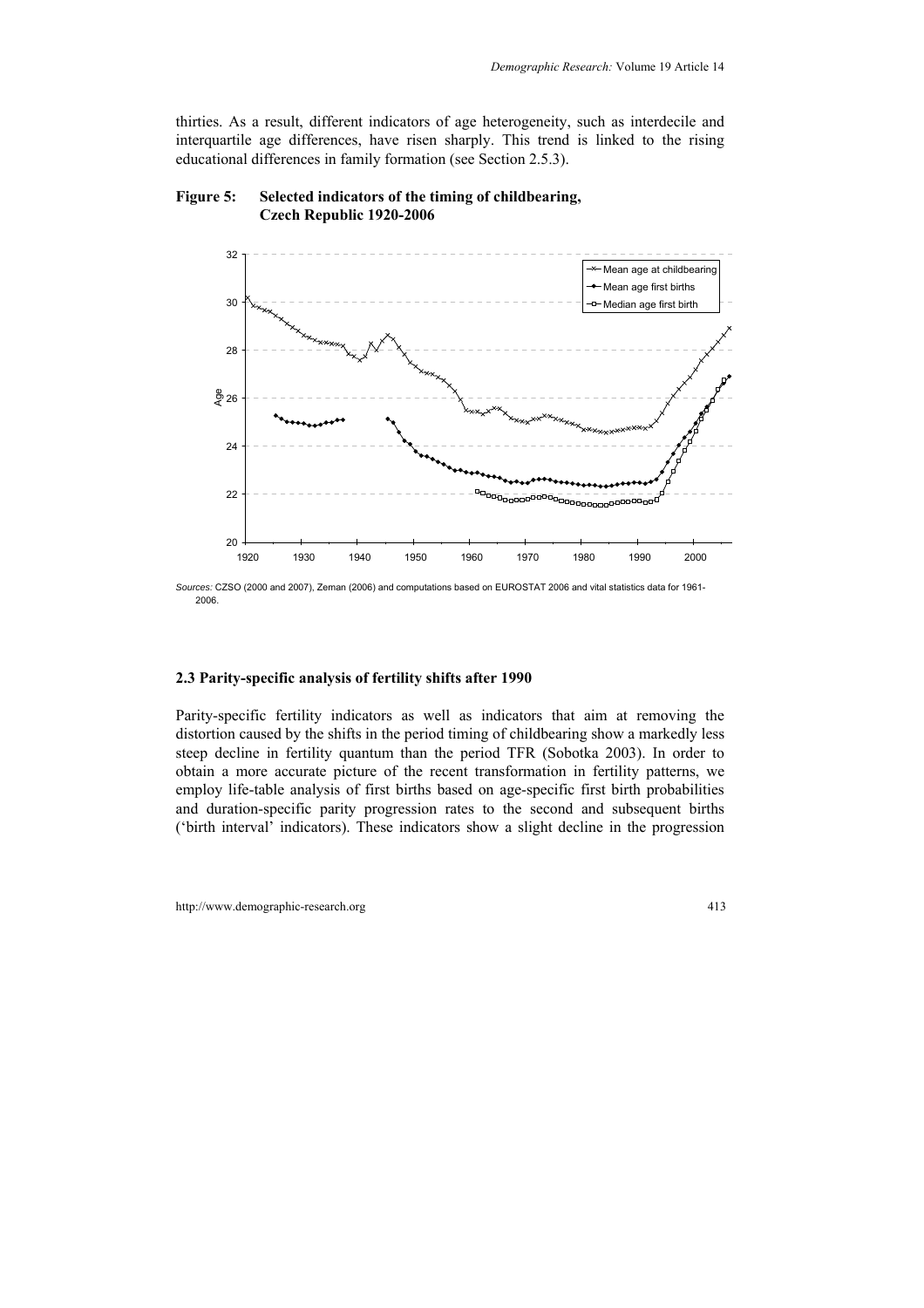|                                                | 1985                | 1990                             | 1995 | 2000 | 2005 | Abs. change 1990-2005 |  |  |
|------------------------------------------------|---------------------|----------------------------------|------|------|------|-----------------------|--|--|
|                                                | Women's age (years) |                                  |      |      |      |                       |  |  |
| 10% of first birth rates occurring             | 18.7                | 18.9                             | 19.1 | 19.9 | 20.6 | $+1.7$                |  |  |
| 25% of first birth rates occurring             | 19.9                | 20.0                             | 20.5 | 21.9 | 23.5 | $+3.5$                |  |  |
| Median age at first childbirth                 | 21.6                | 21.7                             | 22.5 | 24.6 | 26.7 | $+5.0$                |  |  |
| Mean age at first childbirth                   | 22.4                | 22.5                             | 23.3 | 24.9 | 26.6 | $+4.1$                |  |  |
| 75% of first birth rates occurring             | 24.0                | 24.2                             | 25.4 | 27.4 | 29.5 | $+5.3$                |  |  |
| 90% of first birth rates occurring             | 26.9                | 27.1                             | 28.6 | 30.3 | 32.1 | $+5.1$                |  |  |
| Half of women become mothers (fertility table) | 22.0                | 22.2                             | 25.4 | 28.0 | 29.8 | $+7.6$                |  |  |
|                                                |                     | Age heterogeneity (years of age) |      |      |      |                       |  |  |
| Interquartile range (75%-25%)                  | 4.1                 | 4.2                              | 5.0  | 5.5  | 6.1  | $+1.9$                |  |  |
| Interdecile range (90%-10%)                    | 8.2                 | 8.2                              | 9.5  | 10.5 | 11.5 | $+3.3$                |  |  |

#### **Table 2: Selected indicators of the timing of first births among Czech women, 1985-2005**

*Sources:* Authors' computations based on EUROSTAT 2006, and vital statistics data.

Note: These indicators are based on age-specific first birth incidence rates (rates of the second kind) except of 'Half of women become mothers' indicator, which is based on age-specific first birth probabilities (rates of the first kind)

rates to the first, the second, and the third birth between 1990 and 2002-2003 (see Table 3). The summary indicator, termed 'period average parity' (for more details see Sobotka et al. 2005), which was adjusted for tempo effects in the case of first birth rates, declined by 7% during this period, reaching 1.74 in 2002-03. The birth interval analysis shows that not only have first births been postponed, but many women also delayed births of their second and third child: this trend is illustrated by a marked increase in mean birth intervals, especially between the first and second births (see Table 3 and Sobotka 2005).

If the recent parity progression rates prevailed over a long period of time, more women would remain childless (12%) or with only one child (23%), whereas the proportion of women with two or more children would decline. However, these changes would be relatively modest and the two-child family model would still remain dominant, with one half of women eventually having two children. This analysis gives further support to the hypothesis that the decline in total fertility rates in the 1990s was to a large extent driven by a substantial postponement of family formation.

Figure 6 provides a more detailed look at the recent twists in first birth patterns. Fertility table indicators based on age-specific first birth probabilities show a sharp decline in the probability of having a first birth among women below age 25 and, since the mid-1990s a gradual trend of increasing first birth intensity after the age of 28 (ages 30+ shown in Figure 6). This trend is to a large extent cohort-driven. Women who experienced a sharp drop in first birth intensity at younger ages show a considerable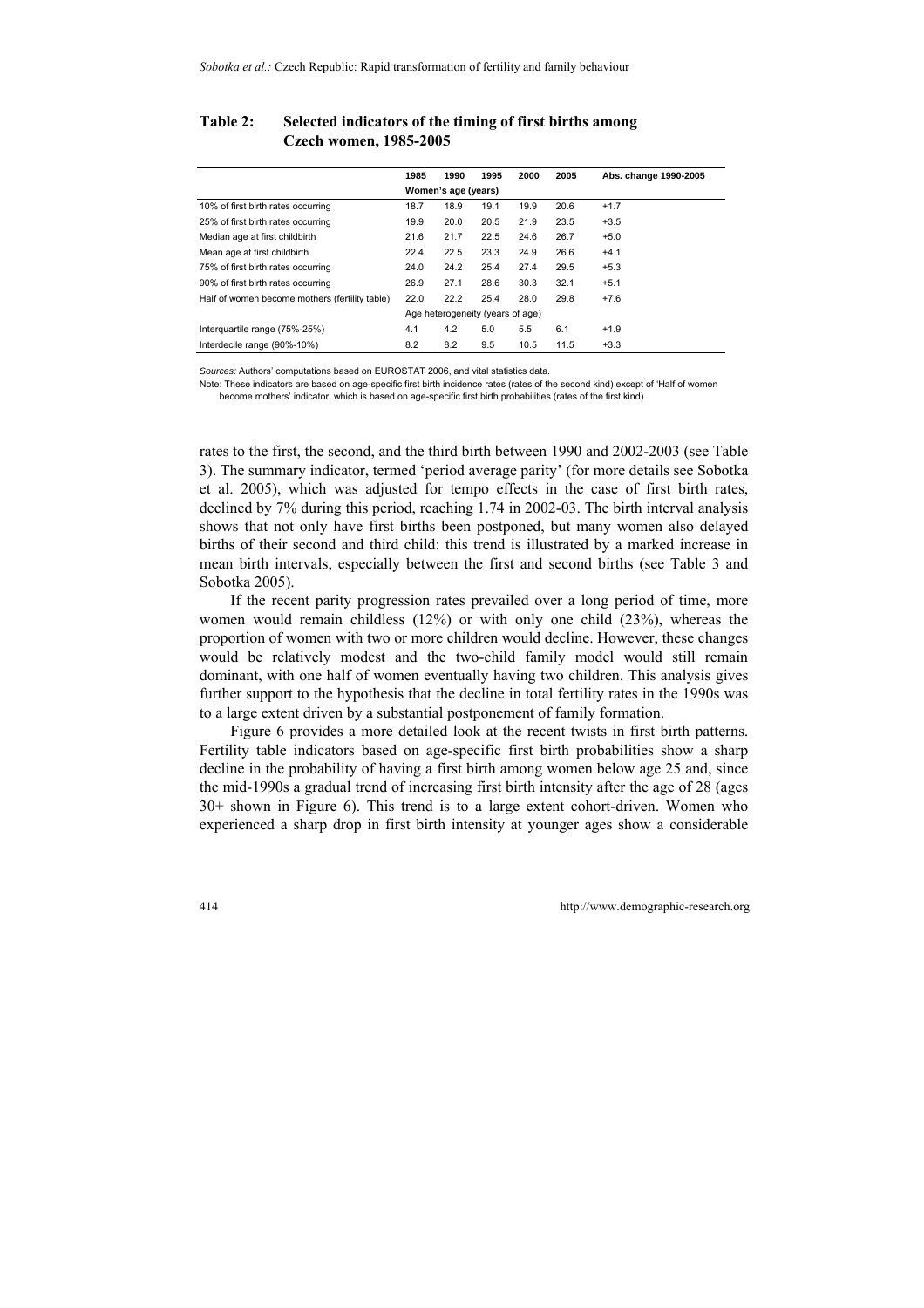|              | Parity progression ratios                                 |      |      |      |      | Table mean age at 1 <sup>st</sup> birth<br>and mean birth intervals | Indexes of total<br>fertility |        |            |
|--------------|-----------------------------------------------------------|------|------|------|------|---------------------------------------------------------------------|-------------------------------|--------|------------|
| Year         | adj $PPR_{01}$ $PPR_{12}$ $PPR_{23}$ $PPR_{34}$ $MAB_{1}$ |      |      |      |      | $B _{12}$                                                           | $B _{23}$                     | adiPAP | <b>TFR</b> |
| 1990         | 0.92                                                      | 0.78 | 0.26 | 0.20 | 22 G | 37                                                                  | 55                            | 187    | 1.89       |
| 2002-03 0.88 |                                                           | 0.74 | 0.24 | 0.23 | 271  | 50                                                                  | 64                            | 1 74   | 1 1 6      |

#### **Table 3: Parity-specific changes in fertility in the Czech Republic between 1990 and 2002-03**

*Sources:* CZSO 2000, and authors' computations based on EUROSTAT 2006 and vital statistics data for 1961-2005 Notes: First-order parity-progression rate (*adjPPR01*) is based on the period fertility table constructed from age-specific first birth

probabilities, which were adjusted for tempo distortions using a method proposed by Kohler and Ortega (2002). Parity progression rates to the second and subsequent births are based on fertility rates by birth order and duration since the last previous birth. The mean age at first birth was computed from the distribution of births in the fertility table for first births and is not comparable with the commonly used mean age derived from the schedule of age-specific rates of the second kind (incidence rates), showed in Table 1, Table 2, and Figure 5. The set of parity progression ratios serves for a computation of an overall index of total fertility, the Period Average Parity (*PAP*, see Sobotka et al. 2005), adjusted for tempo effect.

### **Figure 6: Conditional period probability of having first child at selected age intervals among women who were childless at the beginning of these intervals (1962-2005)**



*Sources:* Authors' computations based on EUROSTAT (2006), Census 1980 (FSU 1982) and vital statistics data for 1962-2004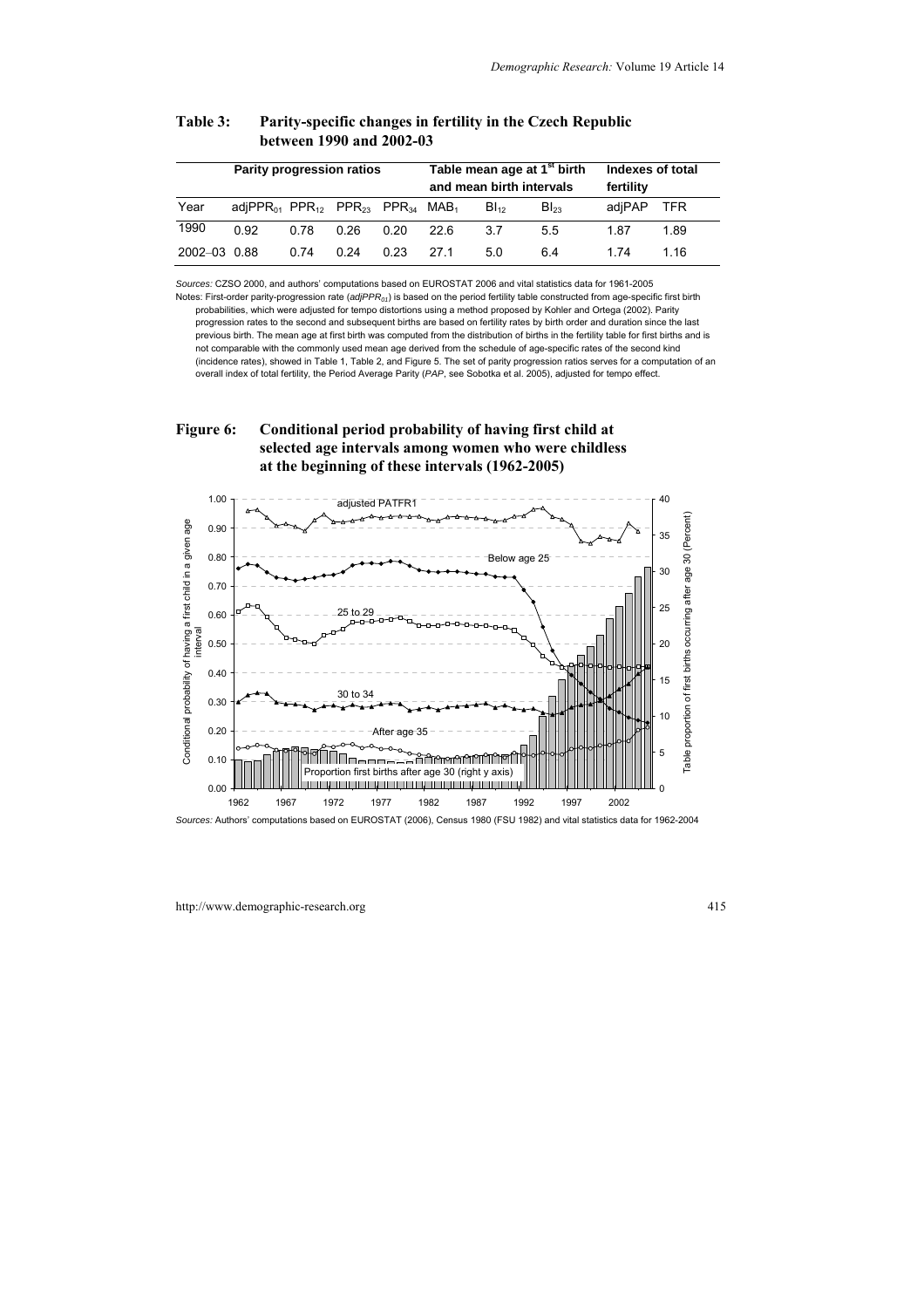tendency to 'recuperate' their postponed entry into motherhood later in life, generating an increase in first birth probabilities at ever-later reproductive ages. This increase is most intensive among women who were in their early 20s when the most pronounced fall of first birth intensities took place around the mid-1990s. The overall indicator of first birth intensity, adjusted for tempo effect (adjPATFR), displayed a relatively modest decline from 0.92-0.96 in the early 1990s to 0.86-0.88 in the early 2000s. However, the probability of having a first child before age 25 fell from 0.73 to 0.23 between 1990 and 2005. Thus, early childbearing, which would have been considered a 'norm' in the 1980s, had become relatively unusual by the early 2000s. Similarly, the probability of a woman having two children by age 25 fell dramatically: the set of ageparity birth probabilities in 2005 implies that only 6% of Czech women would reach the most common ideal family size of two children by age 25, down from almost 40% in the mid-1980s (see also Sobotka 2005).

#### **2.4 The transformation of childbearing patterns among women born after 1965**

Whereas women born up to the mid-1960s had experienced most of their childbearing before 1990 and their fertility histories are typical of the 'state socialist' era, women born in the 1970s have experienced a massive postponement of parenthood and more differentiated fertility patterns. This shift resulted in a bimodal distribution of first birth intensities by age, observed for women born between 1970 and 1974 (see Figure 7a). Such bimodality has been observed, as well, in the United States during the 1990s. As Sullivan (2005: 271) points out, this appears "to be a temporary phenomenon based on the uneven adoption of fertility delay across groups of women". Whereas the U.S. pattern is linked to racial and ethnic differentiation in family formation, the explanation for the Czech Republic lies in the profound postponement of childbearing coupled with rising educational differences in first birth timing. Many Czech women born in the early 1970s had become mothers at a young age, following the fertility model of the socialist era. After 1989, many women who were still childless had interrupted the initial course of their generation's fertility pattern and delayed childbearing until a later age. Such a temporary 'freeze' on childbearing was even more extreme in the former German Democratic Republic, where the breakdown of the communist regime and the unification with West Germany have brought more radical institutional and cultural discontinuity with the past (Conrad, Lechner, and Werner 1996 and Dorbritz in this monograph).

The trajectories of first and second births among women born between 1965 and 1980 show that the massive postponement of first births is unlikely to lead to a dramatic increase in lifetime childlessness (Figure 7b). Whereas each subsequent cohort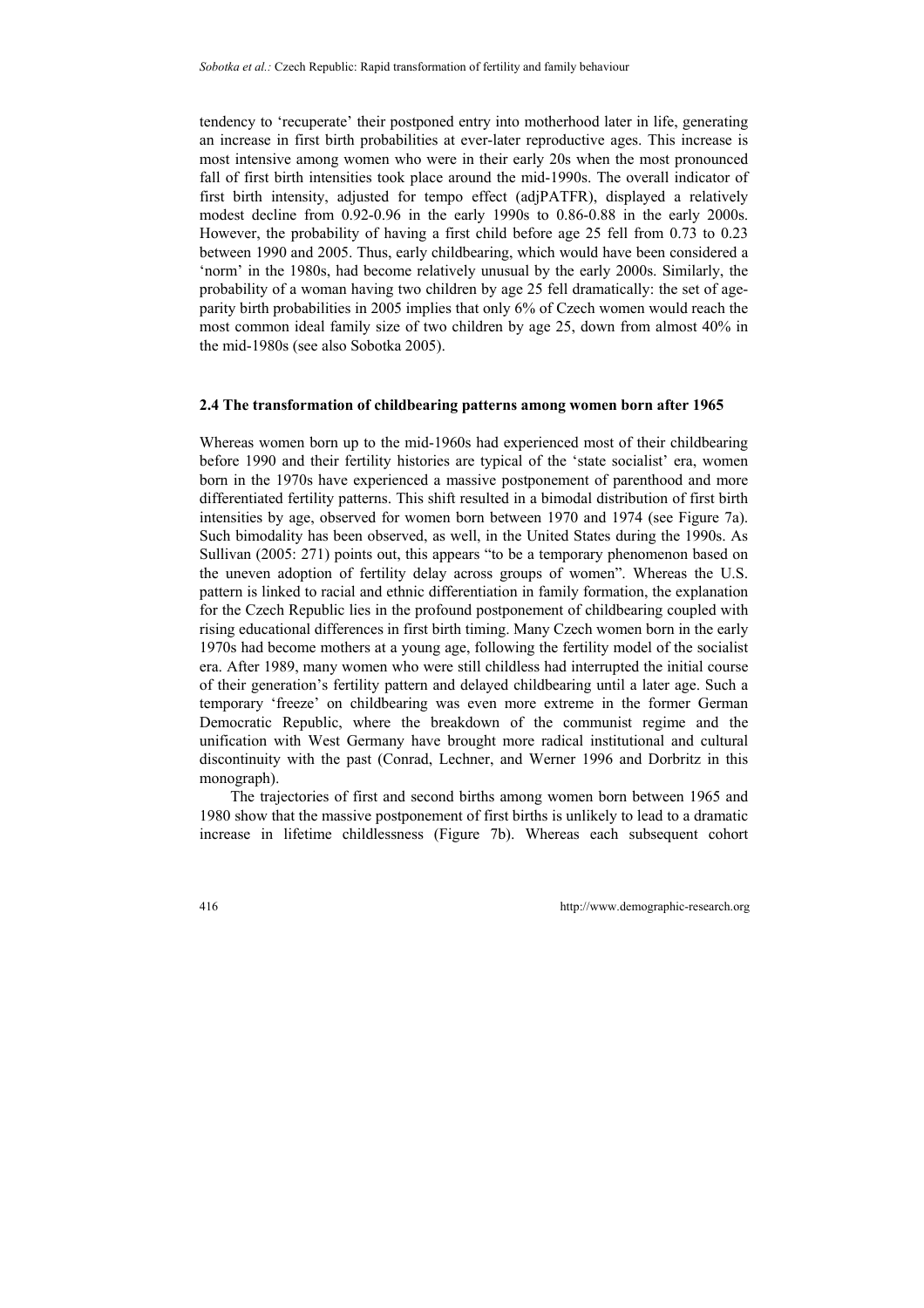experiences further reduction in first birth rates until about age 25, the graph of cumulated change in first birth rates by age (Figure 7c) indicates a substantial 'catching up' at higher ages. Sobotka (2006) estimates that 13-15% of women born in 1975 may remain permanently childless. Although this represents a substantial increase when compared with the childlessness at 7.5% reached among women born in 1965, the permanent childlessness among Czech women is likely to remain below the levels recorded or projected in other countries of Central Europe.

So far, the 'catching up' effects have been less pronounced in the case of progression to second birth, especially when analysed for all women irrespective of their parity status (Figure 7b and 7c). This may be partly explained by the sequential nature of fertility: the 'recuperation' of delayed childbearing among cohorts that have experienced intensive fertility postponement is initially apparent in the case of first births and only later becomes manifested in the case of second births. It is very likely, however, that the proportion of women with only one child will increase more rapidly than the proportion of women who are childless. This trend is also suggested by a gradual decline in second birth progression rates among women born in the mid-1960s (Figure 3 above).

#### **2.5 Selected trends and socio-economic differences in fertility**

#### **2.5.1 The sharp decline of teenage motherhood**

Fertility decline during the 1990s was strongly concentrated at younger childbearing ages (Table 1 above). Consequently, the share of fertility among women below age 20 as a proportion of the total fertility rate fell from 13% at the beginning of the 1990s to 4% in 2005 (Table 4), making teenage motherhood increasingly marginal and confined to specific social groups. The reduction of early childbearing has been achieved through a widespread adoption of modern contraception. Remarkably, abortion rates among women below age 20 fell drastically as well and induced abortions remained less frequent than childbearing: 37% of pregnancies among teenage women were terminated by an abortion in 2005.

The fall in early fertility was less pronounced within the youngest age group of potential mothers (15-17) and was very sharp among older adolescents aged 18-19, whose fertility rates dropped by four-fifths between 1990 and 2005 (see Table 4). Whereas pregnancy and childbearing among young adolescents were already seen as accidental and generally unacceptable during the state-socialist period, childbearing among women aged 18-19 was quite common and publicly accepted. Societal changes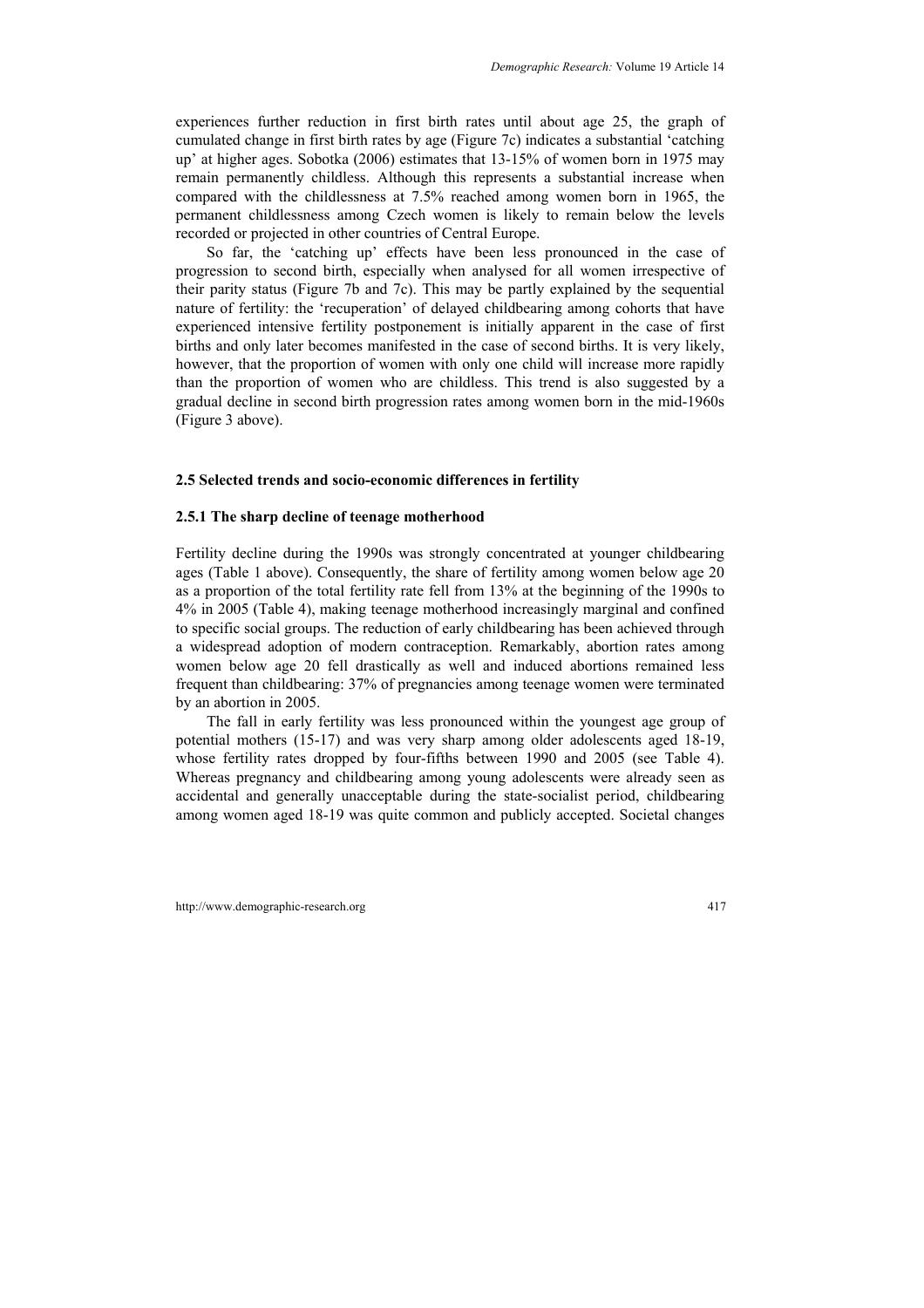### **Figure 7: Transition to first and second birth by age among Czech women born in 1965-1980**



#### **a) Conditional age-specific probabilities of having first and second birth**

**b) Cumulative progression rate to first and second birth** 

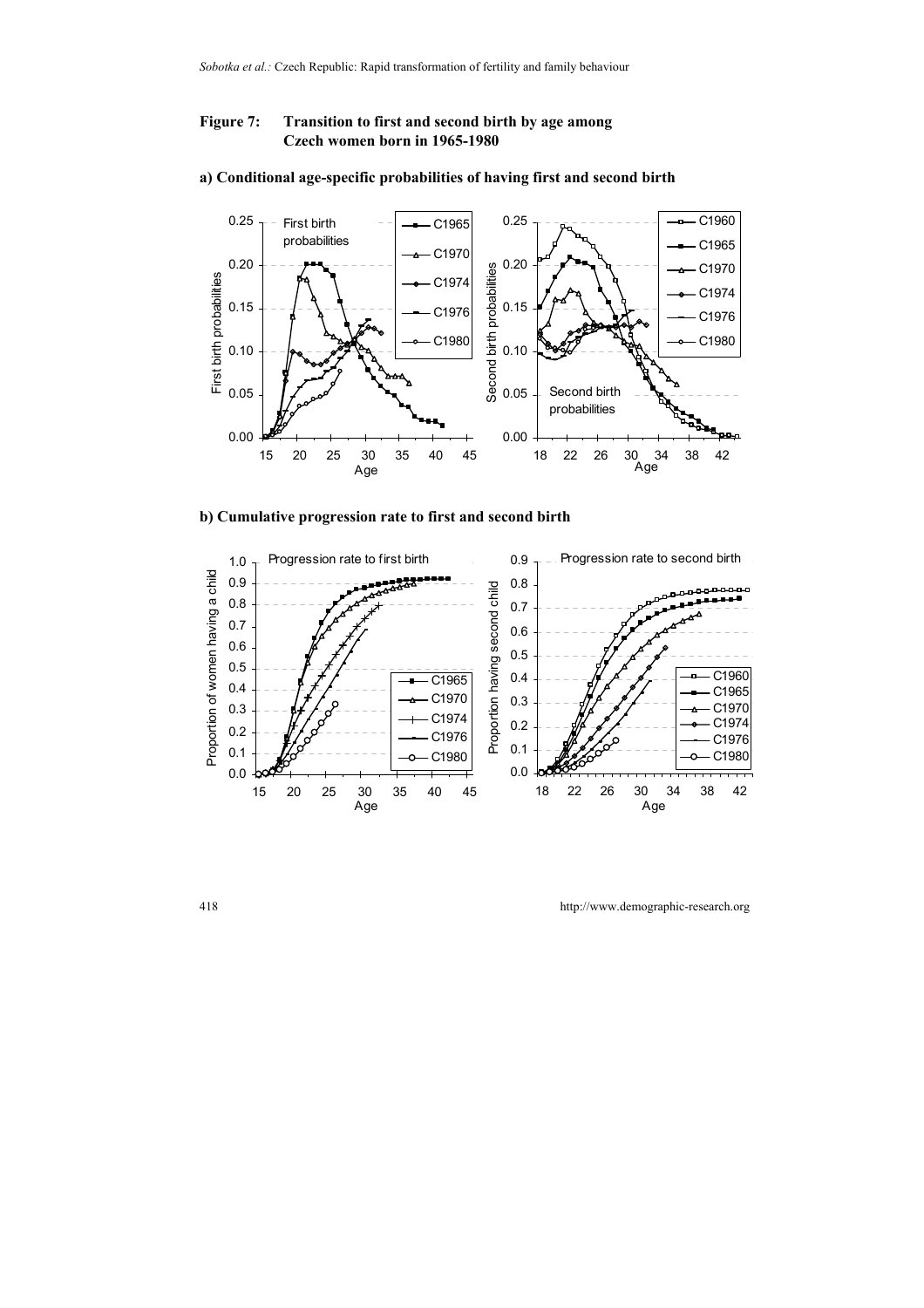#### **Figure 7: (Continued) Transition to first and second birth by age among Czech women born in 1965-1980**

### **c) Cumulative change in first and second birth progression rate by age (benchmark cohort 1965)**



*Sources:* Authors' computations based on EUROSTAT (2006) and vital statistics data for 1975-2006.

after 1989 have altered attitudes towards planned motherhood among young adults, who have themselves adopted more negative views on early childbearing. The impact of such changes on pregnancy rates among women below age 18 has been weaker. In this age group, pregnancy is almost always unplanned and unwanted, linked to insufficient information and use of less effective contraceptive methods.

Adolescent mothers exhibit the most noticeable increase in the proportion of extramarital births. Only 13% of births among teenage mothers occurred within marriage in 2005, as compared to 82% in 1990. The social climate of the 1970s and 1980s made young women and their families go to great lengths to 'legitimise' the pregnancy and the child itself. Recently, more tolerant attitudes and the increased acceptance of premarital cohabitation have given pregnant teenage girls the option of not marrying if the only reason for marriage would be to avoid being stigmatised by the community. Recent qualitative research among teenage mothers (Vašková 2005 and 2006) shows that the majority of teenage mothers is not abandoned by the father of the child and that the couple does maintain a stable partnership. However, the socio-economic situation of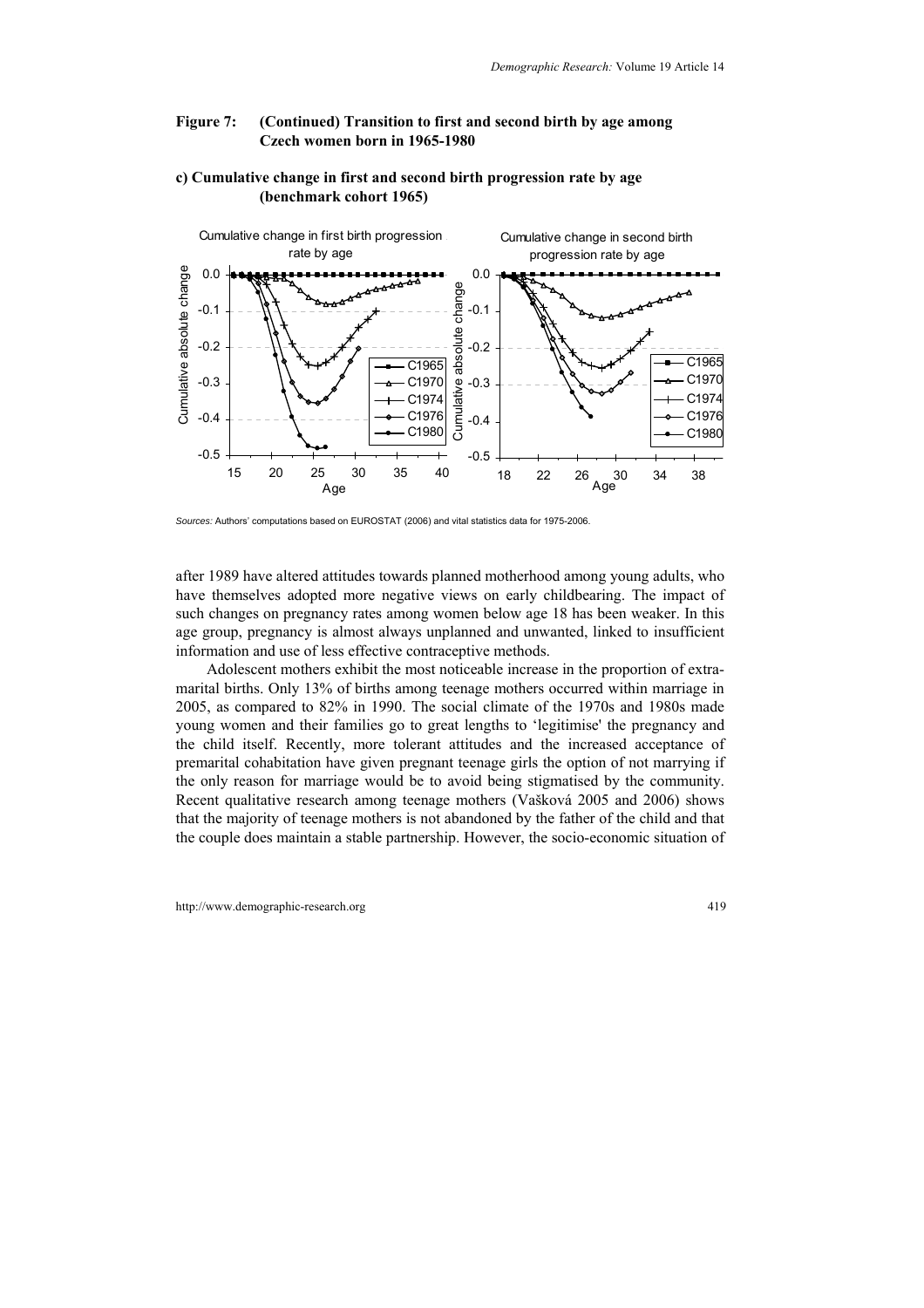these women is not much better than that of women abandoned by their partners. Vašková found that the partners of teenage mothers tend to be unemployed, poorly educated, and are unable to contribute to a decent standard of living for their child and partner.

|                                                 |       |      |      |      | Change      |
|-------------------------------------------------|-------|------|------|------|-------------|
|                                                 | 1990  | 1995 | 2000 | 2005 | 1990–2005   |
| Fertility and abortion rates per thousand women |       |      |      |      |             |
| Fertility rate (age 15-17)                      | 10.5  | 6.4  | 4.3  | 4.6  | $-56%$      |
| Fertility rate (age 18-19)                      | 107.1 | 50.1 | 25.5 | 20.0 | $-81%$      |
| Induced abortion rate (age 15-17)               | 13.7  | 7.1  | 5.5  | 5.2  | $-62%$      |
| Induced abortion rate (age 18-19)               | 44.8  | 19.4 | 13.7 | 10.9 | $-76%$      |
| Total rates below age 20                        |       |      |      |      |             |
| Sum of fertility rates below age 20             | 0.25  | 0.12 | 0.06 | 0.05 | $-78%$      |
| Sum of induced abortion rates below age 20      | 0.13  | 0.06 | 0.04 | 0.04 | $-71%$      |
| Sum of pregnancy rates below age 20 (incl.      |       |      |      |      |             |
| miscarriages)                                   | 0.41  | 0.19 | 0.12 | 0.10 | $-75%$      |
| Other indicators                                |       |      |      |      | Abs. change |
| Proportion extra-marital births (%)             | 17.8  | 36.1 | 65.6 | 86.6 | $+68.8$     |
| Proportion of pregnancies terminated by induced |       |      |      |      |             |
| abortion $(\%)$                                 | 32.2  | 31.1 | 37.3 | 37.4 | $+5.2$      |
| Share of teenage fertility on the TFR (%)       | 13.0  | 9.3  | 5.6  | 4.2  | $-8.8$      |

#### **Table 4: Pregnancies and pregnancy outcomes among teenage women, Czech Republic 1990-2005**

*Sources*: Authors' computations based on vital statistics data for 1990–2005.

#### **2.5.2 The rise of extra-marital childbearing**

A steep rise in the proportion of non-marital births indicates that the family context of childbearing has been undergoing a profound change since 1989. The overall proportion of children born outside marriage, displayed in Figure 8, quadrupled between 1989 (7.9%) and 2006 (33.3%). Childbearing outside marriage is especially common in the case of first births (41.6% took place outside marriage in 2005) and has become typical of young mothers and the lowest-educated women (Šalamounová 2002).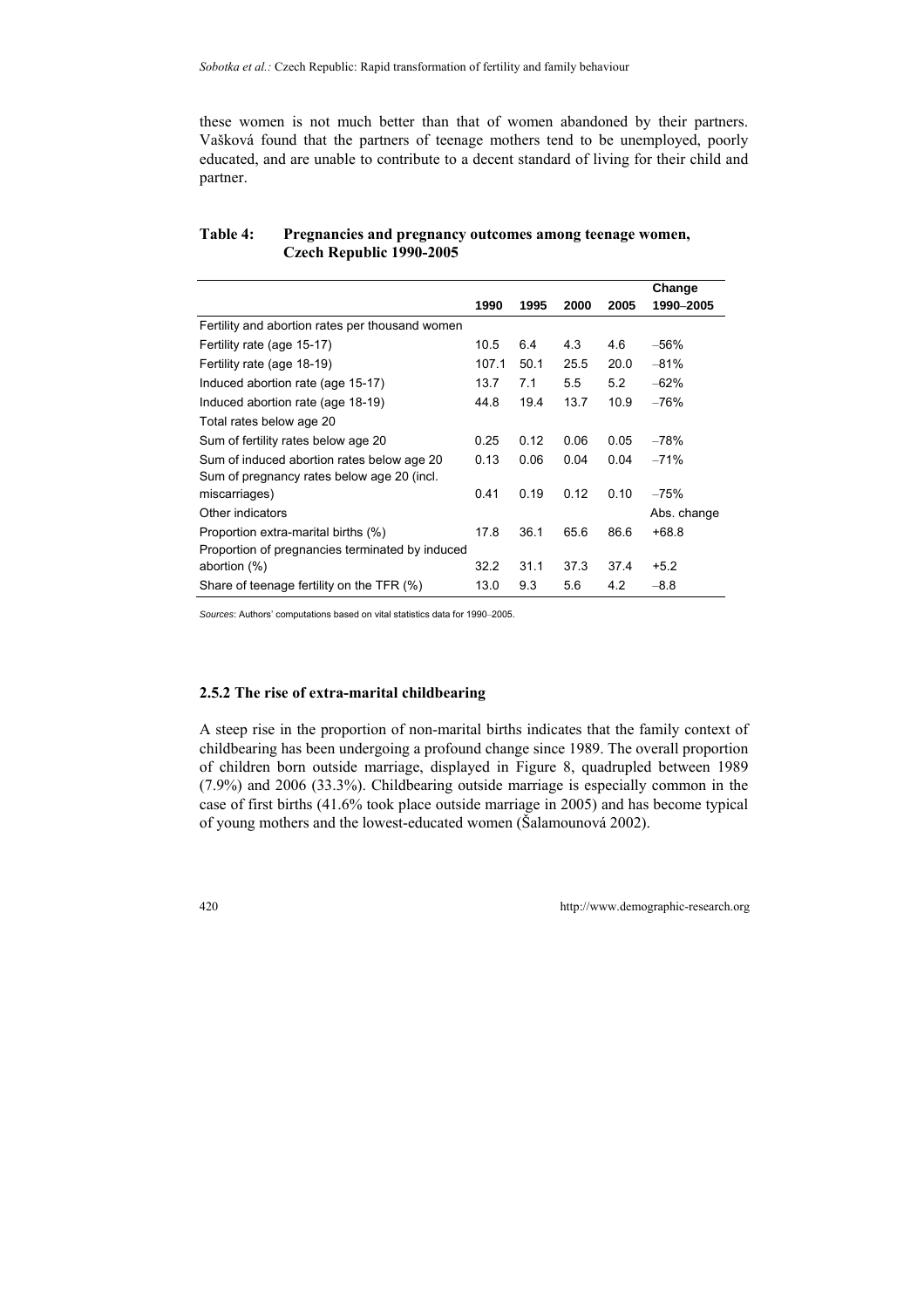

#### **Figure 8: Extra-marital births and premarital conceptions in the Czech Republic, 1901-2006**

*Sources:* CZSO (2000, 2007), Zeman (2006) and authors' computations based on vital statistics data Note*:* Proportion of pre-marital conceptions refers to the proportion of all marital first births in a given year that were realised within eight months following the marriage.

The sharp differentiation in the proportion of extra-marital births by mother's education is shown in Figure 9. Although women in all educational categories have experienced a significant rise in the frequency of non-marital childbearing, the divide between them has further widened. In 2005, no fewer than 68% of all births among the lowest-educated mothers occurred outside marriage, as compared with 14% of births among the mothers with university education. In the case of first births, these figures were 80 and 19%, respectively. Childbearing outside wedlock is also regionally differentiated. The proportion of non-marital births surpasses 45% in the districts of western and north-western Bohemia (western part of the Czech Republic) and it reaches 59% (2005) in the heavily industrialised district of Most. In contrast, less than one quarter of births occur outside marriage in most districts of the Czech-Moravian highlands and in southern Moravia alongside the Austrian border. These contrasts cannot be sufficiently explained by educational differences. A combination of historical, cultural, and economic factors plays a major role in this differentiation. Above all, the map of non-marital childbearing negatively correlates with the proportion of Roman Catholics, which is particularly high in predominantly rural and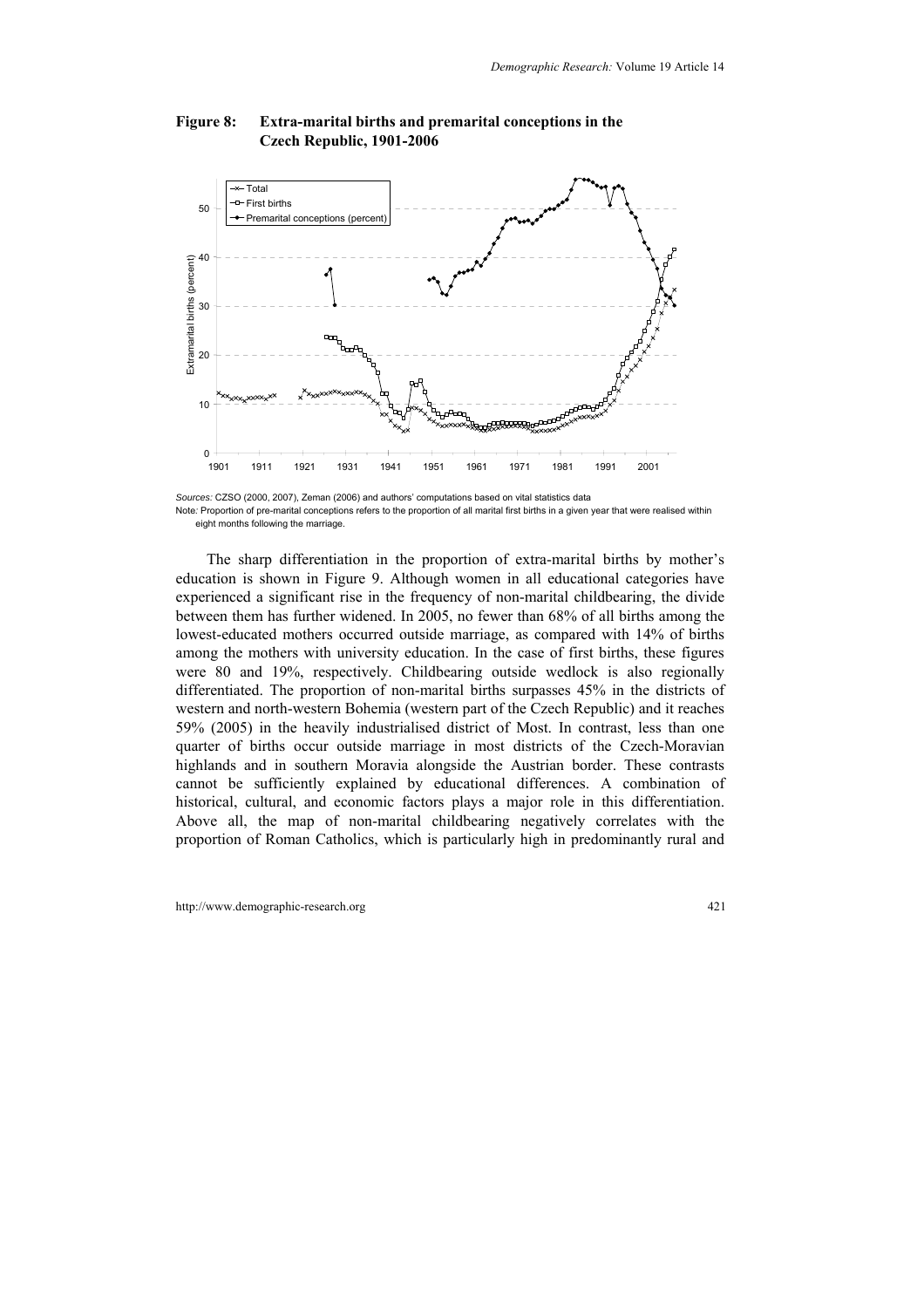more traditional districts of south-eastern Moravia. In contrast, the north-west Bohemian districts display an extreme level of secularisation combined with high employment in heavy industries, an 'uprootedness' of the local population frequently made up of post-war migrants, and also a history of elevated rates of extra-marital childbearing among the German population that resided here prior to 1945.

#### **Figure 9: Proportion of extra-marital births by educational attainment of mother, 1990-2005**



*Sources:* Authors' computations based on vital statistics data.

#### **2.5.3 Educational differences in the timing of first childbirth**

Kantorová (2004a) and Klasen and Launov (2006) show that fertility postponement in the Czech Republic during the 1990s was particularly pronounced among highly educated women. Women with different levels of education follow increasingly divergent pathways of family formation with respect to the partnership context (Section 2.5.2 above), timing, and coordination with other life-course events.

This differentiation is illustrated in the period indicators of entering motherhood derived from first birth fertility tables for 2001 and 1991 specified by mother's education. These tables were estimated by combining vital statistics on births by birth order and mother's educational attainment with the Census data on the distribution of women by age, number of children ever born and achieved level of education. In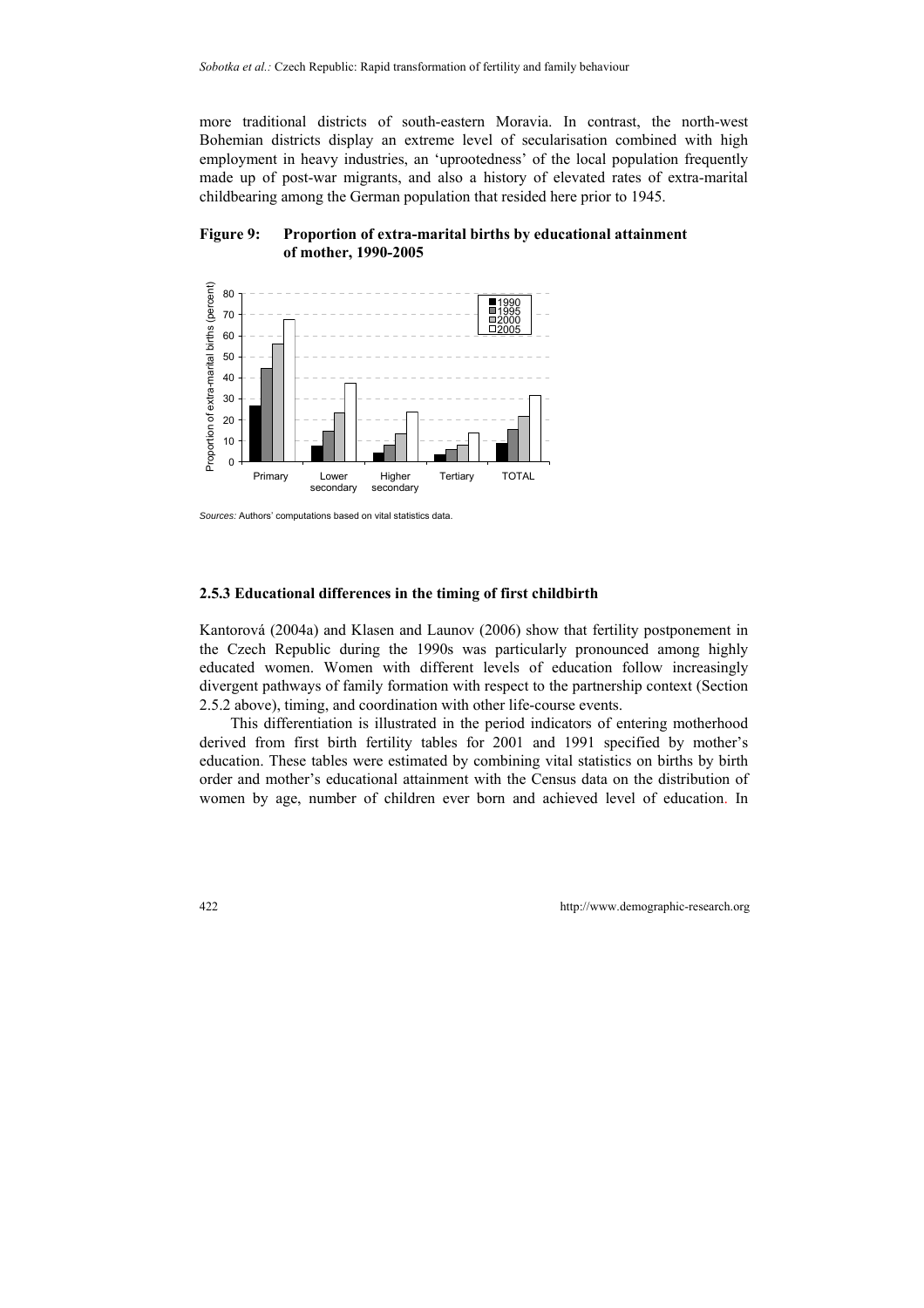addition, assumptions have been made on the completed level of education of women having children when studying<sup>6</sup>. While first birth intensities among women with a primary education in 2001 peaked around the age of 20, women with secondary schooling typically entered motherhood at ages 26-28, and those with a university degree became mothers around age 30 (Figure 10). The relative differences in mean age at entering motherhood are similar to those reported for many other European countries (e.g., Lappegård and Rønsen 2005 for Norway; Städtner and Spielauer 2002 for Austria).



**Figure 10: First birth intensity among women by educational attainment, 2001** 

*Sources:* Authors' computations based on Census and vital statistics data for 1991 and 2001

<sup>&</sup>lt;sup>6</sup> The highest attained level of education is measured at the time of childbirth (vital statistics) and at the time of the population Census. Since educational enrollment and childcare are generally incompatible in the Czech Republic (Kantorová, 2004a), we assume that most women completed their education before giving birth to their first child. In 1991-2005, only 5-7% of women with a higher education and 17% of those with a primary education at the time of entering motherhood further progressed in education before having a second child (own computations). We used this evidence to estimate the proportion of women who are still in education at the time of their entry into motherhood and who will eventually progress in their educational level. Specifically, we attempted to overcome a potential overestimation of the number of women aged 15-20 who do not progress above the primary education level by: 1) adjusting exposure population for education reached during the year instead of at the beginning of the year and 2) adjusting the numbers of primary educated women aged 15-20 for those still enrolled in education who will eventually progress to the higher education category. Interested readers may contact Kryštof Zeman for further details on the results, as well as assumptions used.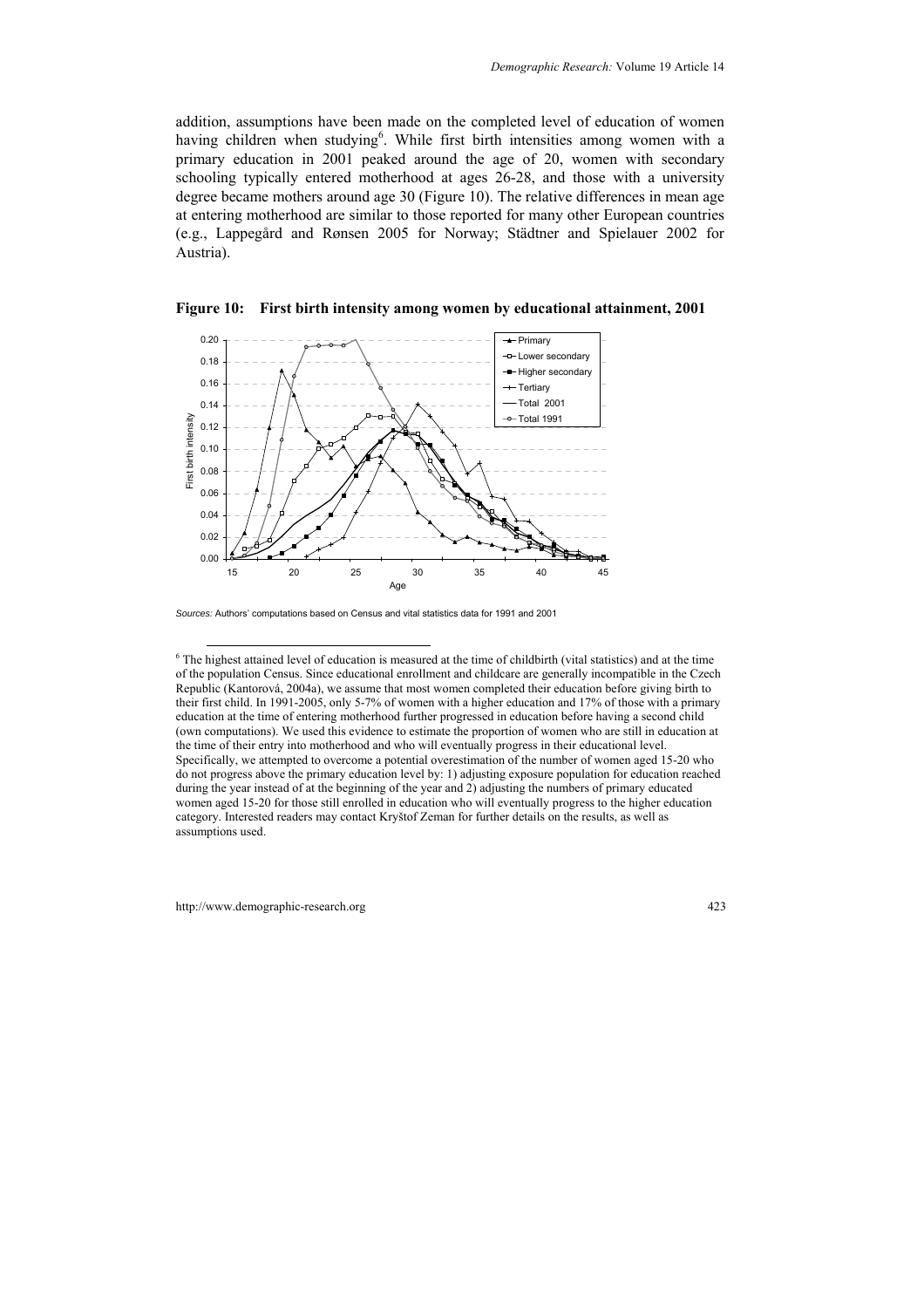*Sobotka et al.:* Czech Republic: Rapid transformation of fertility and family behaviour

Between 1991 and 2001, an intensive postponement of motherhood occurred among all women with higher than a primary education. A strong contrast exists in the early and late childbearing intensities: according to the 2001 tables, a majority of 64% of women with a primary education gives birth by age 25, whereas a comparable majority of women with a university education still remains childless by age 30 (Table 5). Women with a primary education who did not enter motherhood by the age of 30 have a low likelihood (19%) of ever having a child. By contrast, women with a university education show a strong propensity to achieve their delayed childbearing after that age: 61% of those still childless at age 30 would eventually enter motherhood later in their life. Thus, most of the educational differentiation in family formation is attributable to the timing of childbearing. The estimated overall first birth intensity is highest for women with lower secondary education (table childlessness of 16%) and lowest for women with university and upper secondary education (table childlessness of 24 and 26%, respectively).<sup>7</sup>

|                                         | Achieved level of education |                             |        |          |       |
|-----------------------------------------|-----------------------------|-----------------------------|--------|----------|-------|
|                                         |                             | Lower                       | Higher |          |       |
|                                         |                             | Primary secondary secondary |        | Tertiary | TOTAL |
| 2001                                    |                             |                             |        |          |       |
| Mean age at first childbirth            | 21.6                        | 24.9                        | 28.0   | 29.8     | 26.8  |
| Proportion having a child by age 25 (%) | 63.8                        | 43.9                        | 15.5   | 4.3      | 24.8  |
| Proportion having a child by age 30 (%) | 76.7                        | 71.3                        | 50.6   | 38.7     | 56.6  |
| Probability of ever having a child when |                             |                             |        |          |       |
| childless at age 30 (%)                 | 19.0                        | 45.5                        | 48.0   | 60.8     | 48.0  |
| Table proportion childless (%)          | 18.9                        | 15.7                        | 25.7   | 24.0     | 22.6  |
| Table proportion of first births after  |                             |                             |        |          |       |
| age 30 (%)                              | 5.5                         | 15.5                        | 31.9   | 49.1     | 26.9  |
| 1991                                    |                             |                             |        |          |       |
| Mean age at first childbirth            | 20.8                        | 21.4                        | 23.6   | 25.9     | 22.6  |
| Table proportion childless (%)          | 13.5                        | 5.0                         | 8.2    | 8.2      | 7.2   |
| Table proportion of first births after  |                             |                             |        |          |       |
| age 30 (%)                              | 3.9                         | 2.8                         | 8.3    | 12.4     | 5.5   |

**Table 5: Entry into parenthood among women by educational attainment; indicators based on period fertility tables for 1991 and 2001** 

*Sources:* Authors' computations based on Census and vital statistics data for 1991 and 2001

This period estimate is, however, affected by tempo distortion, and may not reflect educational differences in childlessness for particular birth cohorts.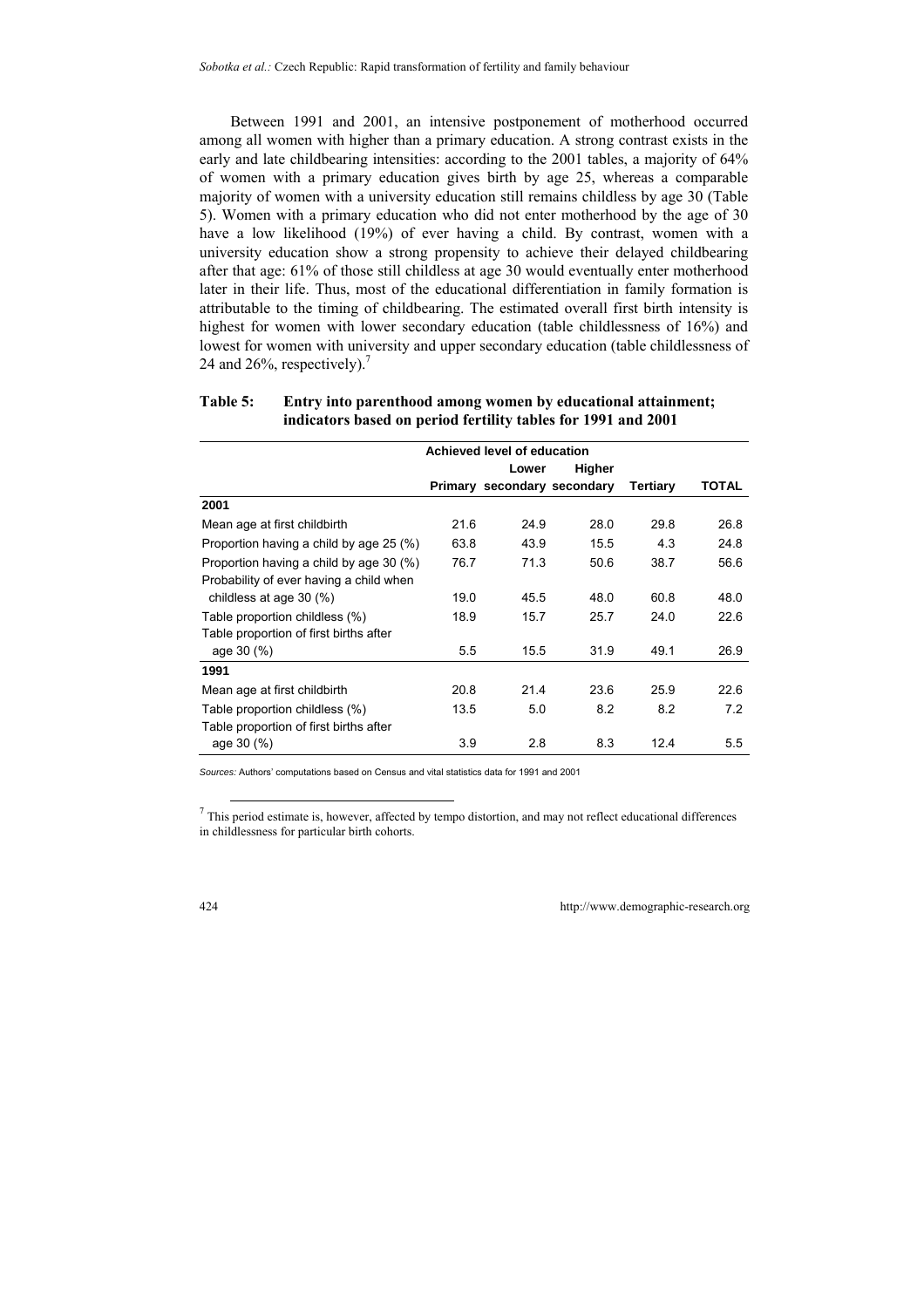#### **2.5.4 Fertility among Roma**

The Roma (Gypsies) who first arrived to the Czech Lands around the fifteenth century constitute the only distinct minority whose fertility behaviour contrasts strongly with the majority population. Their fertility patterns are characterised by early and universal family formation, high fertility, and the absence of a two-child family norm. There are no precise statistics on the Roma population; most estimates put their number at 200- 300 thousand, i.e., 2-3% of resident population in the Czech Republic (Langhamrová and Fiala 2003, UNDP 2003). Their traditional community ties were fragmented during the socialist era, when many Roma experienced forced settlement and employment in the manufacturing and construction sectors. They were hit particularly hard by the transformation of society after 1989 and are now facing widespread poverty, mass unemployment, marginalisation, and negative attitudes of the majority of the population (e.g., UNDP 2003, Cashman 2004).

Demographic characteristics of the Roma minority have been mostly studied with census data (e.g., Kalibová 1999). However, since only a tiny fraction of Roma declare their ethnicity in the population census (11.7 thousand in 2001), such data are problematic for making inferences about the whole Roma community. In this chapter, we utilise data of a United Nations Development Programme and International Labour Organisation (UNDP/ILO) survey of 2001 which specifically focused on the Roma population. Figure 11 presents selected results on fertility by age among women born before 1986, as compared with the data for all women in the Czech Republic. Childbearing is universal among Roma women; only 30% remained childless in the age group 20-24 and childlessness was marginal (around 3%) above age 30. In most age categories, the mean number of children among Roma women surpassed the number of children born to all women by a factor of 2 or higher. Four-fifths of Roma women born before 1952 had four or more children and on average they had 5.3 children, as compared to 2.1 among the total population. Younger cohorts of Roma women have reduced their family size, but have not yet adopted a two-child family model: progression rate to third birth remains high (0.62) even among women born between 1972 and 1976, who were in their late twenties at the time of the survey. Thus, in contrast with the total population, a large majority of Roma women has at least three children, commonly achieved before reaching the age of 30 (Figure 11). In addition, due to the persistence of an early family formation among Roma, the relative contrast between the Roma population and the majority remains strong for young adults. Roma women aged 20-24 had 1.3 children on average as opposed to 0.2 children among all women of that age. The continuation of early timing of motherhood among Roma since the collapse of the state-socialist regime is also manifested by an early age at first birth: one half of Roma women born between 1977 and 1981 became mothers before reaching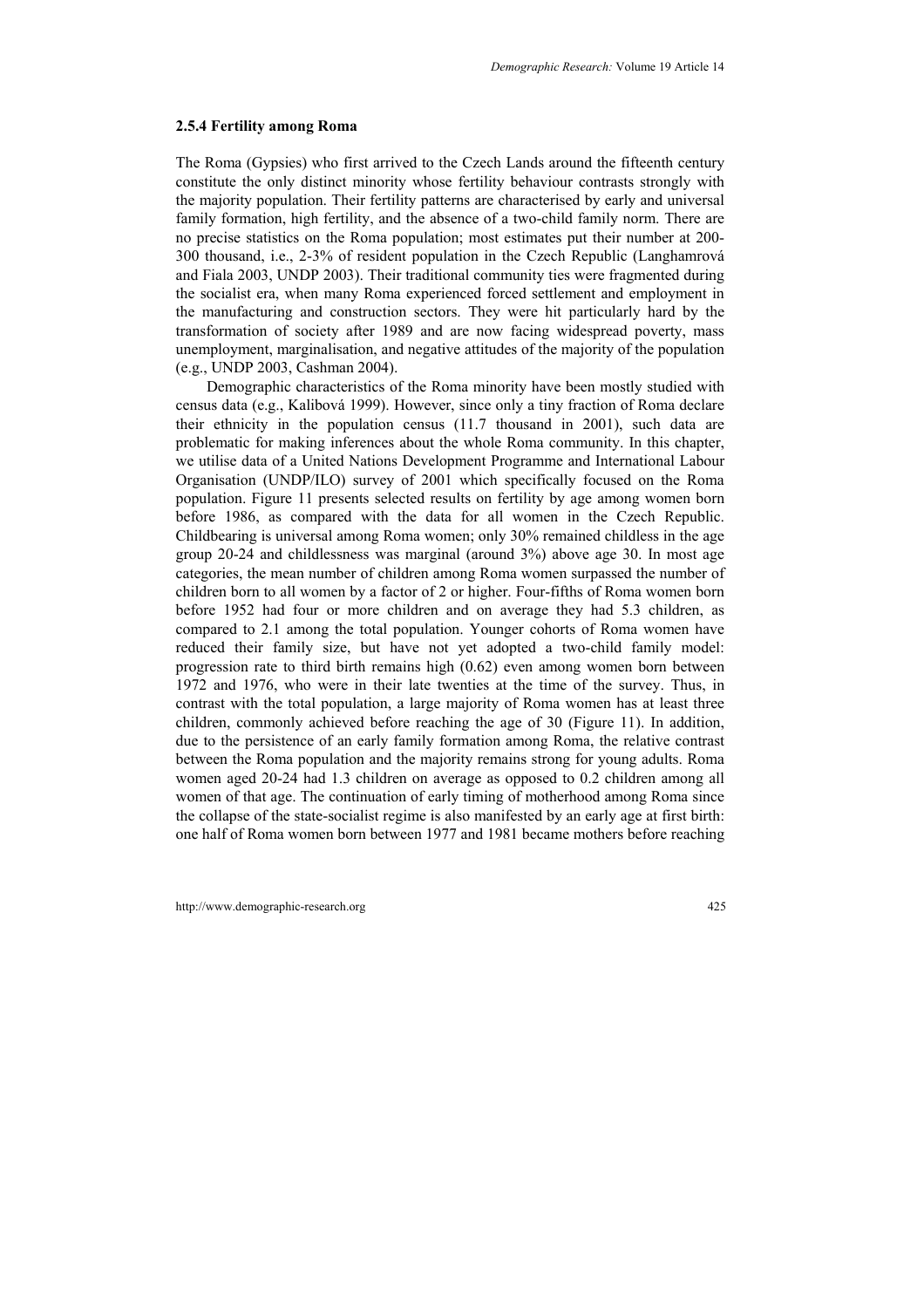age 20 (for the total population, only 9% of women born in 1979 became mothers by that age).

### **Figure 11: Mean number of children and the proportion of women with three or more children by age, total population (January 2002) and Roma population (December 2001)**



*Source:* Authors' computations based on UNDP/ILO Survey 2001 (Roma population), EUROSTAT 2006, Census 1980 (FSU 1982), and vital statistics data (total population).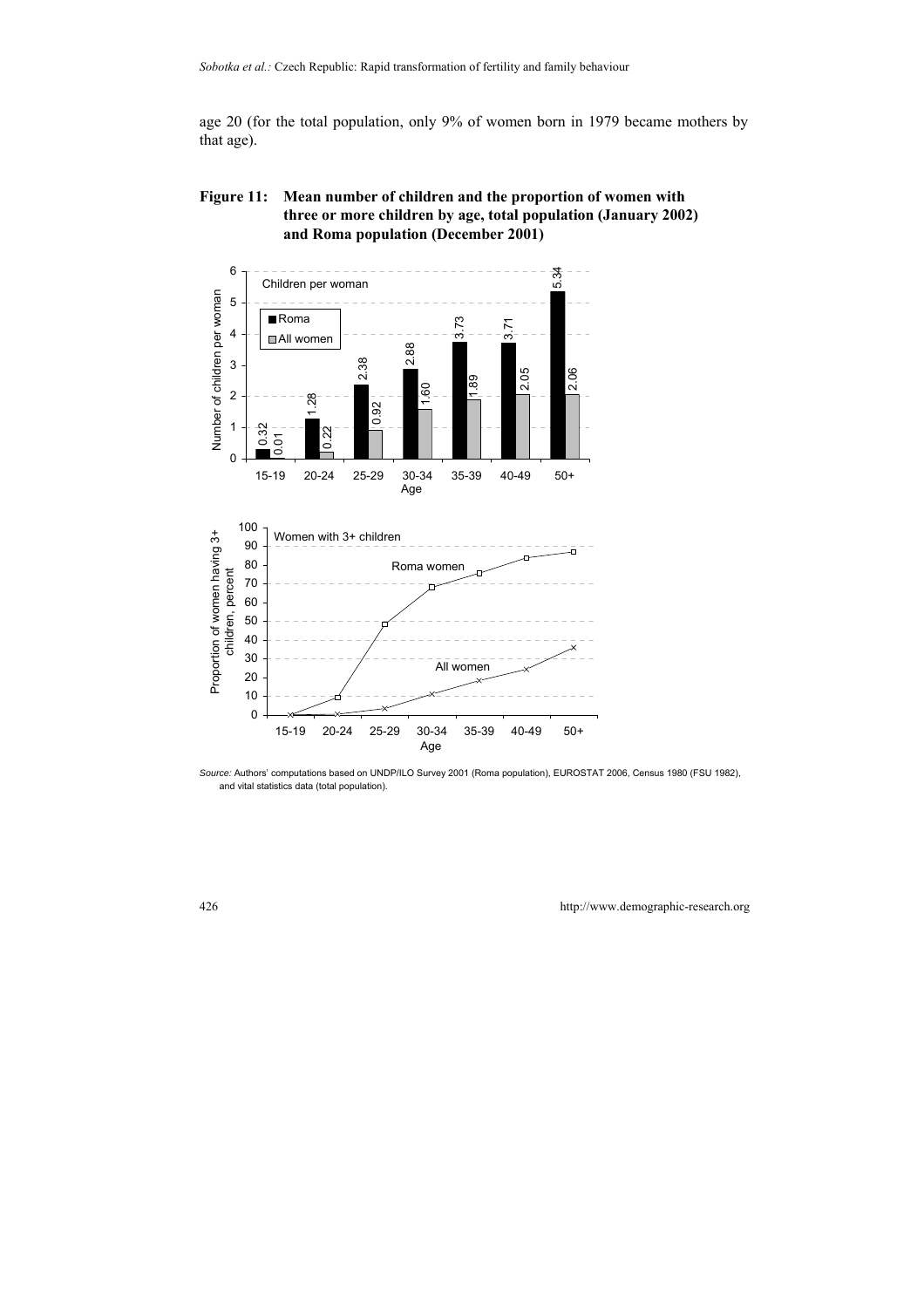# **3. 'Proximate' factors affecting fertility**

### **3.1 Union formation and living arrangements: the rising importance of cohabitation**

Marriage was almost universal during the state-socialist era and only a negligible proportion of men and women never married. Furthermore, most people were 'tying the knot' at an early age; in the 1970s and 1980s, the mean age at first marriage reached the lowest recorded levels: 21-22 for women and 24-25 for men. Cohabitation among young adults was not a completely marginal phenomenon prior to 1990, but it was more common only in larger cities and served as a brief prelude to marriage. In the mid-1980s, 44% of all newly-wed couples in the second largest Czech city, Brno, declared that they had already been living together for some time (Možný 1987). The Fertility and Family Survey (FFS) conducted in 1997 indicates that only 20-25% of first unions initiated between 1975 and 1989 started as cohabitations. Long-term cohabitation was more common only among lower-educated and divorced people (e.g., Rychtaříková 1994a).

First marriage intensity declined sharply during the 1990s (Figure 12), especially among young adults. Marriages have been postponed even more intensively than first births and, consequently, the mean age at first marriage has surpassed the mean age at entering motherhood. In 2006, women entered first marriage at age 28.4 on average and men at age 31.1, which represents an increase of about seven years since 1989 (these indicators are based on the first marriage table). The proportion of married men and women dropped across all age groups, but especially at younger ages: for instance, only 12% of women aged 20-24 were married in 2005 as compared with 62% in 1991. This trend is connected with the growing popularity of non-marital cohabitation, as well as with a general postponement of early life-course transitions, namely leaving the parental home, finishing education, entering the first union and achieving stable employment.

Non-marital partnerships became a standard step in one's partnership 'career' in the 1990s and young people more often opted to cohabit with their first partner than to marry directly.<sup>8</sup> Education and socio-economic position have lost their power in explaining whether people will marry directly or cohabit first (Hamplová 2004). This trend is in agreement with sociological surveys which find a generally positive evaluation of unmarried cohabitation, especially as a premarital stage (Section 4.2). In

<sup>&</sup>lt;sup>8</sup> There are no detailed data that would enable tracing the spread of cohabitation over time and its actual prevalence in diverse social and age groups; Zeman (2003: 20) shows that different surveys and census data yield contrasting estimates on the spread of cohabitation after 1990.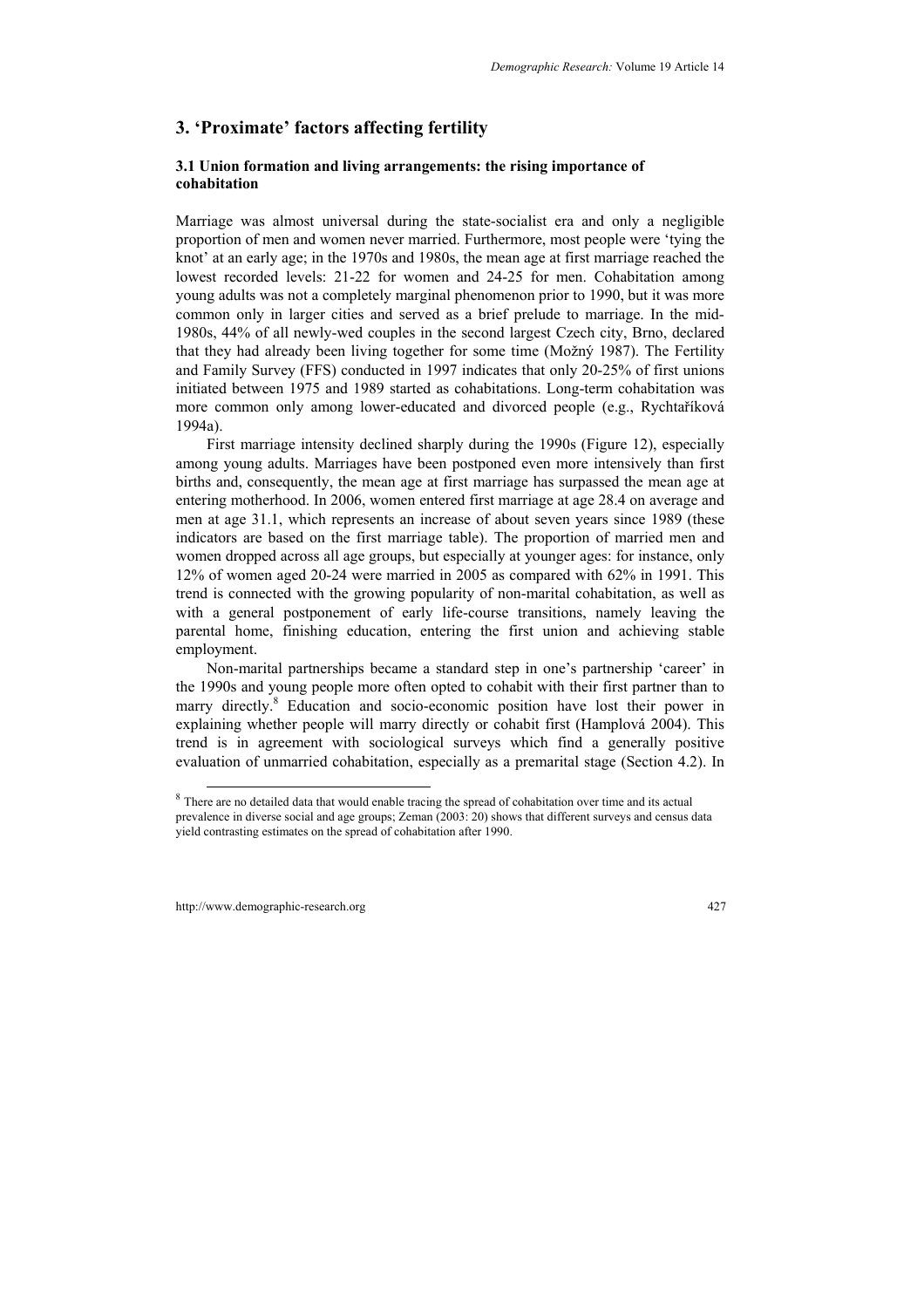addition, cohabitation entered as a first union among young adults in the 1990s lasted longer before its dissolution or subsequent marriage than the cohabitations started in the previous two decades (Kantorová 2004b). Hamplová (2004) found that people in higher socio-economic positions are more likely to transform their cohabitation into marriage.

#### **Figure 12: First marriage intensity and total divorce rate among Czech women, 1946-2006**



*Sources:* Rychtaříková (1994b), Council of Europe (2005), CZSO (2007), and authors' computations based on vital statistics data. Notes: Total first marriage rate is computed as a sum of age-specific first marriage 'incidence' rates (rates of the second kind); total first marriage intensity is computed from the schedule of age-specific first marriage intensities (occurrence-exposure rates, rates of the first kind), which properly reflect the exposure population (single women).

Preliminary data from the Generation and Gender Survey (GGS) conducted in 2005 show that cohabitation became more prevalent than 'direct' marriage among women born in the second half of the 1970s (Table 6). These women have also delayed their union formation and one-third has never entered a union by age 25. The available data also show an increase in the number of younger individuals still living with parents and a gradual increase in the proportion living single (Table 6). Due to low accessibility of affordable housing, many young adults form their first union before leaving the parental home, i.e., they cohabit or live married for a limited time when residing with their parents (Škop 2005). The continuation of this pattern is partly a side-effect of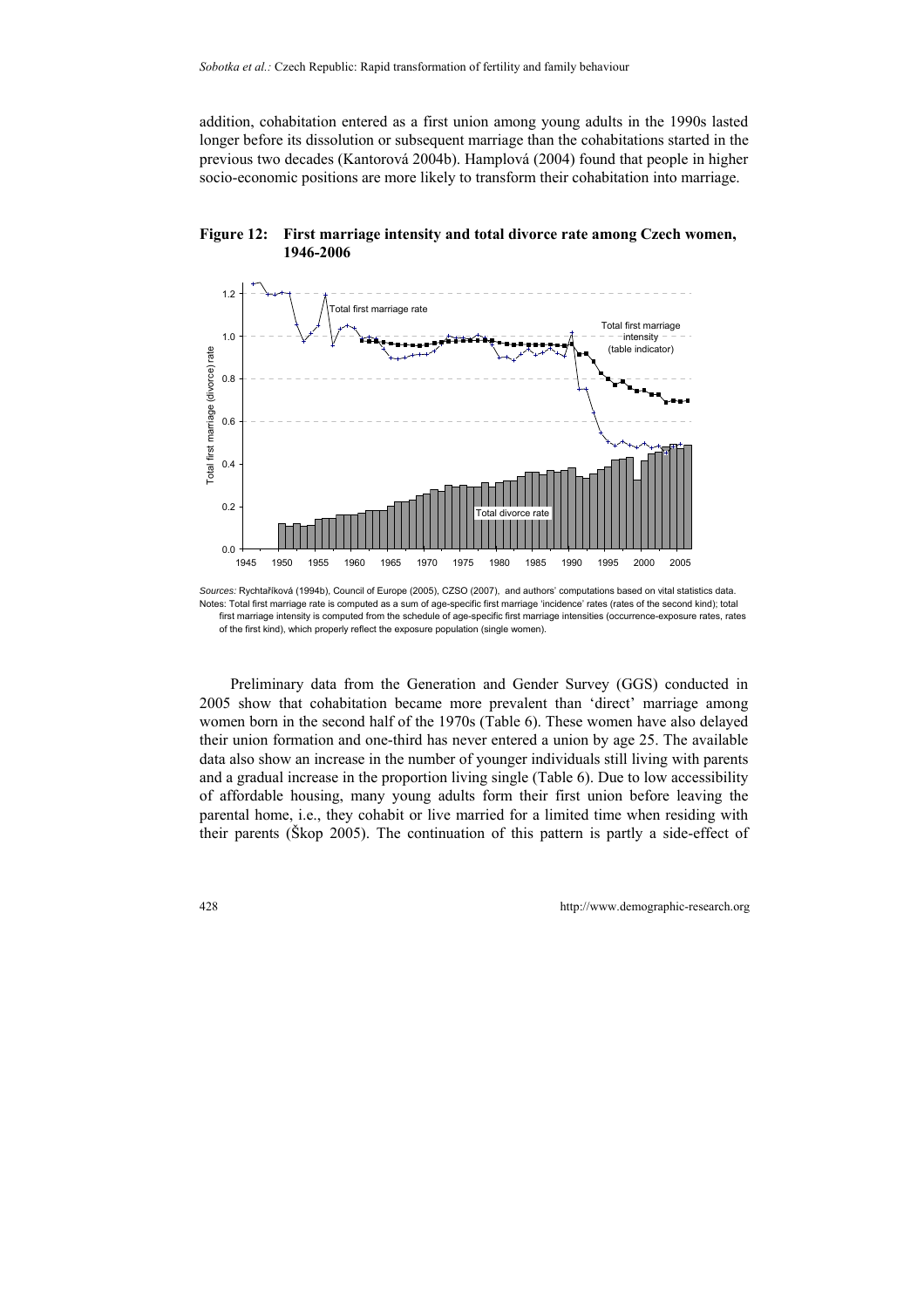social policy, which allows free-market rent in the newly rented apartments, but regulates rents in many apartments retained by the same tenants as in the early 1990s. This 'insider-outsider' housing market inflates the market (unregulated) rents in larger cities, especially in Prague, where the housing demand is high.

|                                                                                 |         | <b>Birth cohort</b> |         |         |  |  |  |  |
|---------------------------------------------------------------------------------|---------|---------------------|---------|---------|--|--|--|--|
|                                                                                 | 1966-70 | 1971-75             | 1976-80 | 1981-84 |  |  |  |  |
| Transitions before age 25                                                       |         |                     |         |         |  |  |  |  |
| Still in parental home at age 25                                                | 17.6    | 26.2                | 27.8    | . .     |  |  |  |  |
| Ever in union                                                                   | 80.8    | 70.2                | 66.1    |         |  |  |  |  |
| Ever married                                                                    | 75.2    | 61.5                | 46.4    |         |  |  |  |  |
| N (weighted)                                                                    | 481     | 528                 | 478     |         |  |  |  |  |
| Among those who entered first union before age 30 or at the time of the survey: |         |                     |         |         |  |  |  |  |
| First union started as cohabitation (%) 27.7                                    |         | 37.1                | 58.0    | 75.2    |  |  |  |  |
| N (weighed)                                                                     | 423     | 427                 | 362     | 113     |  |  |  |  |

### **Table 6: Proportion of women (in %) experiencing selected transitions below age 25 (cohorts 1966-1984)**

*Sources:* Authors' computations based on Generation and Gender Survey 2005

Note: The 2005 data are preliminary results and may slightly change due to data cleaning procedures.

#### **3.2 The link between union formation and entering parenthood**

Before 1990 first union formation, mostly by marriage, and first childbirth were strongly interrelated and concentrated into a short period in young women's lives. This strong relationship was manifested in several ways. Less than 10% of first children were born to unmarried mothers (Figure 8 above). A woman's pregnancy (if not followed by induced abortion) constituted a common and relatively strong 'reason' to marry. In the 1980s and the early 1990s, more than one half of all brides were pregnant when marrying for the first time (Figure 8). Fiala (2001: Table 5) shows that until the early 1990s, around 84% of marital first births took place within the first two years of marriage. According to the census data, only a tiny minority of about 4% ever-married women remained childless, most of them presumably due to infertility. In contrast, a majority of never-married women, who formed a very select group, 'abstained' from reproduction: around two thirds of never-married women born around 1960 remained childless (Rychtaříková 2003).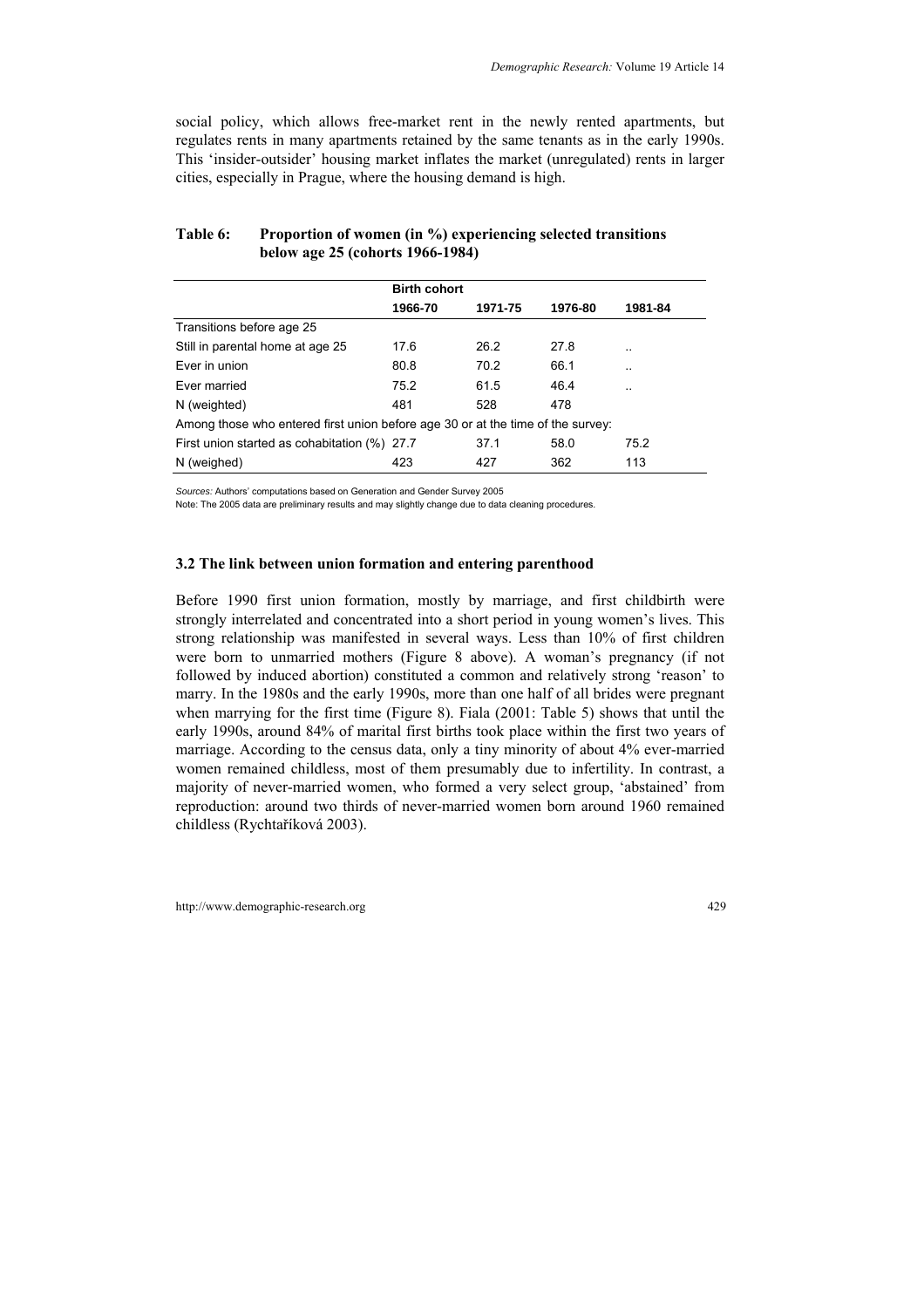The disconnection of this previously tight link between marriage and childbearing is apparent in several forms. The 'pressure' to marry among unmarried pregnant women has declined in significance during the last decade. Consequently, the share of marital first births conceived prior to the wedding has fallen from 54% in 1994 to 32% in 2005 (Figure 8). Furthermore, a growing number of married couples postpone childbearing for several years after their wedding. The postponement of first birth within marriage is most apparent for women with a higher education (Kantorová 2004b).

Another sign of the erosion of the link between marriage and first childbirth is the rising share of cohabiting couples who do not marry before the birth of the first child. Polášek's (2005) analysis of vital statistics shows that the declining propensity to marry is also detectable by a decline in marriage intensities of unmarried mothers, especially during the first two years following the childbirth. Among women having an extramarital first child in 1991, 26% married within the next two years; this proportion fell to 12% for women having an extra-marital first birth in 2002.

#### **3.3 High intensity of divorce and union dissolution**

Czech society has a long history of fairly high rates of marital dissolution and divorce, and currently it has one of the highest incidences of divorce in Europe. Since the 1980s, roughly 30,000 divorces occur annually and this figure remains stable in spite of decreasing numbers of marriages and the changing population structure by marital status. Historically, the highest number of divorces was reached in 1996 in anticipation of the stricter family law. The new family law (No. 91/1998) that went into force in 1998 substantially modified the conditions upon which the marriage can be dissolved limiting the divorces of spouses with small children and restricting the divorces in the first year of marital duration. Most importantly, it established the possibility of divorce by mutual agreement. However, the trends in the total divorce rate (TDR), shown in Figure 12 above, indicate that the impact of the new law on the intensity of marital disruption was not longstanding. The TDR dropped to 0.32 with the implementation of the new legislation in 1999 but subsequently rose again to 0.41 in 2000 and 0.49 in 2004, the highest level on record.

Despite the new legislation aiming to reduce divorces of spouses with dependent children, their share remains high, amounting to 61% of all divorces in 2005. However, the share of one-child families among divorced parents has been increasing due to the fast decline of the fertility level since the 1990s. Parental divorce was a life event experienced by 28,732 children in 2005; every third to fourth child is eventually exposed to parental divorce (Zeman 2006). Divorce frequently paves the way to the formation of a new union and further childbearing. One-third of marriages were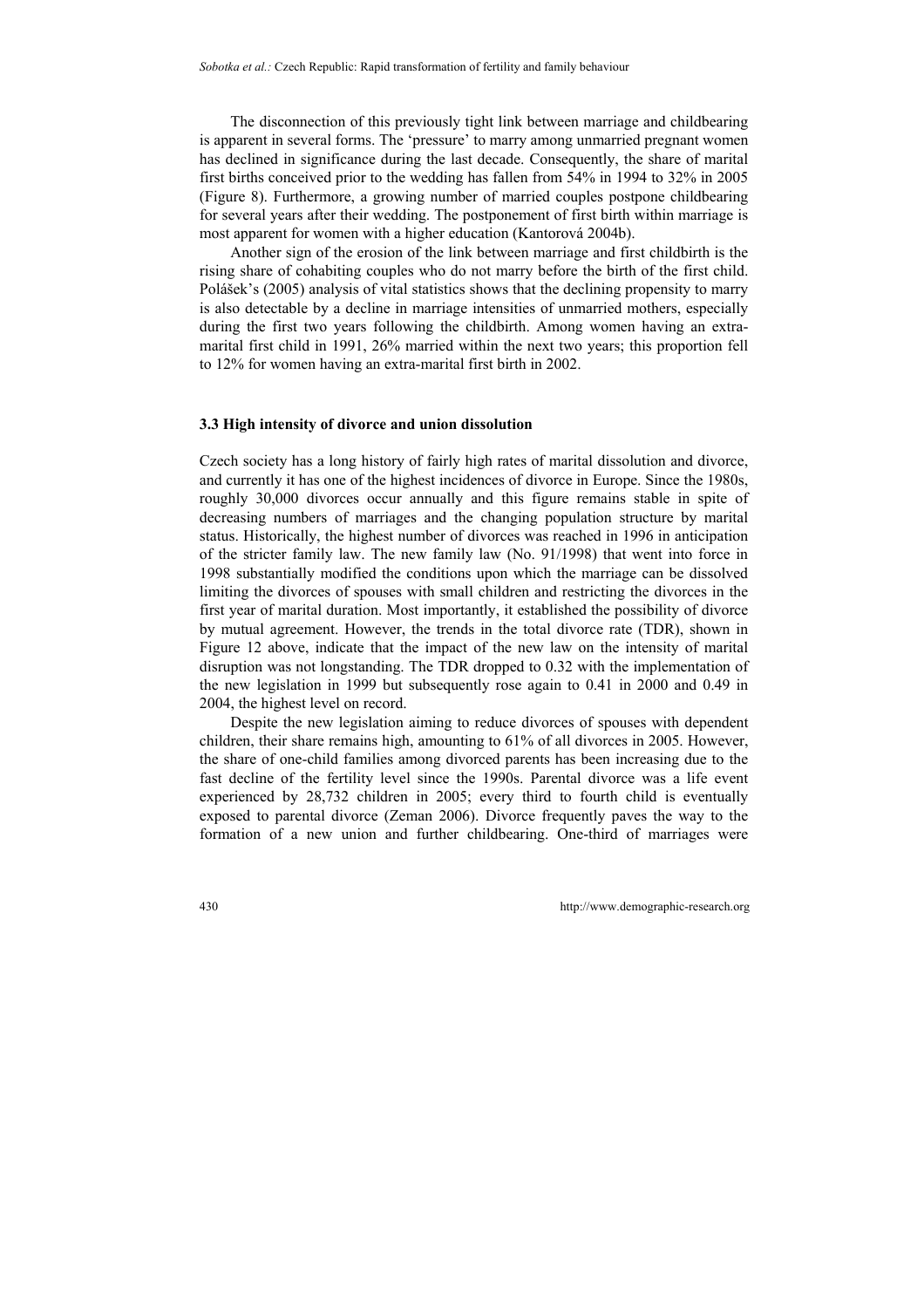concluded by at least one divorced partner in 2005 and in 14% of marriages, both spouses were divorced. Divorced people forming new union are also more prone to stay in an unwed partnership, especially when they 'inherited' children from their previous partnership (Zeman 2003).

The dissolution of cohabitations is not covered by the official statistics. Survey data indicate, however, that the intensity of dissolution is several times higher for cohabiting unions than for marriages (Zeman 2003). Considering that the intensity of nuptiality has decreased by a third since 1989, that half of the marriages are being eventually dissolved, and that cohabitations, which are substituting the 'missing' marriages, show an even higher risk of dissolution, we may conclude that marriage in its traditional form has eroded markedly. It is difficult to estimate the effects of these changes on fertility: although the observed union instability is likely to lead to lower fertility, this effect is partly offset by childbearing in second and third unions, where partners often attempt to have at least one shared child of their own.

#### **3.4 Sexual behaviour, contraception, and induced abortions**

Since the early 1990s there has been a marked shift in reproductive behaviour – from limited use of modern contraception and strong reliance on induced abortion to the widespread use of effective contraceptive methods, especially the Pill. Up until the early 1990s, first sexual intercourse was commonly 'unprotected' and first pregnancy often unplanned; many women employed contraceptive methods or opted for abortion only after reaching their intended family size.<sup>9</sup>

Although it was only after the political regime change in 1989 that the Czech Republic experienced a full-blown 'sexual revolution', bringing a boom of information and messages on sex, contraception, and pornography, the available data do not suggest a radical change in sexual behaviour (Weiss and Zvěřina 2001). Two surveys of sexuality and reproduction conducted in 1993 (Reproductive Health Survey – RHS) and 1998 showed a stable mean age at first intercourse, which was 18 years for both men and women (Weiss and Zvěřina 2001: 38). Furthermore, premarital sexual experience was already universal during the socialist era: the RHS survey of 1993 found that only 0.4% of sexually experienced women had had sex for the first time after marriage.

Delayed union formation and the spread of less stable forms of living arrangements suggest that younger generations have frequent sexual experience with

 $9$  This pattern of family size limitation was also reflected in abortion-to-birth ratios. In 1990, there were 3.6 abortions per one birth among women with two children as compared to 0.5 abortions per birth among women with one child and fewer than 0.3 abortions per birth among childless women (Sobotka 2002).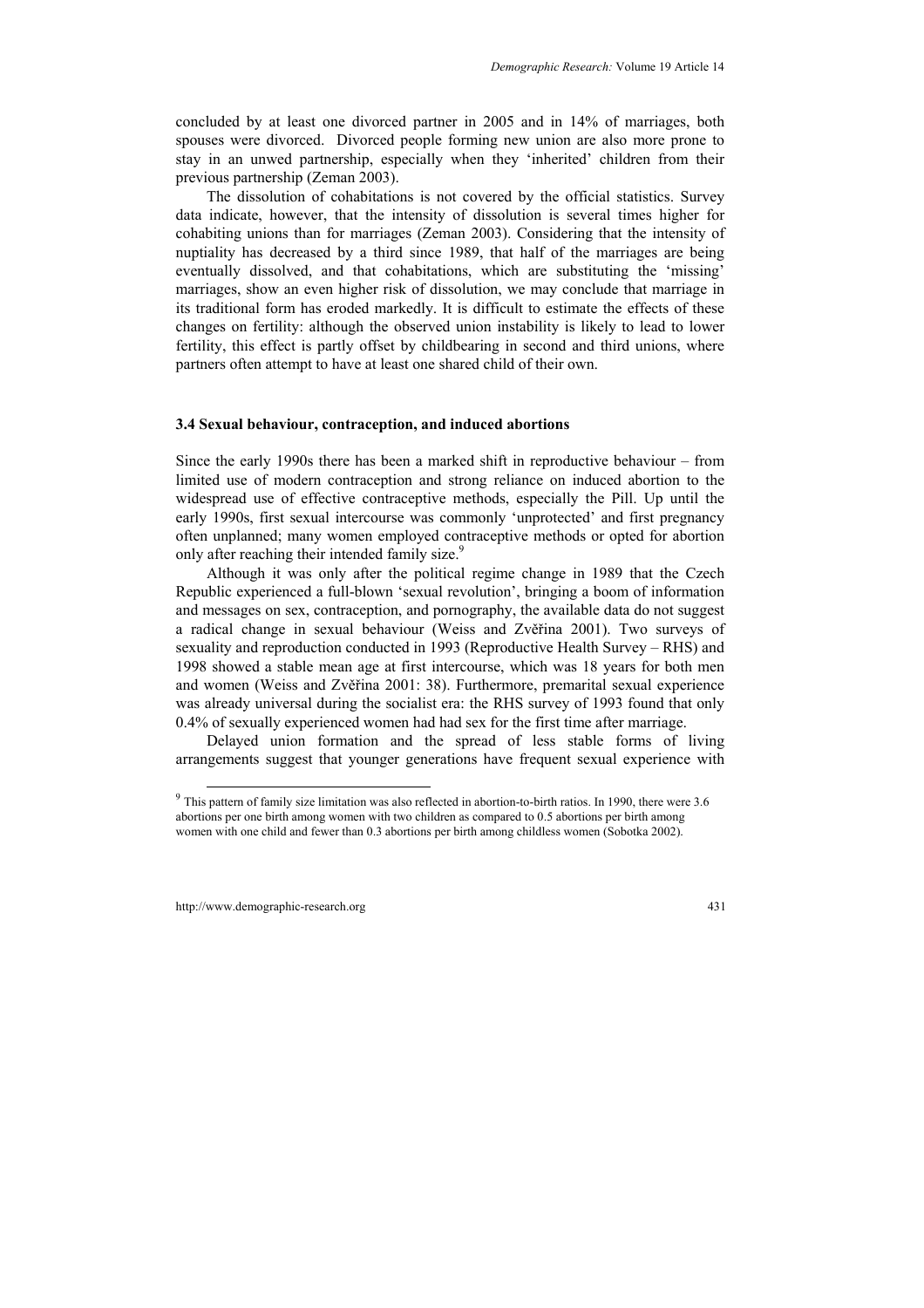more than one partner. The surveys do not fully support this hypothesis and, interestingly, indicate that more young adults are sexually inactive for longer periods of time (Weiss and Zvěřina 2001).

The most marked change can be observed in birth control. Currently, most men and women use effective contraceptive methods at the start of their sexual life and the first pregnancy therefore mostly involves a carefully planned discontinuation of contraceptive use. The proportion of women aged 15-49 who were prescribed oral contraception increased by a factor of twelve, from 4% in 1990 to 47% in 2006 (Figure 13). In addition, 7% of women used the intrauterine device (IUD), some 15% used condoms and around 7% relied predominantly on withdrawal and 'natural methods' of family planning (author's computations from the GGS 2005 data). This is a dramatic difference from the situation in 1993, when almost a quarter of women relied on withdrawal or 'natural' planning methods (Figure 14). At present, there are almost no differences in the choice of the various contraceptive methods among women of different educational categories. However, low-educated women with a partner are less likely to use any form of contraception: the non-use rate is 16% for women with a tertiary education and reaches 34% for women with a primary education (data not adjusted for differences in age structure). Women's sterilisation (tubal ligation) remains relatively infrequent – at about 4,000 surgeries annually (UZIS  $2005$ ) – due to a restrictive directive from 1972, which allows sterilisation only after the third childbirth (fourth childbirth for women under age 35). However, more women would probably use sterilisation if it were permitted following their second delivery (Zeman 2006).

The use of modern contraception and a more responsible approach to reproductive health led to a drastic reduction in induced abortion, which had become relatively common by the late 1980s (Figure 13). The pronounced peak in abortion rates between 1987 and 1992 is linked to the easier access to abortion since 1987, following an abolishment of special commissions, which previously decided on each request for an abortion (Wynnyczuk and Uzel 1999). The number of induced abortions, which was comparable to the number of live births by the end of the 1980s (more than 110,000), fell to 25,352 in 2006 (UZIS 2007). The total induced abortion rate fell from 1.54 in 1990 to 0.34 in 2006. Also the structure of women who have abortions has changed. While before 1990, induced abortion was mostly requested by married women, abortion rates among married and unmarried women have recently converged. At present, induced abortion still remains most frequently used among women with two children. Two markedly different groups of women have the highest intensity of abortion rates: the first one is represented by young, childless and single women who have an abortion when contraception has failed. The second group, which is declining over time, is represented by 'older' married or divorced women, typically with two children, who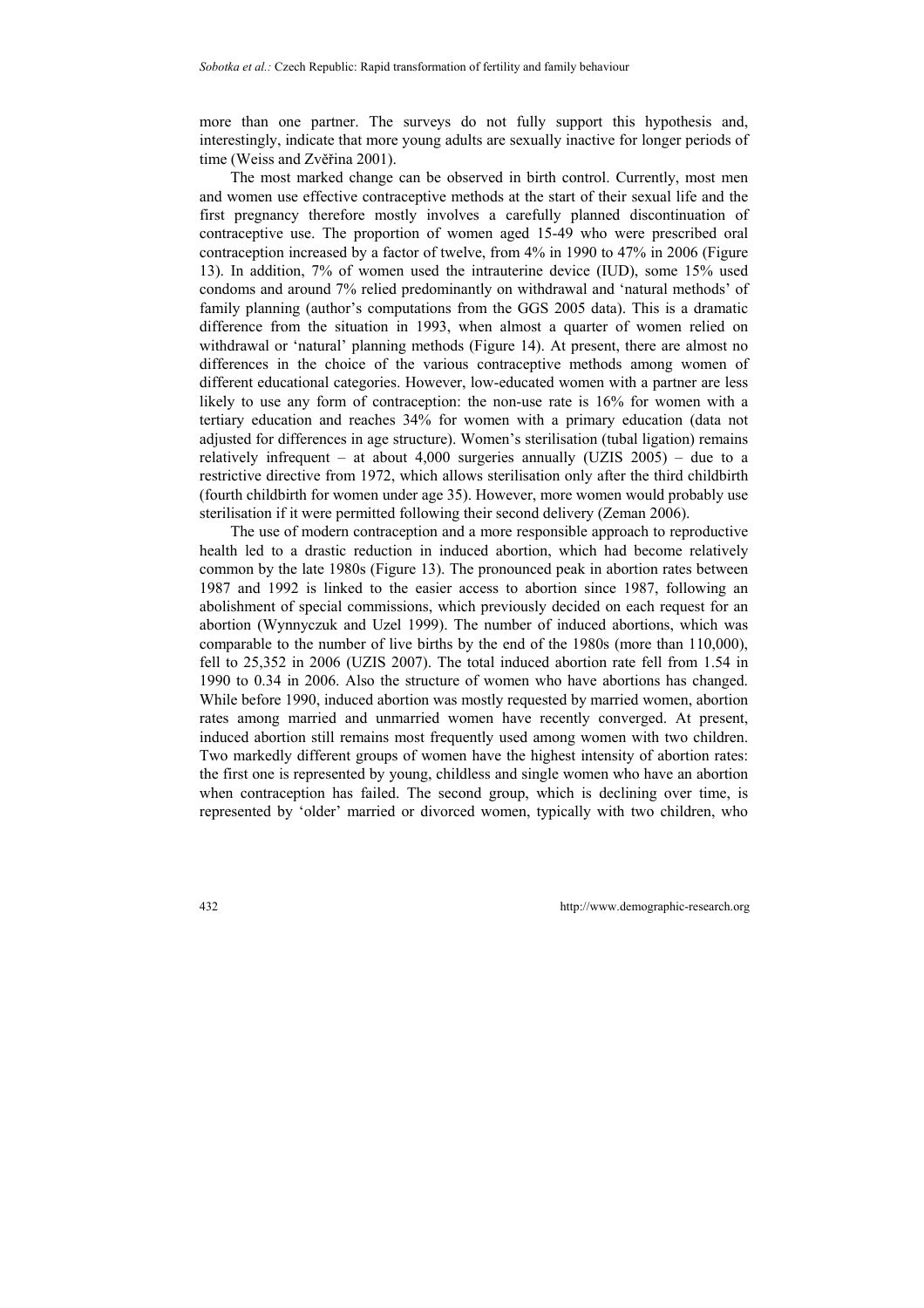still use abortion as a kind of 'contraception ex post', as was common during the socialist era (Zeman 2006).

Abortion is accessible on request up to the twelfth week of pregnancy. Since 1992, a fee of around 3,000 CZK (around  $110$  EUR<sup>10</sup>) has been introduced for performing an abortion. The fee is not demanded for abortions performed for health reasons; these abortions caused an increase in the proportion of induced abortions conducted for health reasons from 11 to 24% between 1992 and 1994. This proportion subsequently declined gradually to 18% in 2005.

Delayed childbearing, combined with an expansion of infertility treatment services, have led to an increasing number of couples seeking assisted reproduction. More than 3% of children were born after in-vitro fertilisation (IVF) in the early 2000s (Kučera, Mardešić, and Žáčková 2005). Later childbearing and the frequent practice of transferring two or more embryos into the womb after an IVF treatment have resulted in a doubling in the proportion of multiple deliveries, to 2.05% in 2006, as compared to around 1% in the 1950s to the mid-1990s.





*Sources:* UZIS (2007) and authors' computations based on vital statistics data. Note: IUD stands for intrauterine device.

 $10$  In this chapter, values in Czech Crowns (CZK) are also expressed in Euro (EUR), using the exchange rate of 26.9 CZK per 1 EUR, valid in November 2007.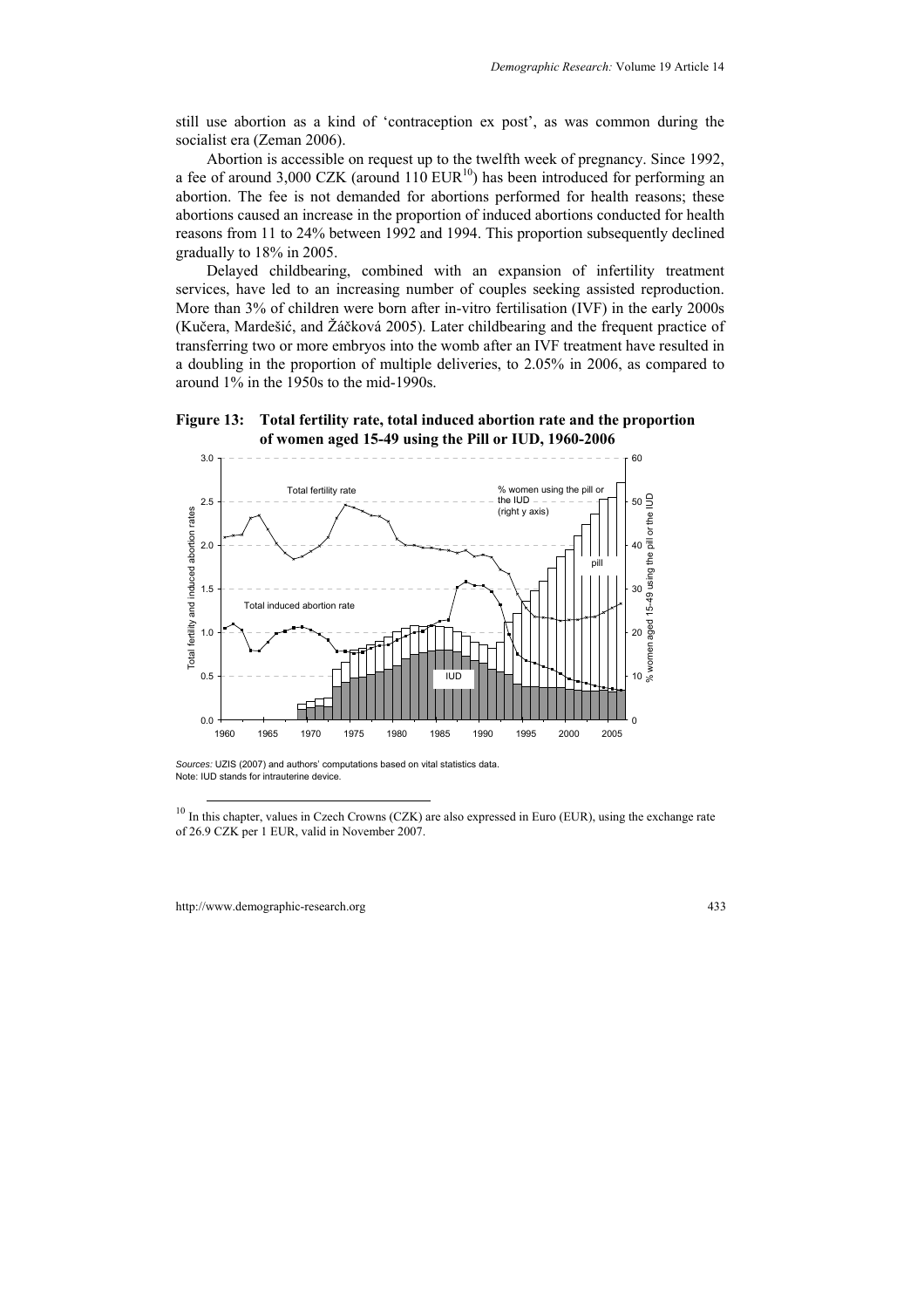#### **Figure 14: Current contraceptive use by age in 1993 and 2005, Czech women in union (1993) or living with a partner (2005)**



*Sources*: Czech Republic Health Survey 1993 (RHS 1995: 78, Table IV.6), and authors' computations based on the Generation and Gender Survey 2005

Notes: The 2005 data are preliminary results which may slightly change due to data cleaning procedures. In case of multiple methods reported by the respondents, only the main or the most effective method is shown (e.g., the Pill when a combination of the Pill and the condom or the Pill and withdrawal was reported).

IUD stands for intrauterine device.

# **4. Societal conditions affecting fertility and the family**

#### **4.1 Economic transformation, employment, and educational expansion**

The emergence of a new economic regime after 1989 implied a shift to a service economy, where knowledge and education play an important role. There were two distinct periods of economic downturn: the first, more pronounced, in 1990-1992, connected with the initial re-orientation from the socialist economy tightly linked with Eastern European markets to the more open market economy and the second, in 1997- 1998, related to the restructuring and privatisation of large industries. Unemployment, which was an unknown phenomenon during the socialist period, increased throughout the 1990s, with the overall registered unemployment rate reaching 9% in 2000 and subsequently declining to 6% in 2007.

The Czech economy did not suffer massive external shocks as most other postsocialist countries did. Initially, a large number of newly established small businesses and enterprises partly offset negative effects of economic transformation. Later, large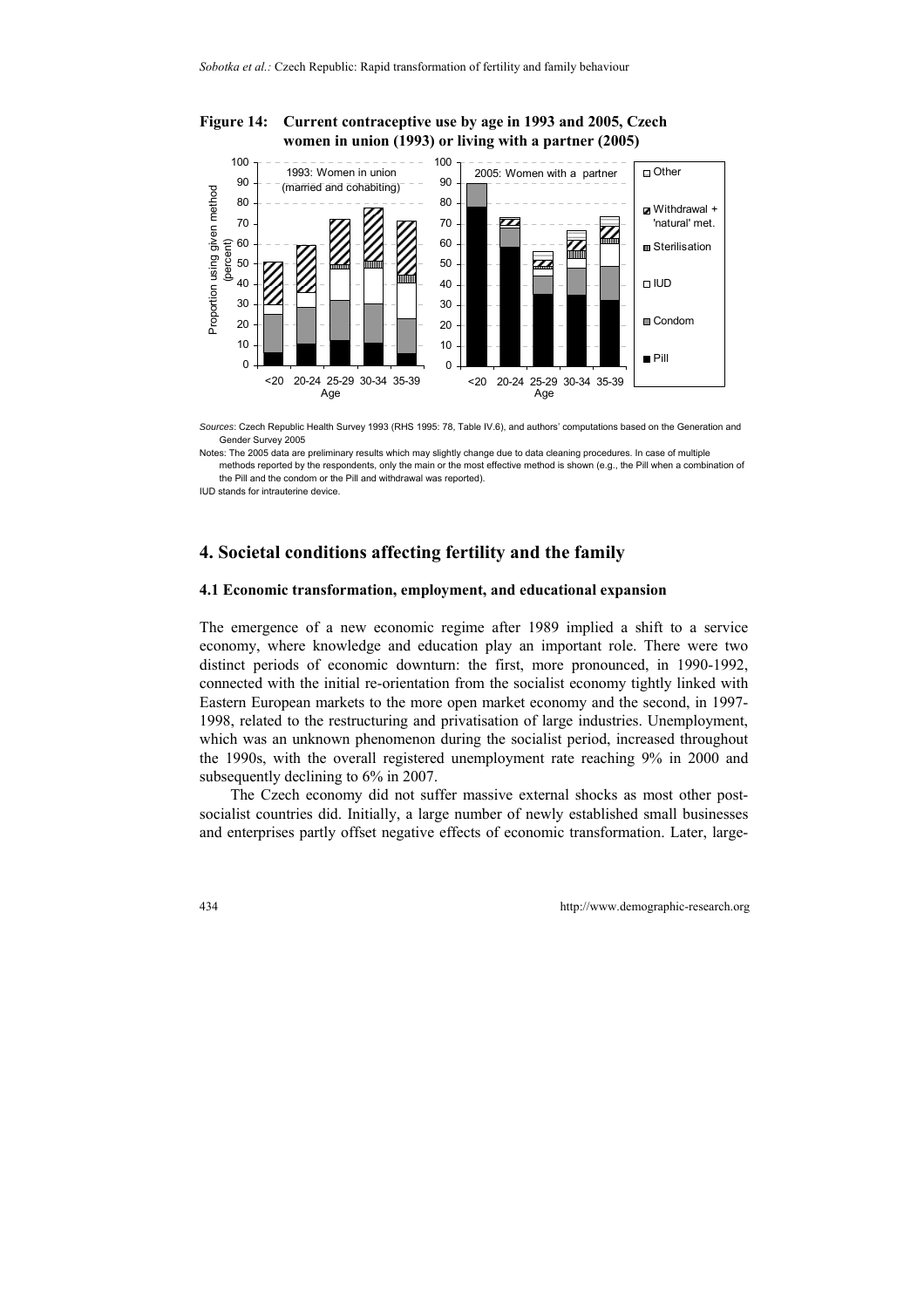scale privatisation led to the restructuring and modernisation of many industries, including the banking and telecommunications sectors. Due to this process, as well as to the geographic proximity to western European markets, the Czech economy has attracted large flows of foreign direct investment, which reached the highest per capita level among all Central and Eastern European countries at the end of 2004 (CERGE 2005). Czech industries have become competitive and strongly export-oriented. Since the early 2000s, the economy has picked up, resulting in an accelerated growth of the GDP, which reached 6% in 2005-2007.

The estimated level of real wages, which had declined considerably after 1989, returned to the 1989 level in 1996 (RILSA 1999) and has continued to grow since the late 1990s. Despite officially proclaimed neo-liberal policies aimed at tightening eligibility conditions for various social benefits during the period of 1990-1998 (Potůček 2001), government measures remained oriented towards substantial income redistribution with the aim at reducing inequalities in incomes and living standards. The extensive social security net and strongly egalitarian policies, which have been retained by both left-wing and right-wing governments, have prevented a wider spread of poverty. In the late 1990s and the early 2000s, the Czech Republic had – along with Slovenia and Slovakia – the most equal distribution of income and the lowest poverty level among the former socialist countries (e.g., Garcés, Ródenas, and Carretero 2003; Heyns 2005). As a result, Czech families and individuals experienced lower levels of income-related uncertainty than did families in most other societies of Central and Eastern Europe.

Employment rates have declined especially among young adults, mostly as a result of their prolonged enrolment in education. Economic activity rates of women, which reached very high levels during the socialist era, have remained relatively high, peaking at 85-92% at ages 35-54 in 2006. Among women past the education stage, a gradual decline in economic activity has been recorded at ages 30-34, concomitant with the trend towards later motherhood (CZSO 2005). Prolongation of the period that women spend at home after childbirth (see Section 5 below) may create obstacles to their reentry into the labour market. Throughout the history of regular labour force surveys starting in 1993, women have always had considerably higher unemployment rates than men: for instance, in 2006, 8.8% of economically active women and 5.8% of men were unemployed  $(CZSO 2007b)^{11}$ . The lack of opportunities for part-time employment constitutes a constraint for women who want to combine work and childcare. Part-time jobs are not widely available, partly due to the lack of incentives for employers to provide them. Moreover, part-time work is frequently underpaid and for some may

 $11$  This figure is based on an internationally standardised labour force survey and is not fully comparable with the officially published unemployment statistics.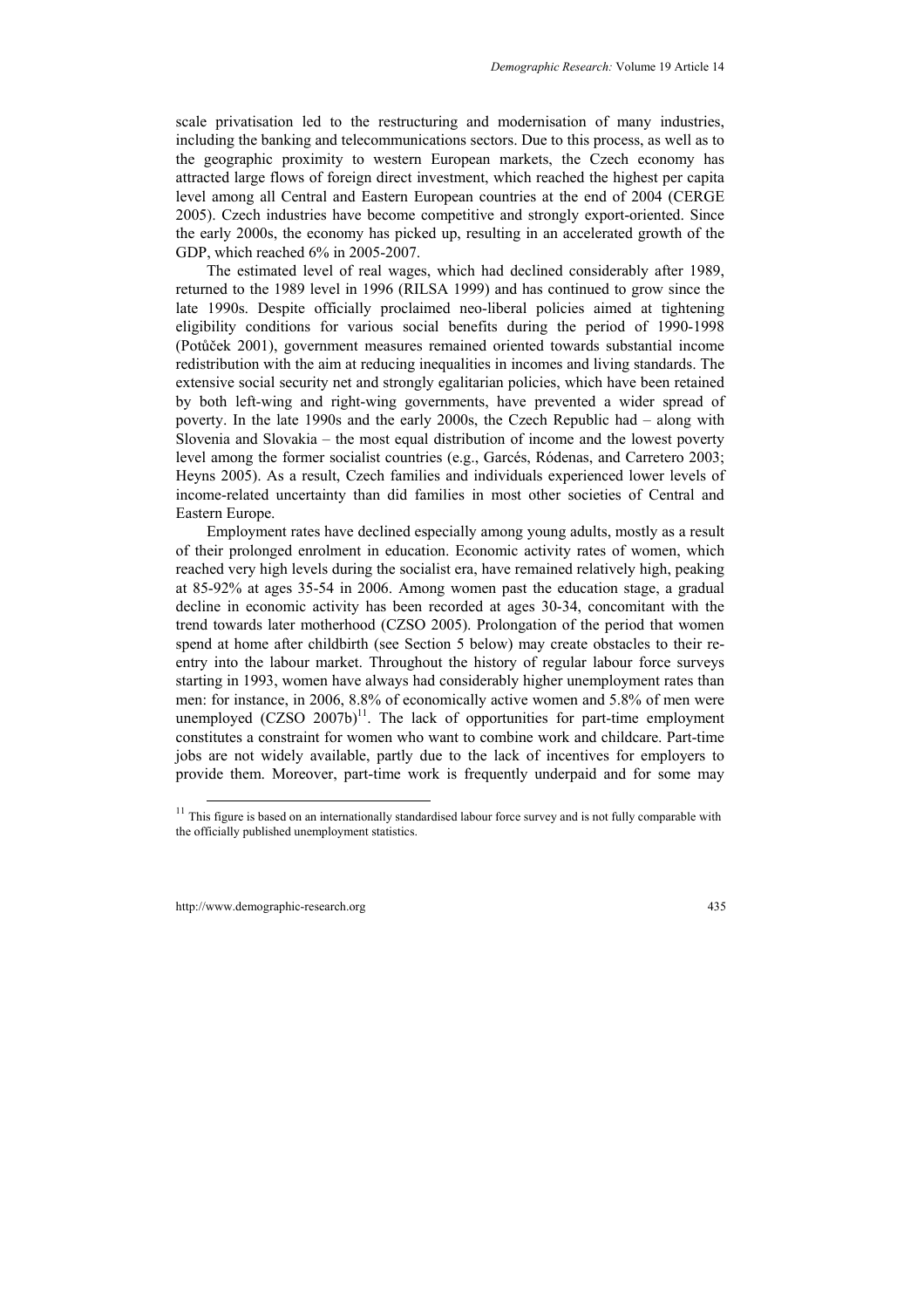yield a smaller income than the guaranteed minimum social security payment. As a result, only 8.7% of all employed women worked part-time in 2006.

Following the regime change in 1989, the value of higher education rose markedly and educational level has become a crucial factor for individual employment prospects, career opportunities and income level (Večerník 1999). A marked increase in the rates of higher education participation has taken place, especially since the mid-1990s. According to the OECD study (2005), the proportion of women aged 20-24 who are still in education increased from 13% in 1995 to 30% in 2003. As has been shown for a number of European countries, educational expansion constitutes the most important factor leading to the postponement of family formation (Beets et al. 2001). This effect is further strengthened by prolongation of the period between completing education and entering parenthood, which took place among medium and highly educated women after 1990 (Kantorová 2004a). Many of these women want to gain a stable position in the labour market and achieve relatively good standards of living before entering motherhood.

#### **4.2 Family change, secularisation, and attitudes towards family and reproduction**

Unlike neighbouring Austria, Poland or Slovakia, Czech society became strongly secularised in the course of the twentieth century, a process which accelerated during the post-war period, being supported by an official fierce anti-religious ideology. The communist regime in Czechoslovakia carefully isolated churches from society and religious symbols were gradually pushed out of people's everyday lives. By the end of the 1980s, only 11% of wedding ceremonies were co-administered by the Church (Hamplová 2001). Accordingly, church attendance has been declining steadily. While approximately two-thirds of the population were attending church services every week in the 1940s, only 6% did so in the late 1980s (ibid.). This trend towards a secularisation of society has not been reversed after the establishment of a democratic society and the lifting of various restrictions on religious freedom since 1990. The support for traditional religion is still low and the Czech Republic has one of the lowest rates of church attendance in Europe (Hamplová 2000, 2001). In the 2001 Population Census, only 31% of inhabitants declared any religious affiliation, mostly to the Roman-Catholic church (26%; CZSO 2002).

Highly secularised and increasingly consumerist, Czech society had become tolerant towards certain forms of non-traditional family behaviour already before 1990, generally accepting abortions, premarital sex, and divorce. Thus, in a 1994 survey (ISSP 1994) only 2% of respondents under age 35 strongly disagreed with premarital sex and only one-third of them found extra-marital affairs to be always wrong.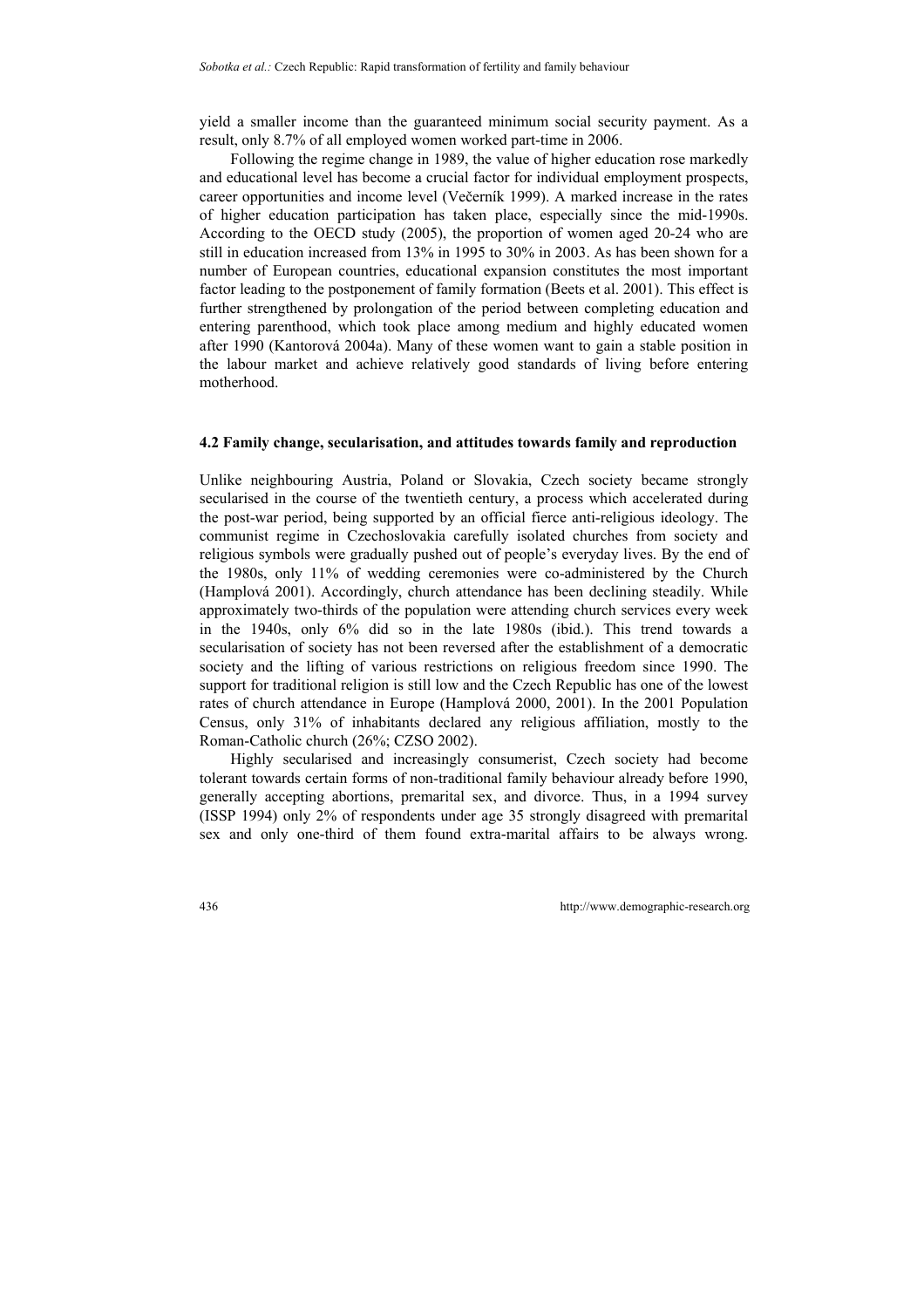Similarly, the Czech population has adopted highly liberal views on abortion. According to the 1994 ISSP survey, 68% of respondents agreed that "a pregnant woman should be able to obtain a legal abortion for any reason whatsoever, if she chooses not to have the baby" while only 7% strongly disagreed. More recently, the 2005 Public Opinion Research Centre survey (CVVM 2005a) found that about 70% of respondents agreed that the decision for an abortion is entirely up to the woman, while only 2% were for strict prohibition. In comparison, in the early 1970s one-third of women found abortion laws to be too liberal and only 6% wanted further liberalisation (Public Opinion Research Institute survey; IVVM 1971).

Unmarried cohabitation has become broadly accepted as well. By 1994 around 70% of the ISSP respondents agreed that "it is a good idea for a couple who intend to get married to live together first" and the ISSP survey in 2002 replicated this finding without any significant shift (Chaloupková and Šalamounová 2004). Similarly, the Population Policy Acceptance Survey (PPA) of 2001 demonstrated the popularity of pre-marital cohabitation over direct marriage: 55% of respondents under age 30 preferred to live with a partner first and then to get married, while only 21% would choose 'direct marriage'. The Czech population also quickly adopted tolerant attitudes towards long-term unmarried partnership, even though it does not seem to be a lifestyle of widespread preference. Thus, a majority of respondents in the ISSP 1994 and 2002 surveys agreed that "it is alright for a couple to live together without intending to get married," but only one in ten respondents of the 2001 PPA survey preferred to cohabit but not to get married later. In addition, divorce is generally considered an acceptable means of 'solving' serious marital discords. According to the 2005 CVVM survey, divorce ranked as one of the most accepted among the broad range of socially or morally problematic behaviours (CVVM 2005b). Finally, Weiss and Zvěřina (2001) found that attitudes towards sex and sexuality, already liberal before 1990, have become yet more open during the 1990s, especially among women.

Several Czech demographers (e.g., Fialová and Kučera 1997 and Rychtaříková 2000) have stressed the pragmatic attitude of the Czech population, which enables a flexible adjustment to changing societal conditions. The opening and pluralisation of society since 1990 have brought a modest growth in post-materialism as conceptualised by Inglehart (Rabušic 2000: 15 and 2001) and a broader acceptance of some phenomena that had previously been perceived negatively, such as non-family living arrangements, voluntary childlessness or homosexuality. Due to these fairly liberal attitudes, Czech society has not undergone any vigorous debate on social issues that, in many other societies, are seen as controversial. For instance, access to abortion on request, which has been possible since 1957, is consistently supported by a majority of the population and there has been no systematic attempt by any political party to seek legislation that would prohibit or seriously restrict access to abortion.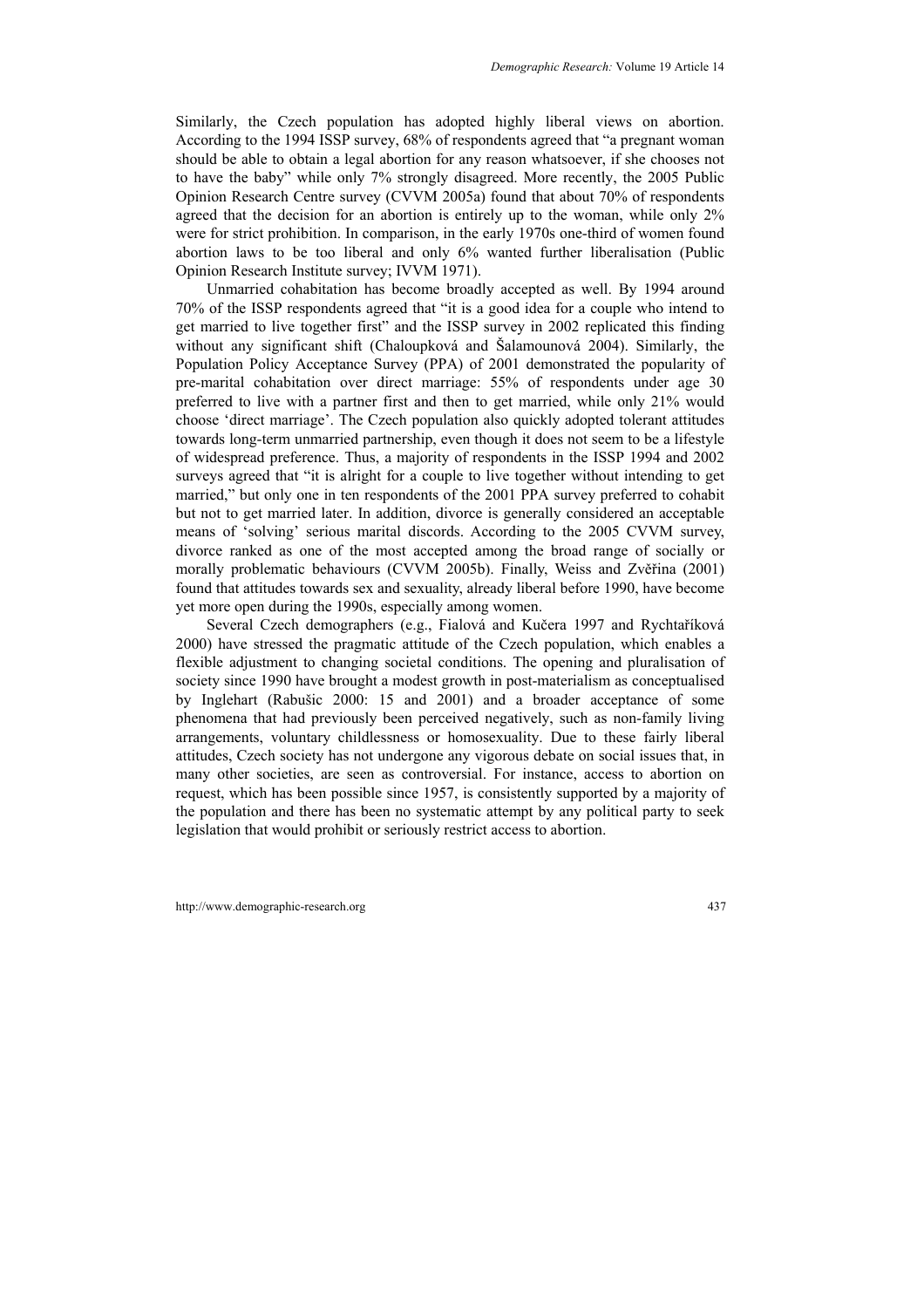However, marriage and family still continue to enjoy uncontested popularity among Czech men and women. Unlike in 'Western' societies, where the responsibilities and restrictions of family life were often seen as inhibiting individual fulfilment, family life in the state-socialist societies provided a space for authenticity and individual selfrealisation (Sobotka 2004). Furthermore, family ties and mutual aid of family members were important for obtaining consumer products that were in short supply and for providing informal services, which were not available through the underdeveloped service economy (Možný and Katrňák 2005). Although this functional importance of the family for exchanging and getting access to goods and services has diminished since 1989, the idealised positive image of family life still prevails even among the younger generations and childless people. According to the 2001 PPA Survey, a majority of childless Czech women and men aged 18-39 agreed that they only feel completely happy and at ease at home with children (Sobotka and Testa 2008).

#### **4.3 Gender inequality, gender division of childcare and family roles**

Following the introduction of a competitive labour market model in the Czech Republic after 1989, a discussion commenced on the issues of work-life balance and gender relations in both the labour market and the family (Čermáková et al. 2002, Ettlerová and Šťastná 2006, Kuchařová et al. 2006). The continuing inequality in the gender division of housework has been documented in a number of research studies. The pressure to attain higher labour efficiency, together with increasingly time-consuming paid work and very limited opportunities for part-time employment, has led to a reduction in the amount of free time for the family (Křížková et al. 2005).

Persisting gender stereotypes based on the presumption of women's primary involvement in the family and men's primary involvement in their professional activities have resulted in a situation in which a harmonisation of family and working life is not perceived as compatible with men's social roles (Křížková et al., 2005). Consequently, the participation of men in childcare and household tasks remains low. According to the ISSP 2002 survey, Czech women contribute two thirds of the total time necessary for doing the housework (Chaloupková 2005). Moreover, women's housework participation varies very little according to whether she is employed full- or part-time.

Interestingly, even women who work full-time, as do their partners, opine that it is fair to work more in the home than their partners and perceive a fair proportion of their household duties to be around 60% (Chaloupková, 2005). Despite the demand for women's double role in fulfilling work and family obligations, satisfaction with the division of childcare and household tasks between women and their partners is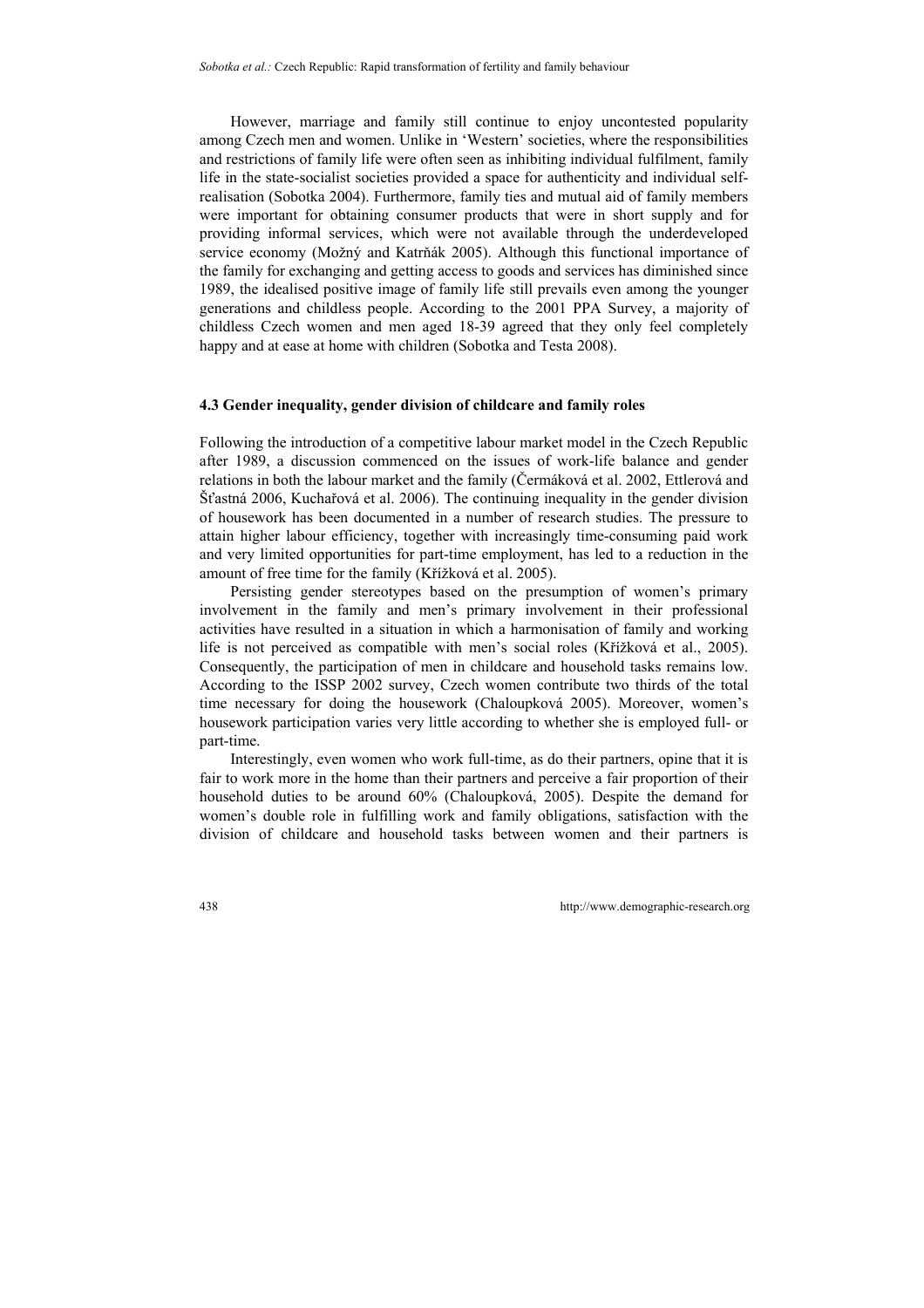relatively high, even in families with at least one small or school-age child and in which both parents work. According to the GGS survey of 2005, the mean value of satisfaction was 8.7 for men and 8.1 for women on a 0-10 scale. Every third woman and 45% of men are completely satisfied; no significant educational differentials were detected (authors' computations).

#### **4.4 Ideal and intended family size**

A strong orientation towards a two-child family model constituted the most characteristic trend in reproductive patterns during the socialist era. The emergence of a two-child norm can be traced back to the 1950s, when the intended family size among young women reached 2.10 in 1956 (Kučera 1994: 128). However, family and parenthood surveys from the mid-1970s showed a relatively high disproportion between intended fertility and an ideal number of children: 55% of respondents in 1974 and 53% in 1977 thought that an ideal family should have more children than two (IVVM 1974 and 1977).

The 2005 Generation and Gender Survey shows that the two-child family norm remains strongly established. The two-child 'target' is most frequently mentioned by the youngest respondents, specifically, by two-thirds of women aged 18-19 (Table 7). Furthermore, only a few respondents intend to have a larger family. Among women below age 25, only 13% intend to have three children, with just 1% aiming for four or more. These findings suggest a remarkable continuity in fertility intentions among Czech women during the last decades, as well as a continuation of the trend towards the disappearance of large families. However, a comparison of selected results of the GGS (2005) survey with the 1997 FFS survey and the 1993 RHS survey indicates subtle changes in fertility intentions during the last 15 years. Whereas the proportion of women preferring three or more children has not changed, the preference for childlessness and for the one-child family model has slightly increased in comparison with the number of women preferring two children. This subtle shift is visible for women of all reproductive ages, as well as for young adult women (only FFS 1997 and GGS 2005 data were available for women below age 25).

Consequently, the mean intended family size has been slightly declining as well. For women of all reproductive ages, it dropped from 2.2 in 1993 to 2.1 in 1997 and 2.0 in 2005. Furthermore, women below age 25 express sub-replacement family size intentions, with the mean of 1.85 children per woman (2005). The emergence of smaller family size intentions among young adults suggests two different interpretations: First, for some women childlessness or having one child is an expression of their lifestyle preferences, which are centred on non-family interests. Second, other women may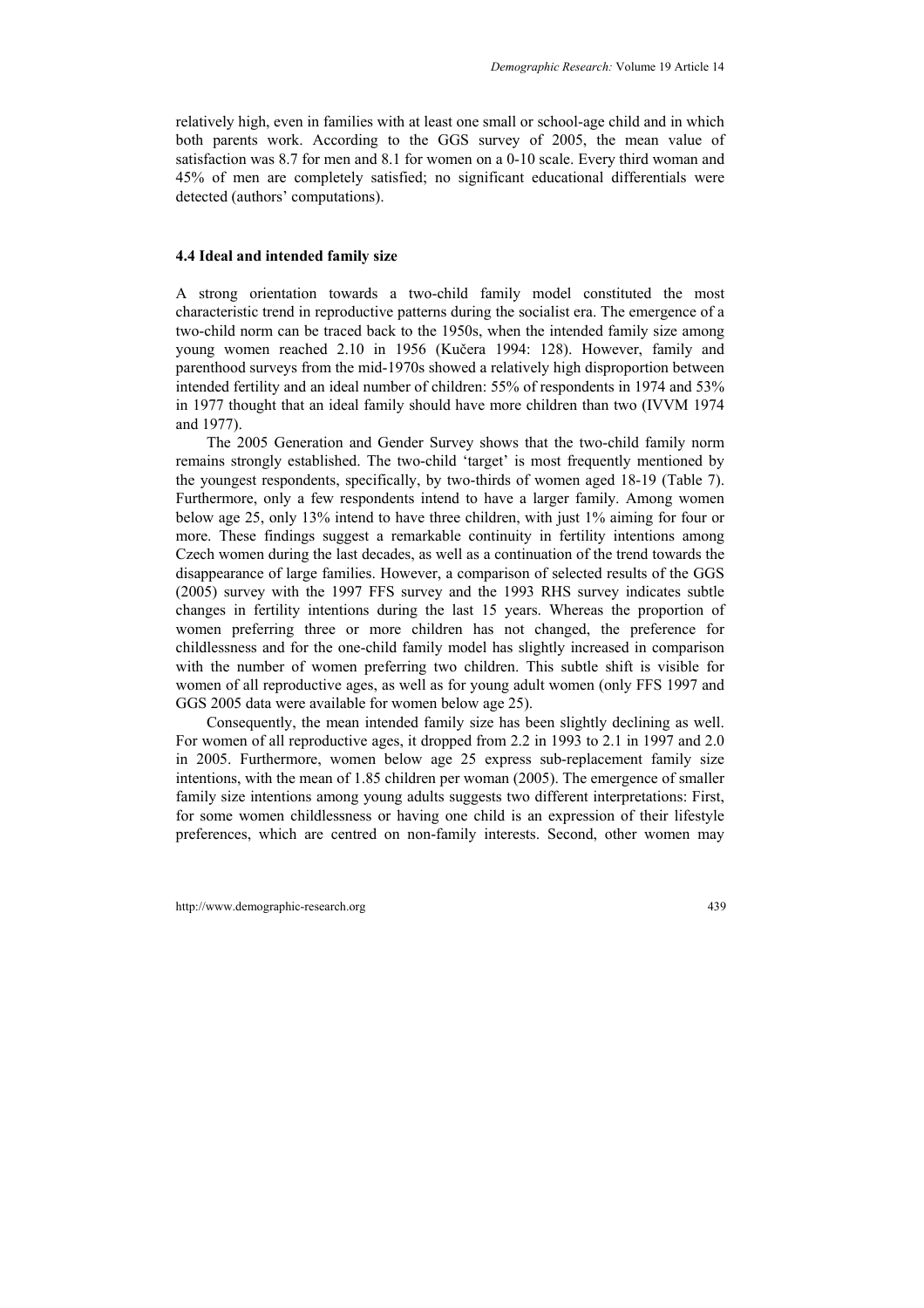realistically anticipate various constraints they would face if they had two or more children and already adjust their intentions downwards at the time of reaching adulthood.

### **Table 7: Intended final parity distribution and mean number of children among women of reproductive age in 2005**

|                                              |           |     | Intended parity distribution, % (only respondents<br>specifying their intentions) |              | Does not<br>know | Mean number<br>of children |        |          |      |
|----------------------------------------------|-----------|-----|-----------------------------------------------------------------------------------|--------------|------------------|----------------------------|--------|----------|------|
| cohort                                       | age       | 0   | 1                                                                                 | $\mathbf{2}$ | 3                | $4+$                       | $(\%)$ | Intended | N    |
| 1986-87                                      | $18 - 19$ | 7.5 | 17.0                                                                              | 66.0         | 8.2              | 1.3                        | ٠      | 1.79     | 159  |
| 1981-85                                      | $20 - 24$ | 6.2 | 17.3                                                                              | 60.1         | 15.5             | 0.9                        | ٠      | 1.88     | 323  |
| 1976-80                                      | $25 - 29$ | 3.3 | 13.6                                                                              | 62.9         | 16.5             | 3.7                        | ٠      | 2.05     | 455  |
| 1971-75                                      | $30 - 34$ | 3.8 | 13.7                                                                              | 55.6         | 22.8             | 4.2                        | ٠      | 2.11     | 505  |
| 1966-70                                      | $35 - 39$ | 4.4 | 17.0                                                                              | 54.5         | 17.2             | 7.0                        | ٠      | 2.07     | 459  |
| 1961-65                                      | $40 - 44$ | 9.2 | 16.5                                                                              | 55.3         | 14.2             | 4.8                        | ٠      | 1.90     | 436  |
| Total                                        | $18 - 49$ | 5.8 | 16.8                                                                              | 57.1         | 16.4             | 3.0                        |        | 1.97     | 2793 |
| Completed fertility and parity distribution: |           |     |                                                                                   |              |                  |                            |        |          |      |
| 1960                                         | 45        | 7.5 | 18.7                                                                              | 54.4         | 15.0             | 4.3                        |        | 2.02     |      |

#### **Comparison with the previous surveys**

**a) Women below age 25** 

|                                |                 |     |      | Intended parity distribution, % (only respondents<br>specifying their intentions) |      | Does not<br>know | Mean number<br>of children |          |      |  |
|--------------------------------|-----------------|-----|------|-----------------------------------------------------------------------------------|------|------------------|----------------------------|----------|------|--|
| Cohort                         | <b>Survey</b>   | 0   |      | $\mathbf{2}$                                                                      | 3    | $4+$             | $(\%)$                     | Intended | N    |  |
| 1973-82                        | <b>FFS 1997</b> | 4.8 | 15.4 | 69.7                                                                              | 10.2 | 1.6              | 10.9                       | 1.92     | 522  |  |
| 1981-87                        | GGS 2005        | 6.6 | 17.2 | 62.0                                                                              | 13.1 | 1.0              | ۰                          | 1.85     | 482  |  |
| b) All women aged 15 (18) - 44 |                 |     |      |                                                                                   |      |                  |                            |          |      |  |
| Cohort                         | Survey          |     |      |                                                                                   |      |                  |                            |          |      |  |
| 1948-78                        | <b>RHS 1993</b> | 1.4 | 9.1  | 68.6                                                                              | 21.0 |                  | 8.9                        | 2.16     | 4258 |  |
| 1953-82                        | <b>FFS 1997</b> | 3.8 | 16.1 | 62.9                                                                              | 17.2 | 3.2              | 15.9                       | 2.08     | 1721 |  |
| 1961-87                        | GGS 2005        | 5.4 | 15.6 | 58.1                                                                              | 16.9 | 4.1              |                            | 2.00     | 2337 |  |

*Sources:* Authors' computations based on Generation and Gender Survey 2005 and computations based on published results of the RHS (1995: 54, Table III.10) and FFS (1997: Table 24) surveys. Completed TFR of the 1960 cohort: Authors' computations based on vital statistics data for 1974–2004.

Note: The GGS data are preliminary results which may slightly change due to data cleaning procedures. 'Does not know / uncertain' answer was not possible in the GGS survey. The FFS data were weighted to be representative of the whole population.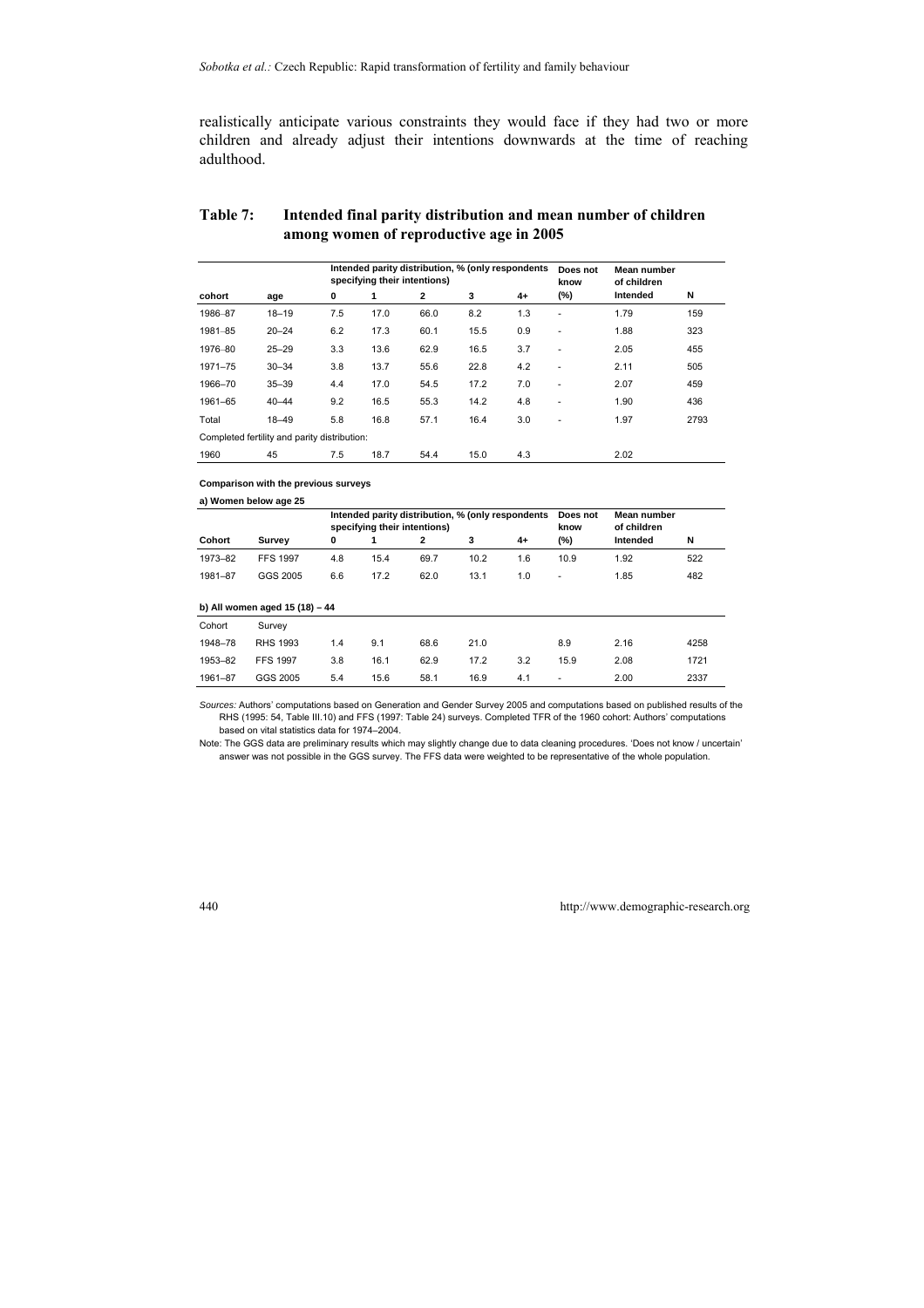### **5. Family related policies**

The declining fertility over the 1950s and 1960s led the government to expand its family-related policies. Their objective was to provide financial benefits and welfare incentives to encourage childbearing while enabling mothers to remain in the labour force. The relevant measures, such as the prolongation of maternity leave, the introduction of further childcare leave with job guarantee, a maternity allowance, loans for newly-wed couples, and development of childcare facilities, were introduced in the late 1960s and especially in 1970-1972.

Many policies enacted during the socialist era had a pronatalist and interventionist character, being aimed at encouraging replacement-level fertility (Kocourková 2002: 303). In addition, some policies, such as the rules governing the distribution of public housing and the provision of special loans for married couples up to age 30, with repayments reduced at the birth of a child, supported early entry into marriage and parenthood (e.g., Rabušic 1990). After 1989, the pro-natalist function of a number of family policies was abandoned. Policies affecting families became mostly based on broader social welfare policies aimed at reducing income inequality, providing a minimum level of social security, and preventing poverty. More emphasis has been put on parental leave policies, and, in general, the government has shown no interest in formulating explicit population policies. Another reversal, albeit a more gradual one, occurred after the 1998 elections, which brought to power a coalition of the Czech Social Democratic Party and the Christian and Democratic Union, both of which had family support relatively high on their agenda. This policy turn was further fuelled by rising concerns about the very low birth rates recorded since the mid-1990s and the upcoming entry of the Czech Republic into the European Union, which involved efforts to harmonise various laws and policies.

One policy trend initiated during the socialist era and continued thereafter was the prolongation of post-natal leave. Paid maternity leave was introduced in 1957 for the duration of 18 weeks and later extended to 28 weeks. In 1966 an "additional maternity leave" (parental leave), lasting until the child reached the age of one year, was introduced and extended to two years in 1970, and three years in 1989. The pro-natalist orientation of family policies before 1990 was manifested by birth order-specific rules for the entitlement to various benefits. Paid parental leave was initially provided only to mothers with a second or higher-order child. In analogy, child benefits for families with up to four children increased progressively with the number of children. Since 1990, the child's birth order ceased to be a criterion for child benefits entitlement<sup>12</sup> and all

 $12$  One peculiar aspect of the previous birth order-specific rules remained in place, however: the retirement age for women is still linked to the number of children they have raised (not necessarily their own children). As of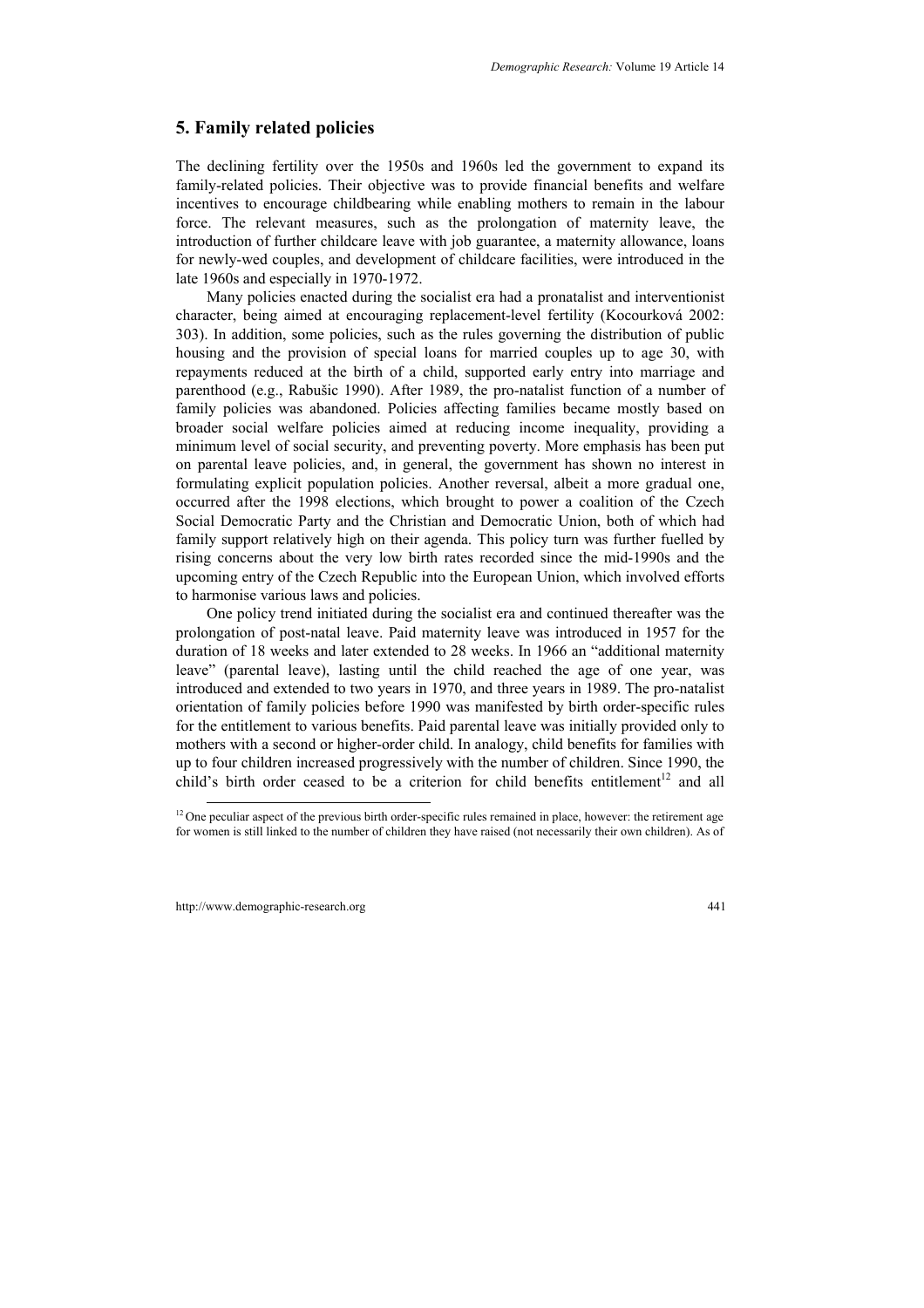mothers became entitled for paid parental leave. Since 1990, the father of a child can also receive the parental allowance, although employed fathers have been entitled to take paid parental leave only since 2001. Only a tiny minority of men have chosen this option: in 2005, 1.4% of parental allowances were paid to men (Kuchařová et al. 2006).

Since 1995, paid parental leave was further extended until the child's fourth birthday, making the paid post-natal period in the Czech Republic one of the longest in Europe (Kocourková 2002). This may change, however, with the introduction of a more flexible 'multispeed' model of parental leave from January 2008.13 Following gradual extensions, the proportion of women staying on a parental leave for more than two years after childbirth has increased from the low value of 22% among women giving birth between 1970 and 79 to 78% among those who gave birth after 1990 (Hašková 2005). The large majority of women eventually return to work and the proportion of housewives remains low. However, the protection of the parent's workplace has remained fixed at three years<sup>14</sup>. This creates a discrepancy, as on the one hand many parents are encouraged to stay longer at home with their child, but on the other their return to work is rendered more difficult if they decide to take full advantage of the existing leave provisions. Moreover, a long continuous period spent by many mothers out of the labour market (a mother with two children can stay on parental leave for a period of up to eight years) causes a depreciation of their qualification and limits their employment prospects.

During maternity leave (28 weeks), women receive 69% of their previous salary (with the ceiling at 13,290 Crowns (CZK), i.e., 495 EUR per month in 2006); the parental leave grants a basic benefit of around 7,600 CZK (280 EUR per month)<sup>15</sup>, with a possibility of unlimited additional part-time income permitted since 2004. This amount equals 40% of the average public sector wage.

 <sup>2006, &#</sup>x27;childless' women retire at age 60, those who have raised one child at 59, two children at 58, 3-4 children at 57, and those who have raised 5 and more children retire at 56.

<sup>&</sup>lt;sup>13</sup> Since January 2008 a more flexible regulation allows parents to choose between 2, 3 or 4 years of parental leave (see also footnote 15).

 $14$  Hence it is important to make a distinction between parental leave, which is provided to parents fulfilling specific conditions (full-time care of the child) until their child reaches the age of 4 (see Kocourková 2002) and its codification by the Labour Code, linked to the mandatory reservation of the work position of the parent on leave until the child's third birthday. Note that the official terminology on parental leave provisions in the Czech Republic differs from the terms used in this article. Only the work leave provided to the employees to care for a child who has not reached age three is officially termed "parental leave" (*rodičovská dovolená*), whereas the fixed financial support granted to any parent who provides all-day care to a child who has not reached the age of four is termed "parental allowance" (*rodičovský příspěvek*).

<sup>&</sup>lt;sup>15</sup> The basic parental leave benefit is granted to parents who opt for a 'basic' 3-year period of parental leave. Those who opt for a shorter period of two years are granted monthly benefit of 11,400 CZK (425 EUR), whereas those who opt for a long parental leave of four years are granted the basic benefit of 7,600 CZK for the first 21 months and a then a benefit of 3,800 CZK in months 23-48.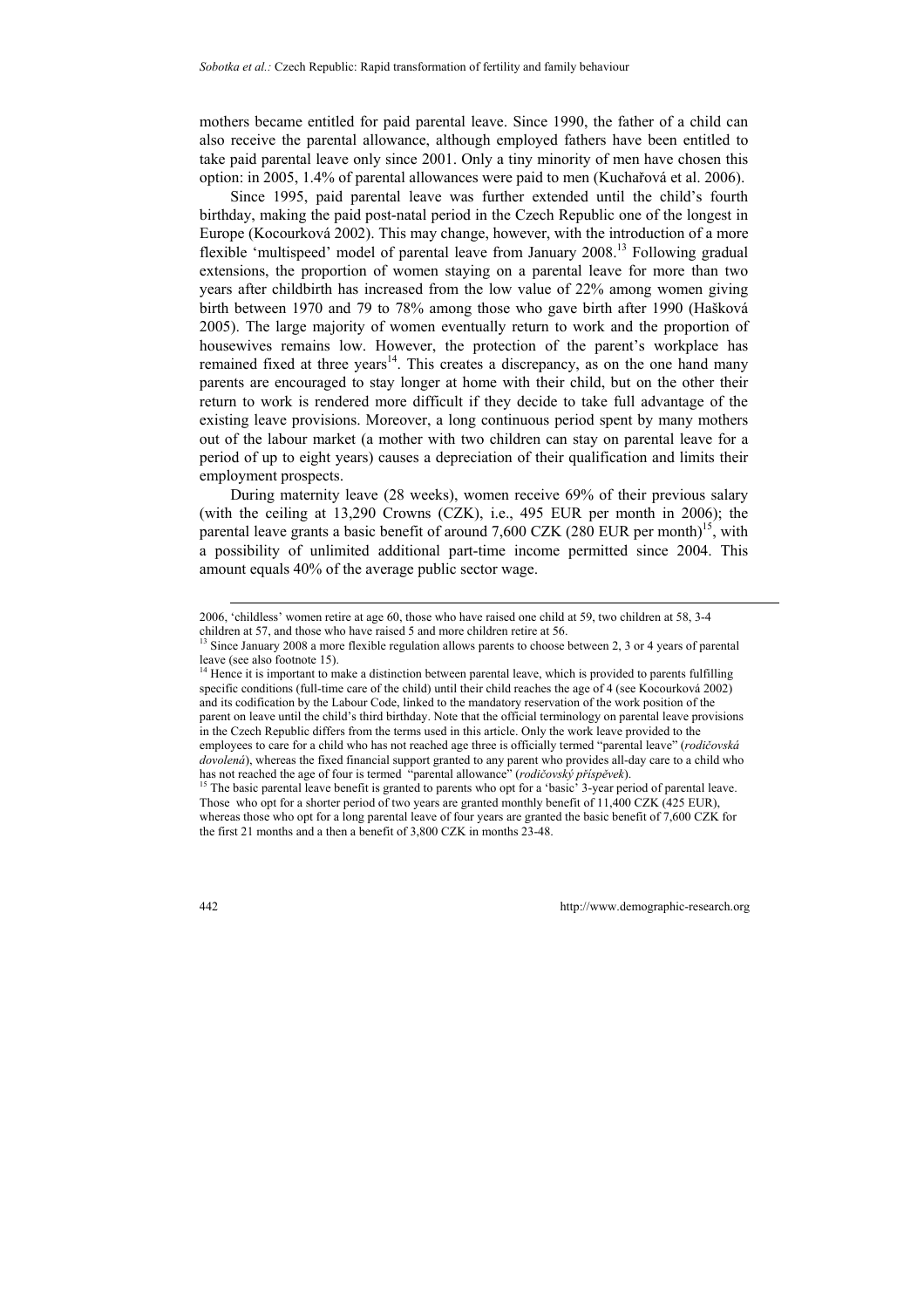To support full employment of women and facilitate their earlier return to work after childbirth, an extensive network of subsidised childcare facilities was established between the 1950s and the 1980s (Kocourková 2002, Kantorová 2004b). Day-care enrolment rates of children aged 3-5 have remained high since 1990, reaching 88% in 2005 (UIV 2006). However, the public provision of nurseries has practically collapsed due to a combination of the extended parental leave, the withdrawal of state support leading to a substantial rise in fees and the transfer of responsibility for childcare to municipalities. Less than 1% of children below age 3 were enrolled in public nurseries in 2000, down from 14% in 1989 (Kantorová 2004b). At the same time, two-year old children are frequently admitted to day-care facilities: 26% of them were enrolled in 2004-2005. Still, the lack of early public childcare further limits mothers' options for an early return to the labour market.

The new political focus on the family since 1998 has led the Ministry of Labour and Social Affairs to draft a "National Family Report" (MLSA 2004), which covers in detail the whole range of family-related policies that are not discussed here, including tax breaks, housing support, and various social services. In October 2005, the Czech government approved the "National concept of family policy" (MLSA 2005), the first of its kind since the end of state socialism. This concept declares both general and specific aims of family policies, as well as general rules, within which these aims are to be achieved. The stated aims are not explicitly pro-natalist and are mostly drafted in rather general and declaratory terms so as not to annoy any particular interest group. They focus on the creation of a "family-friendly environment", which "will enable individuals to achieve their life strategies in fulfilling their partnership and family plans" and at the same time "to respect diverse interests and needs of various family types" (MLSA 2005: 9, authors' translation).

The government promotion of family-friendly policies has partly succeeded in transforming the general political attitude in favour of family policies, which now receive attention by all major political parties. A peculiar by-product of the new political race to demonstrate family-friendly policies before the parliamentary elections in June 2006 was an almost unanimous agreement of the parliament (Chamber of Deputies) in December 2005 to double the value of parental leave allowance, effective from 2007 (see above). This decision followed soon after the Chamber of Deputies agreed on an increase in the birth allowance from 8,750 to 17,500 CZK per child, i.e. from 325 to 650 EUR effective as of April 1, 2006.16 In addition, plans to double the value of child allowance, which ranks among the lowest in Europe, have been discussed (as of 2008 the monthly contribution is 500 to 700 CZK per child, i.e., 19 to 26 EUR).

<sup>&</sup>lt;sup>16</sup> In 2008, however, the value of birth allowance declined to 13,000 CZK per child (485 EUR).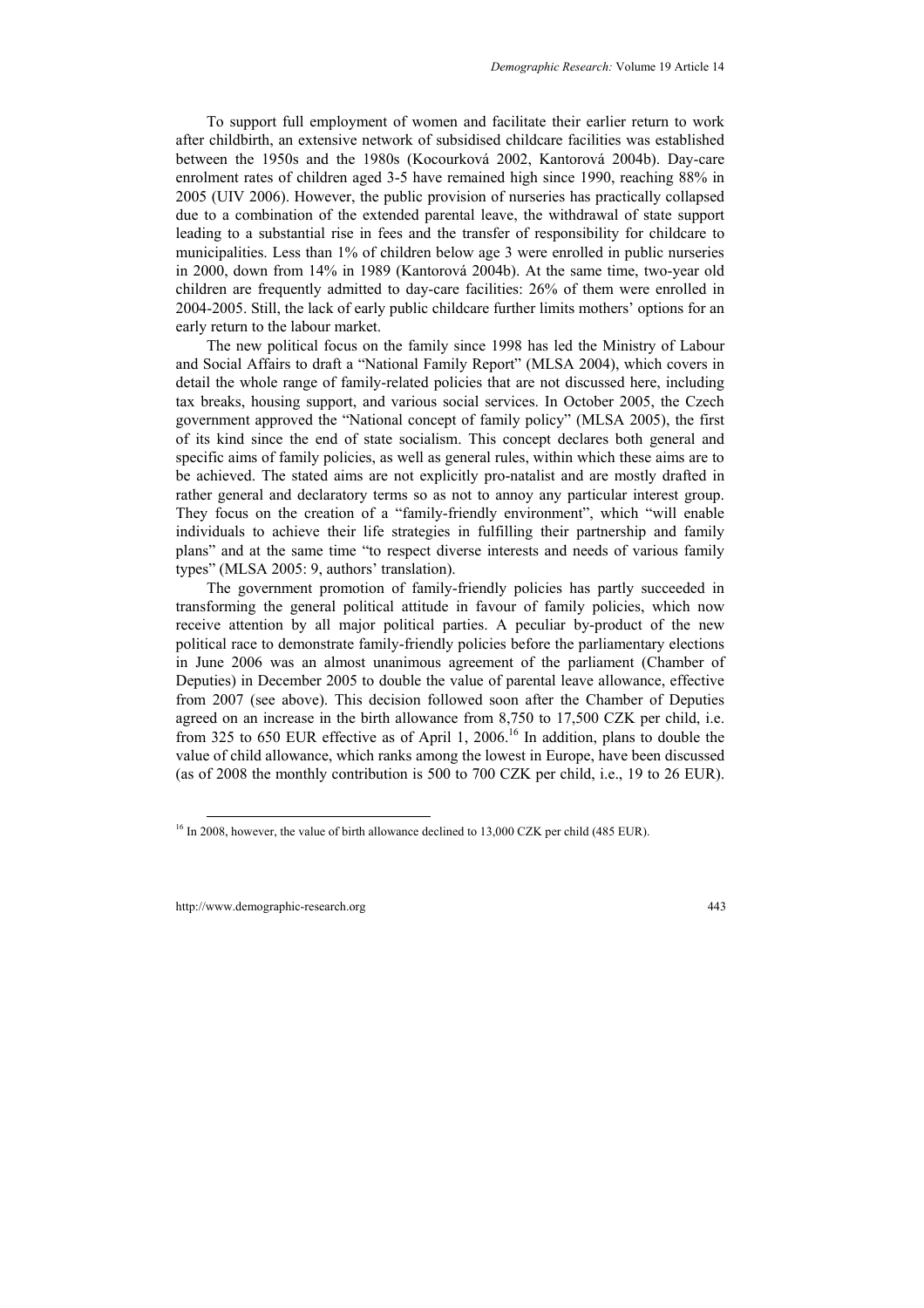This allowance is paid until the child reaches 15 years of age (26 years of age when studying) and depends on the child's age. $17$ 

# **6. Discussion: major explanations of fertility shifts after 1990**

The observed rapid fall in period fertility rates after 1991 stimulated a discussion among Czech demographers on the main factors driving the changes in family-related behaviour (Sobotka, Zeman, and Kantorová 2003). Much of this debate centred on two broad explanatory frameworks, which were seen as mutually incompatible: the "economic crisis" hypothesis and the "second demographic transition" hypothesis. Inferences on the nature of demographic change were almost exclusively based on macro-level associations between reproductive behaviour and various economic and social trends (Kantorová 2004a). However, societal change following the collapse of the state-socialist system in November 1989 was so abrupt and multifaceted that it is impossible to separate the contribution of different factors to the changes in fertility tempo and quantum. Our central argument is that the sharp discontinuity in demographic behaviour in the last fifteen years was driven by a fundamental shift in the constraints and incentives for childbearing, both of which were conducive to late and carefully planned family formation. Progressively delayed entry into motherhood was facilitated by a rapid adoption of modern contraception, especially the contraceptive pill which is now used by a majority of young adult women. This section discusses some of the major factors driving the long-term transformation in childbearing behaviour in the Czech Republic.

### **6.1 New uncertainties and changed characteristics of the labour market**

Before 1990, an egalitarian and rigid social system, non-existent unemployment, and limited opportunities for career implied a high degree of predictability of one's future earnings, housing conditions, and social and employment status. Thus, in combination with pronatalist policies encouraging early marriage and childbearing, the opportunity costs of childbearing were low and family formation decisions took place under largely foreseeable conditions. The diminishing family support, rising social stratification, and the emergence of a competitive labour market after 1990 brought about or sharpened

 $17$  Only families falling below a certain income threshold (2.4 times of the defined subsistence minimum, see http://www.mpsv.cz/en/4749) qualify for receiving the child allowance.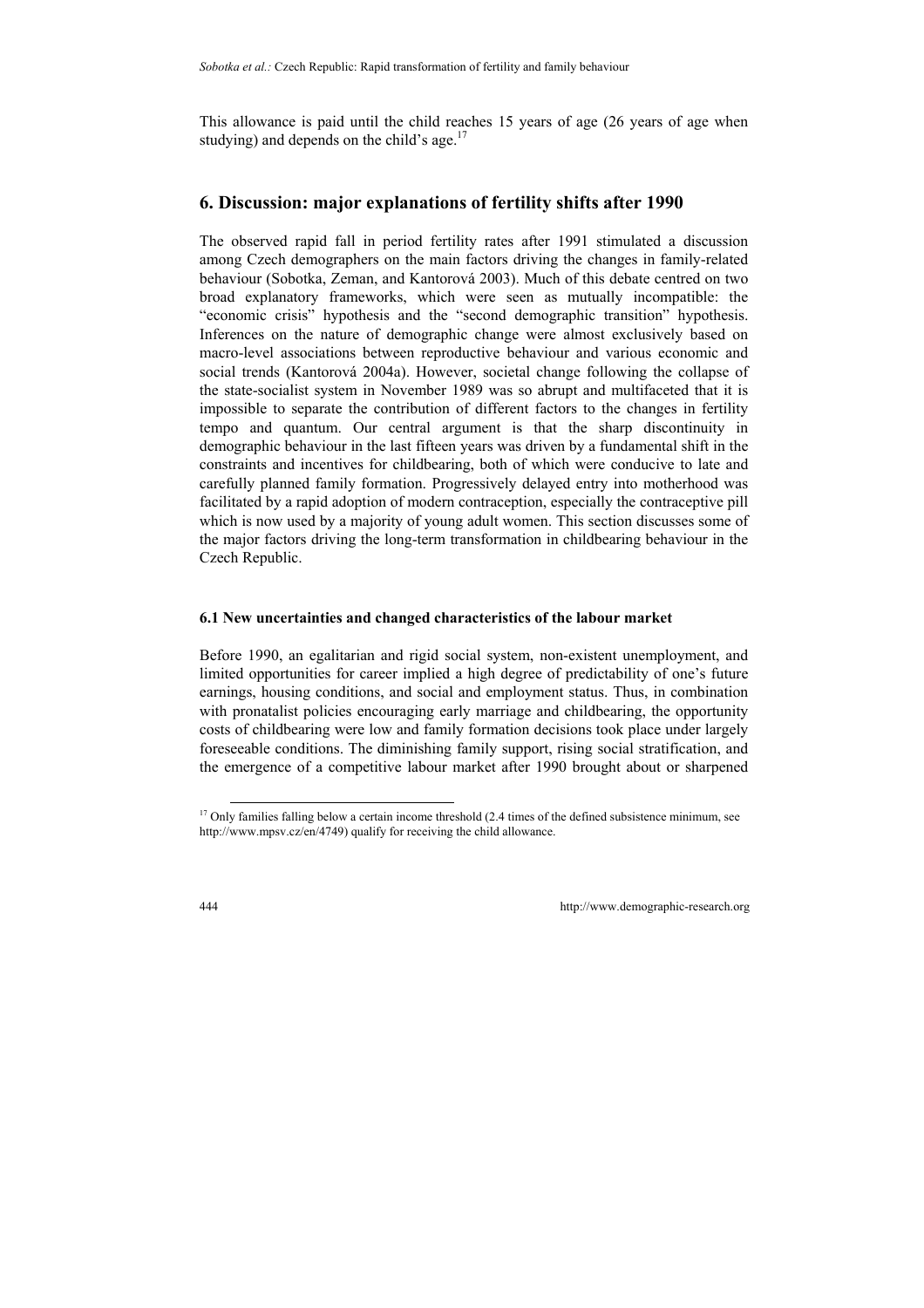different types of uncertainty faced by young adults (Mills and Blossfeld 2006). Under these circumstances, two different patterns of reproductive behaviour emerged. Lowereducated women with limited employment prospects often choose the predictable pathway to motherhood and still form a family at a young age. Highly educated women on the other hand, who face increased opportunity costs of childbearing, make use of the new career and employment opportunities and react by postponing motherhood, frequently into their early thirties (Section 2.5.3). This educational stratification of family formation and an intensive first birth postponement among highly educated women have been documented not only for the Czech Republic (Kantorová 2004a, Klasen and Launov 2006), but also for other post-communist societies (e.g., Huinink and Kreyenfeld 2004 for East Germany and Róbert and Bukodi 2006 for Hungary). However, our analysis suggests that the rising differentiation in first birth timing has so far not led to the increasing differences in overall first birth intensity by level of education.

#### **6.2 Educational expansion**

The rising participation in tertiary education, discussed in Section 4.1, has affected aggregate fertility trends in several ways. First, participation in education has been perceived as incompatible with motherhood (Kantorová 2004a) and the growing number of young adults enrolled in education has strongly contributed to the rapidly falling fertility rates among women below age 25. Second, as mentioned above, highly educated women have been displaying an intensive postponement of motherhood after finishing education, thus fuelling the observed aggregate shift towards a late childbearing pattern. Third, due to the broader range of opportunities and to less familyoriented values in society, the rising proportion of highly educated women is likely to contribute to the declining intended and actual family sizes, as well as gradually rising levels of childlessness. Mareš and Možný's (2005: 87) analysis of the 2002 survey of Czech women aged 30-35 found a strong association between women's education and the value they place on children: highly educated women had a positive attitude to childbearing but also viewed parenthood as a "potential source of complications in terms of their careers and relationships with their partners".

#### **6.3 'Disorder' in the life course and the new character of partnerships**

In line with the trend observed earlier in most Western societies (e.g., Rindfuss 1991), early life course transitions of Czech men and women have not only become delayed,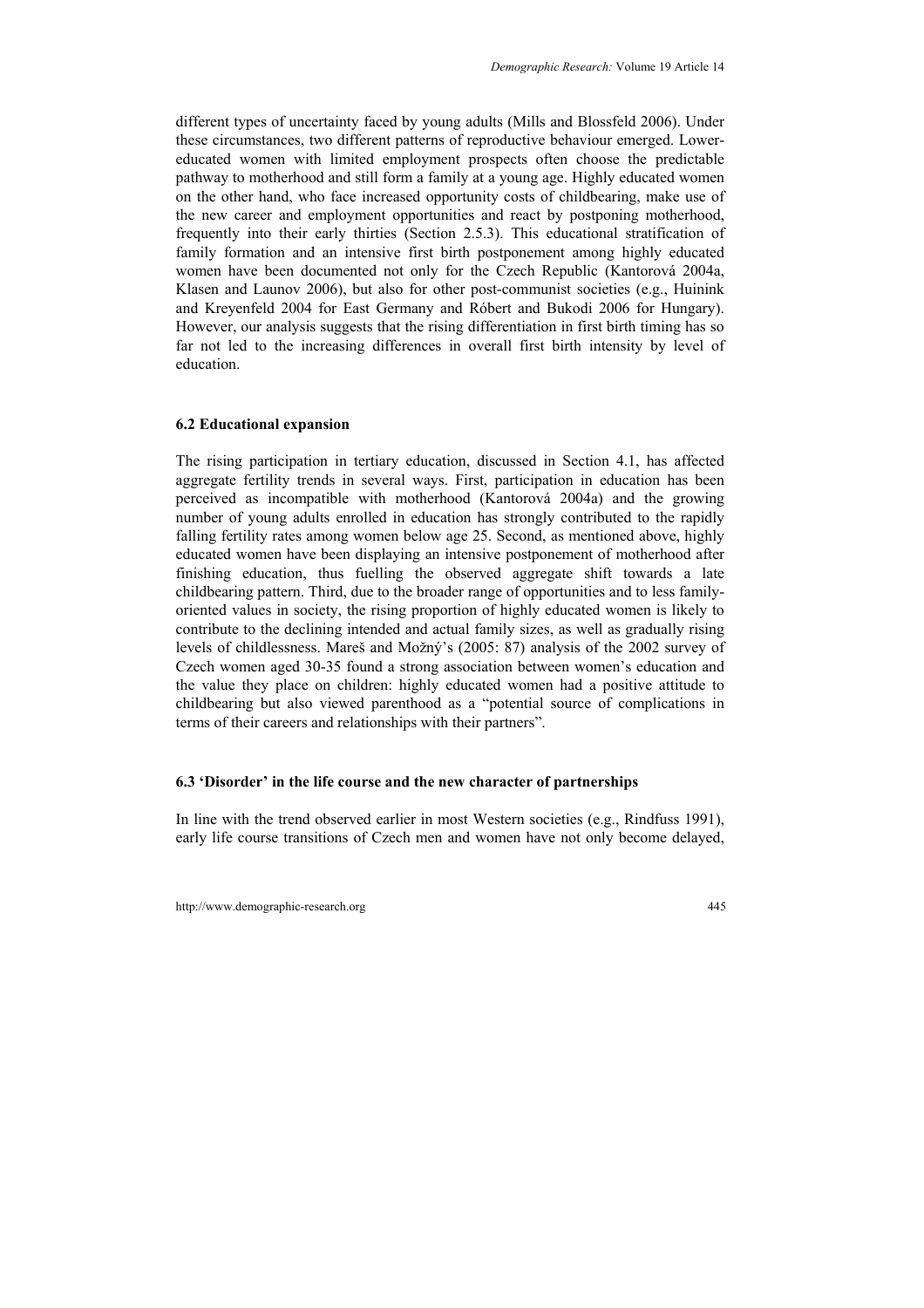but also more varied and 'disordered' (Section 3.1 and 3.2). In particular, the declining importance of marriage and the rapid rise of less stable forms of partnerships have an independent effect on the postponement of parenthood (Sobotka 2004: 22-25). This process is again stratified by education. Lower-educated women frequently form family under unstable circumstances – in a cohabiting union or as single mothers (Section 2.5.2); in the latter case, they qualify for special welfare support. Individuals with a medium and high education often view cohabitation as a part of the family formation process, i.e., a 'new' stage which did not exist or was very short during the statesocialist era. However, many individuals also form partnerships which do not have parenthood as an explicit goal. These relationships serve as reflective, self-fulfilling projects, where partners engage in a constant monitoring of the quality of their relationship (Liefbroer 1999) and which may or may not eventually lead to parenthood.

Two broad conceptual frameworks fit the observed changes in family and fertility patterns very well: van de Kaa's (1987) and Lesthaeghe's (1995) concept of the second demographic transition and Kohler, Billari and Ortega's (2002) concept of the 'postponement transition'. Although Czech society retains very positive attitudes towards family life, it has also widely accepted non-traditional living arrangements, voluntary childlessness, abortion, and divorce (Section 4.2; Rabušic 2001). In addition, profound demographic shifts observed after 1990, including the decline and postponement of fertility and the rapid spread of cohabitation and extra-marital childbearing, are in line with the second demographic transition framework (Sobotka, Zeman, and Kantorová 2003). However, this transition took place under the conditions of the economy opening up to competition and global forces, which led to increased risks and uncertainties, especially for young adults. Childbearing decisions, which are irreversible and imply long-term commitments, have been intensively postponed by the cohorts born during the 1970s and this postponement further continues among the younger individuals. This development is in line with the hypothesis of the 'postponement transition' towards the late childbearing pattern, which constitutes a sharp and irreversible break with the previous reproductive regime. Both discussed frameworks suggest that many of the observed trends in childbearing behaviour are long-lasting and relatively 'autonomous'. In other words, despite many changes in external social and economic conditions, "the transition appears to observers as if it were driven by its own momentum" (Kohler, Billari, and Ortega 2002: 664).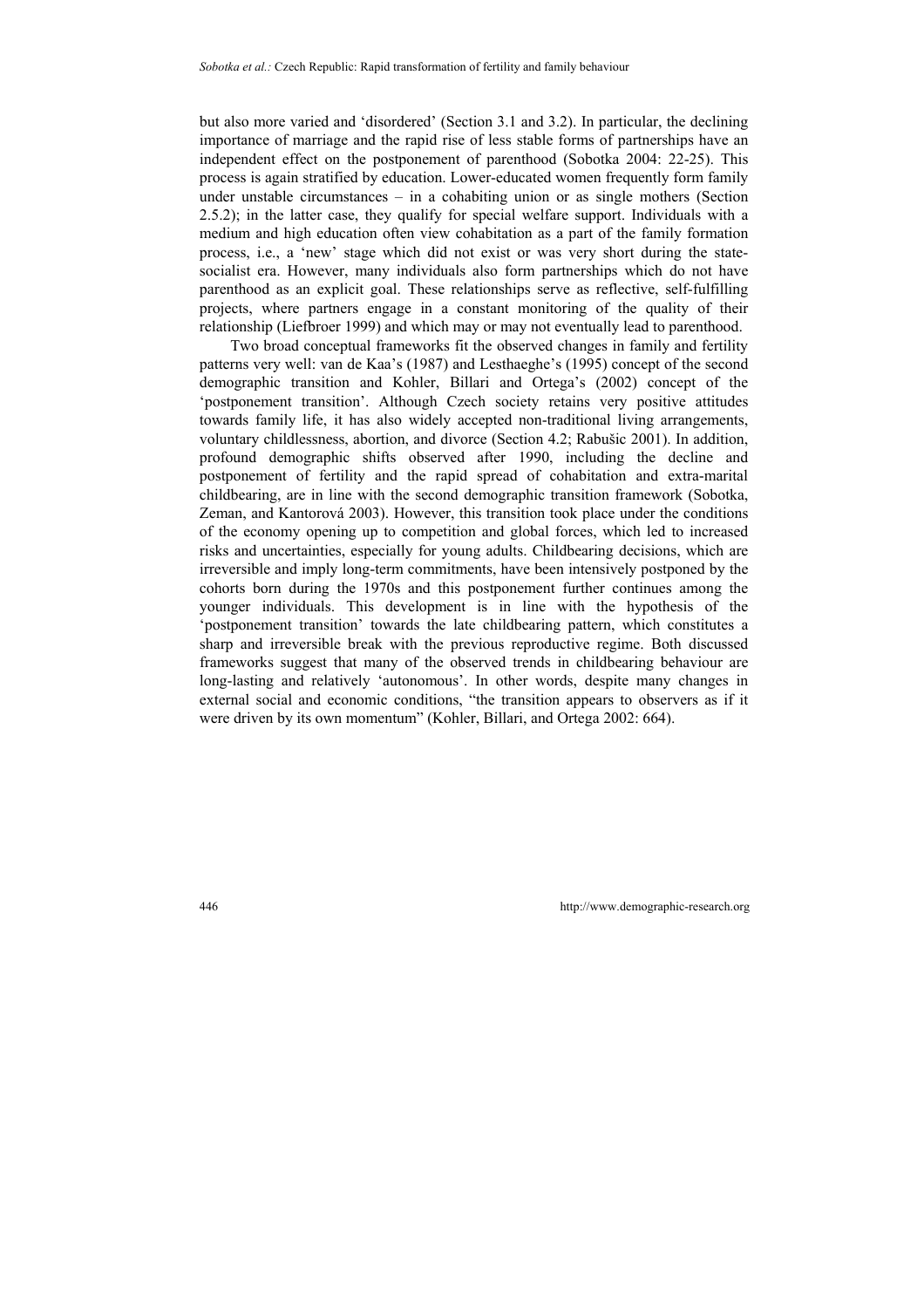### **7. Conclusions: future outlook**

Within a relatively short period after 1990, Czech society experienced a shift from early and almost universal childbearing to later, lower, and more varied childbearing patterns. Although the most widely discussed feature of this shift had been the drop of the total fertility rate to one of the lowest levels in the world by the late 1990s, our analysis has paid much attention to the massive postponement of family formation, which was the main driving force of the observed decline in the period TFR. The Czech Republic can be considered, alongside Slovenia, to be a 'model case' of the 'postponement transition' among post-communist societies of Europe. Cohorts reaching adulthood in the early 1990s experienced the most pronounced alteration in their life-course biographies: their transitions out of education, to employment as well as home leaving and union formation were generally postponed and became more diverse and less ordered than among their older counterparts. Our analysis also showed a strong tendency towards the 'recuperation' of postponed first and, to a smaller extent, also second births among these cohorts when they reach higher reproductive ages.

Much uncertainty remains regarding future trends in period and cohort fertility. Nevertheless, our analysis allows us to sketch a tentative outline of these trends. Continuation of the educational expansion and other factors contributing to delayed family formation implies that the postponement of childbearing is likely to continue further, albeit with a declining intensity. At present, Czech women still become mothers by about three years earlier than women in the latest-childbearing countries of Europe, such as Italy, the Netherlands, Spain, and Sweden. With the intensity of fertility postponement gradually diminishing, period total fertility rates are likely to show a continued modest recovery, which started after 2000. This will be fuelled by rapidly rising fertility rates among women in their thirties, who may contribute more than half of the overall total fertility by 2010. Parity-specific indicators of period fertility indicate that the limits of this recovery – in the absence of fertility postponement and without further decline in fertility rates – would be at a level of 1.6-1.7. We expect that this may also be the level of completed fertility among women born in the second half of the 1970s. This constitutes a considerable decline in comparison with the 1960 cohort, who had 2.02 children on average, but it also remains well above the period TFR levels recorded since the mid-1990s and also above the values of some projections based on the trends in period TFRs. A gradual downward drift in fertility intentions suggests that completed fertility is unlikely to bounce back close to the level of two children per woman among the younger cohorts, even if generous family-related policies were to take place. In addition, further erosion of the link between marriage and childbearing will probably continue and long-term cohabitation may increasingly become a widespread alternative to marriage.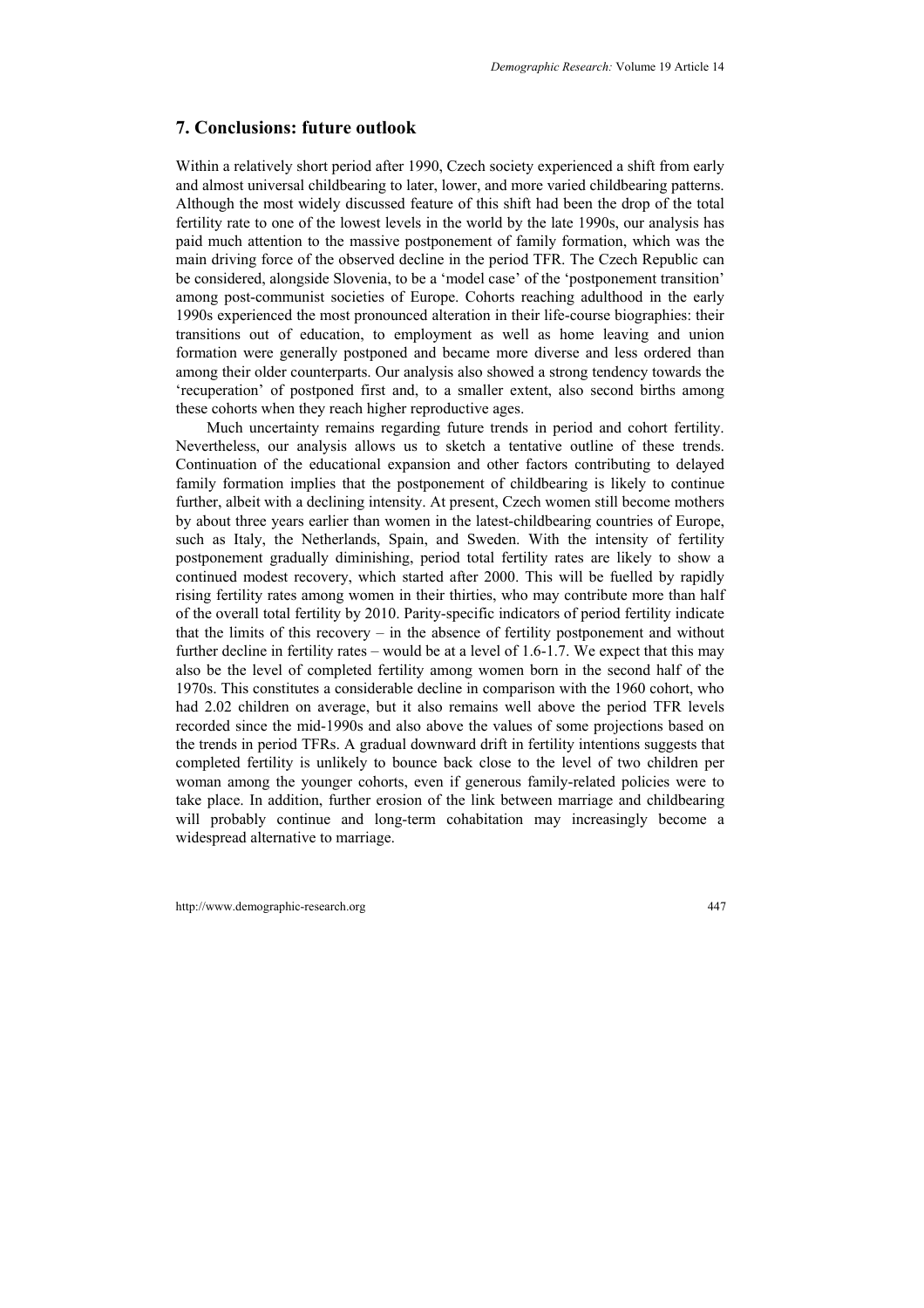The shifts in family-building patterns have been interpreted by some observers as the sign of a rapid 'return' of the Czech family to the 'Western family model' (Možný and Katrňák 2005) or, alternatively, as a sign of an accelerated second demographic transition (Rabušic 2001; Sobotka, Zeman, and Kantorová 2003). Nevertheless, the family model of western Europe is both diverse and in constant flux, and it is shaped in each society by specific institutional, historical and cultural factors. More than in most western European societies, Czech society still expresses overwhelmingly positive attitudes towards family life. This constitutes another reason why – despite a continuing postponement of family formation and the erosion of the traditional family – we do not foresee a decline of cohort fertility to very low levels among women who are currently entering their reproductive period.

### **8. Acknowledgements**

We would like to thank two anonymous reviewers for their valuable comments and suggestions on the earlier drafts of this article. We are also grateful for language editing provided by Werner Richter and Elizabeth Zach. The Generations and Gender Survey in the Czech Republic was realised in the framework of the project "Family, Partnerships, and Population Ageing (Generations and Gender Survey: prospective longitudinal study)" funded by the research grant no. 1J 023/04-DP2.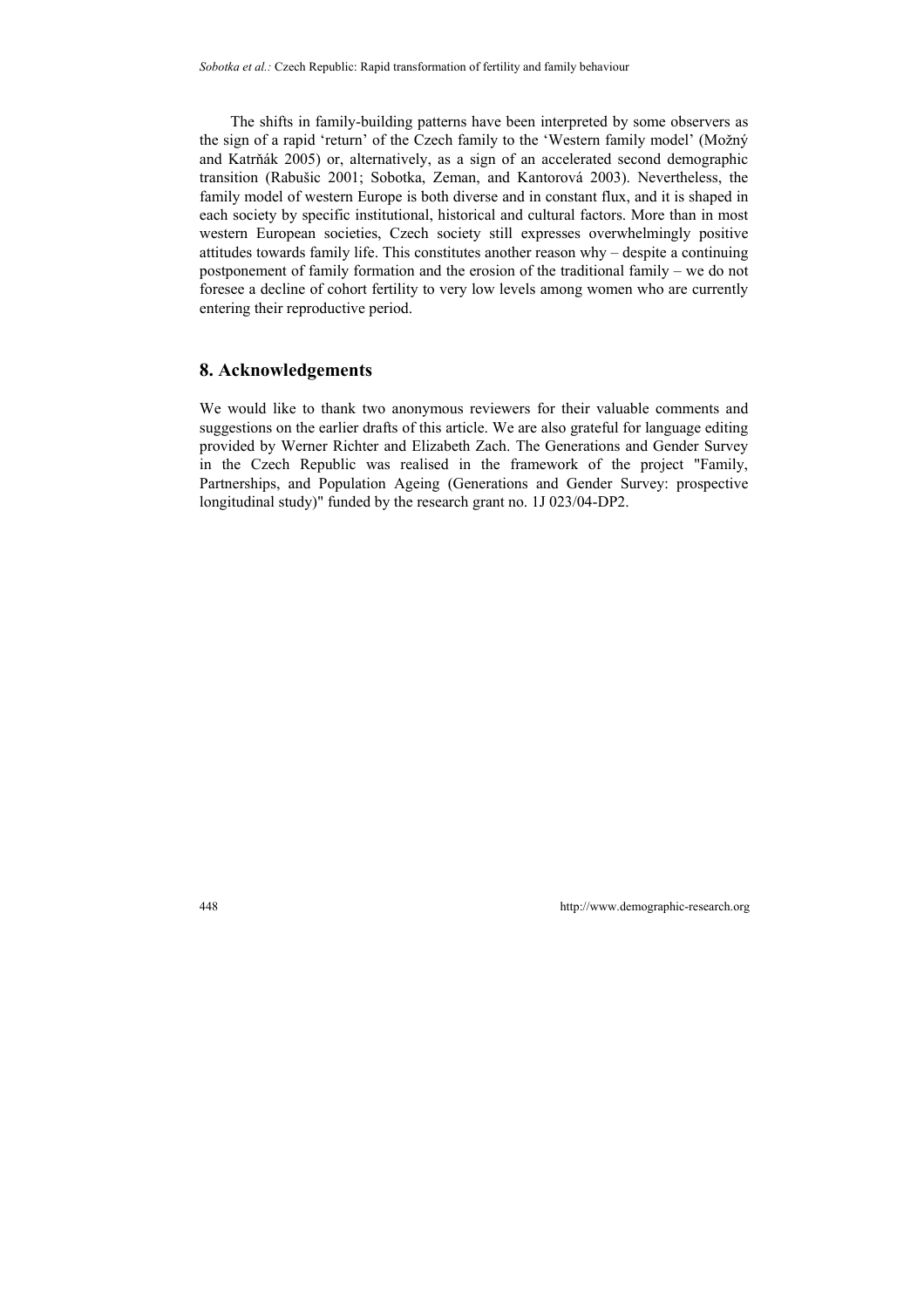### **References**

- Beets, G., E. Dourleijn, A. Liefbroer, and K. Henkens. 2001. *De timing van het eerste kind in Nederland en Europa.* [The timing of first birth in the Netherlands and in Europe]. Raport No. 59, Den Haag: NIDI.
- Cashman, L. 2004. Roma in the Czech Republic: an Excluded Minority. e*Sharp* 3. Accessed at www.sharp.arts.gla.ac.uk/e-sharp/Laura\_Cashman\_romainczech.htm.
- Čermáková, M., H. Hašková, A. Křížková, M. Linková, and H. Maříková. 2002. *Podmínky harmonizace práce a rodiny v České republice*. [Work-Life Balance Conditions in the Czech Republic] Praha: Institute of Sociology, Academy of Sciences of the Czech Republic.
- Chaloupková, J. 2005. Rozdělení domácí práce a hodnocení jeho spravedlnosti ve vybraných evropských zemích. [Division of domestic work and an evaluation of its justice in selected European countries], *SDA Info* 7 (2): 9–14.
- Chaloupková, J., and Šalamounová, P. 2004*. Postoje k manželství, rodičovství a k rolím v rodině v České Republice a v Evropě* [Attitudes to marriage, parenthood, and family roles in the Czech Republic and in Europe]. Sociologické Studie / Sociological Studies 04/07, Praha: Institute of Sociology, Academy of Sciences of the Czech Republic.
- Conrad C., M. Lechner, and W. Werner. 1996. East German fertility after unification: crisis or adaptation?, *Population and Development Review* 22(2): 331–358.
- CERGE. 2005. *Czech Republic 2005. An economic survey.* Praha: CERGE-EI. Accessed at www.cerge.cuni.cz/publications/books.
- Council of Europe.2005. *Recent demographic developments in Europe 2004*. Strasbourg: Council of Europe Publishing.
- CVVM. 2003. *Naše společnost*. [Our Society public opinion surveys] Praha: Public Opinion Research Centre (CVVM), Institute of Sociology, Academy of Sciences of the Czech Republic.
- CVVM. 2005a. *Názory veřejnosti na interrupce a uzákonění registrovaného partnerství.*[Public opinion on abortion and on the codification of registered partnerships]. Praha: Public Opinion Research Centre (CVVM), Institute of Sociology, Academy of Sciences of the Czech Republic.
- CVVM. 2005b. *Morální přijatelnost různých druhů chování*. [Moral acceptability of various behaviours]. Praha: Public Opinion Research Centre (CVVM), Institute of Sociology, Academy of Sciences of the Czech Republic.
- CZSO. 2007b. *Employment and Unemployment in the CR as Measured by the Labour Force Sample Survey - Annual Averages 2006.* Praha: Czech Statistical Office. http://www.czso.cz/csu/2007edicniplan.nsf/engpubl/3115-07-2006.
- CZSO. 2007. *Vývoj obyvatelstva České republiky v roce 2006* [Population development in the Czech Republic in 2007]. Praha: Czech Statistical Office. http://www.czso.cz/ csu/2007edicniplan.nsf/p/4007-07.
- CZSO. 2005. *Trh práce v ČR za roky 1993-2004* [Labour market in the Czech Republic in 1993- 2004]. Praha: Czech Statistical Office. http://www.czso.cz/csu/edicniplan.nsf/p/3103-05.
- CZSO. 2004. *Demografická příručka*. [Demographic Handbook]. Praha: Czech Statistical Office. www.czso.cz/csu/edicniplan.nsf/p/4032-05.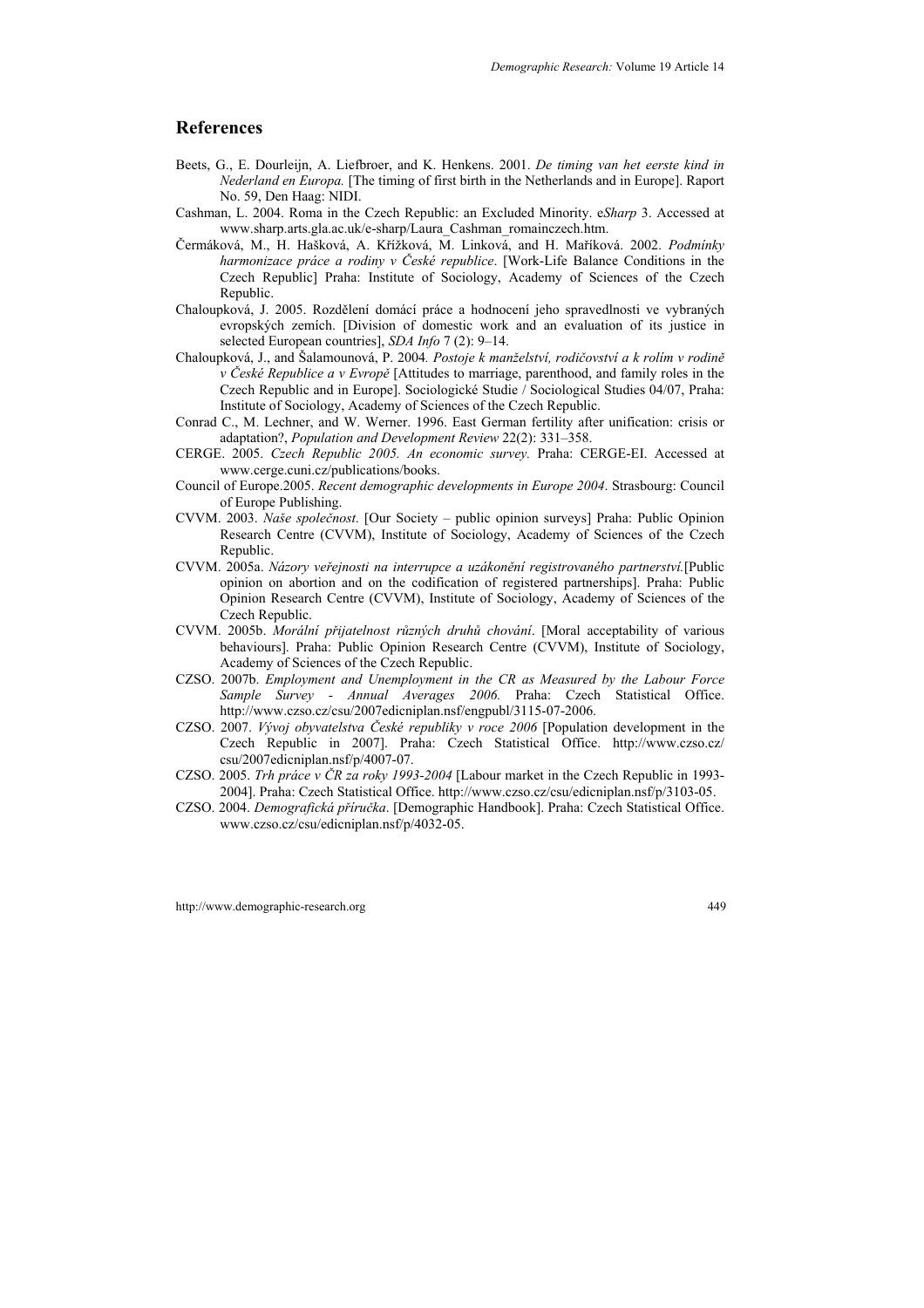- CZSO. 2003. *Sčítání lidu, domů a bytů 2001. Plodnost a sňatečnost žen.* [Population and housing cansus 2001. Fertility and nuptiality of women]. Praha: Czech Statistical Office. www.czso.cz/csu/edicniplan.nsf/p/4118-03.
- CZSO. 2002. *Sčítání lidu, domů a bytů 2001. Pramenné dílo.* [Population and housing cansus 2001. Main results]. Praha: Czech Statistical Office. http://www.czso.cz/csu/ edicniplan.nsf/p/4132-05»
- CZSO. 2000. *Časové řady základních dat demografické statistiky ČR v letech 1900 1999* [Time series of basic indicators of demographic statistics in the Czech Republic in 1900-1999]. Praha: Czech Statistical Office.
- Ettlerová, S., and A. Šťastná. 2006. Harmonizace rodinných a pracovních povinností rodičů se závislými dětmi. [Harmonisation of Family and Work Obligations of Partner Having Dependent Children], *Demografie* 48: 12–21.
- Eurostat. 2006. *Eurostat New Cronos database.* Theme 3: Population and social conditions.
- Eurostat 2007. *GDP per inhabitant in 2006*. Eurostat News Release 90-2007, 28 June 2007.
- Fiala, T. 2001. Vývoj manželské plodnosti prvního pořadí v České Republice během posledních padesáti let [Development of marital fertility of 1st order in the Czech Republic during the last fifty years], *Demografie* 43(2): 93–110.
- Fialová, L., M. Kučera. 1997. The main features of population development in the Czech Republic during the transformation of society, *Czech Sociological Review* 5(1): 93–111.
- Fialová, L., Z. Pavlík, and P. Vereš. 1990. Fertility decline in Czechoslovakia during the last two centuries, *Population Studies* 44(1): 89–106.
- FFS. 1997. *Fertility and Family Survey Czech Republic 1997*. Standard Country Tables. Geneva: Population Activities Unit, UNECE. http://www.unece.org/pau/ffs/f\_h\_151b.htm.
- Frejka, T. 1980. Fertility trends and policies: Czechoslovakia in the 1970s, *Population and Development Review* 6(1): 65–93.
- FSU. 1982. *Sčítání lidu, domů a bytů 1980. Plodnost žen* [Population, housing and households Census 1980. Fertility of women]. Praha: Federální statistický úřad.
- Garcés, J., F. Ródenas, and S. Carratero. 2003. Observations on the progress of welfare-state construction in Hungary, Poland, and the Czech Republic, *Post-Soviet Affairs* 19(4): 337– 371.
- Hamplová, D. 2000. Šetření ISSP 1999 Náboženství [ISSP 1999 survey religion], *Sociologický časopis/Czech Sociological Review* 36: 431–440.
- Hamplová, D. 2001. Institucionalizované a neinstitucionalizované náboženství v českém poválečném vývoji, *Soudobé dějiny* 8: 294–311.
- Hamplová, D. 2004. Vzdělání, pracovní dráha a sňatkové chování v České republice. Disertační práce. FF UK: Praha.
- Hašková, H. 2005. Pracující matky a genderové role ve výsledcích mezinarodního longitudinálního průzkumu [Working mothers and gender roles in the results of an international longitudinal survey], *Gender, rovné příležitosti, výzkum* 6(1/2005): 22–27. Available at: «http://www.genderonline.cz/download.php».
- Heyns, B. 2005. Emerging inequalities in Central and Eastern Europe, *Annual Review of Sociology* 31: 163–197.
- Huinink, J., and M. Kreyenfeld. 2004. *Family formation in times of social and economic change: an analysis of the 1971 East German cohort*. MPIDR Working Paper WP 2004-013, Rostock: Max Planck Institute for Demographic Research. http://www.demogr.mpg.de/ papers/working/wp-2004-013.pdf.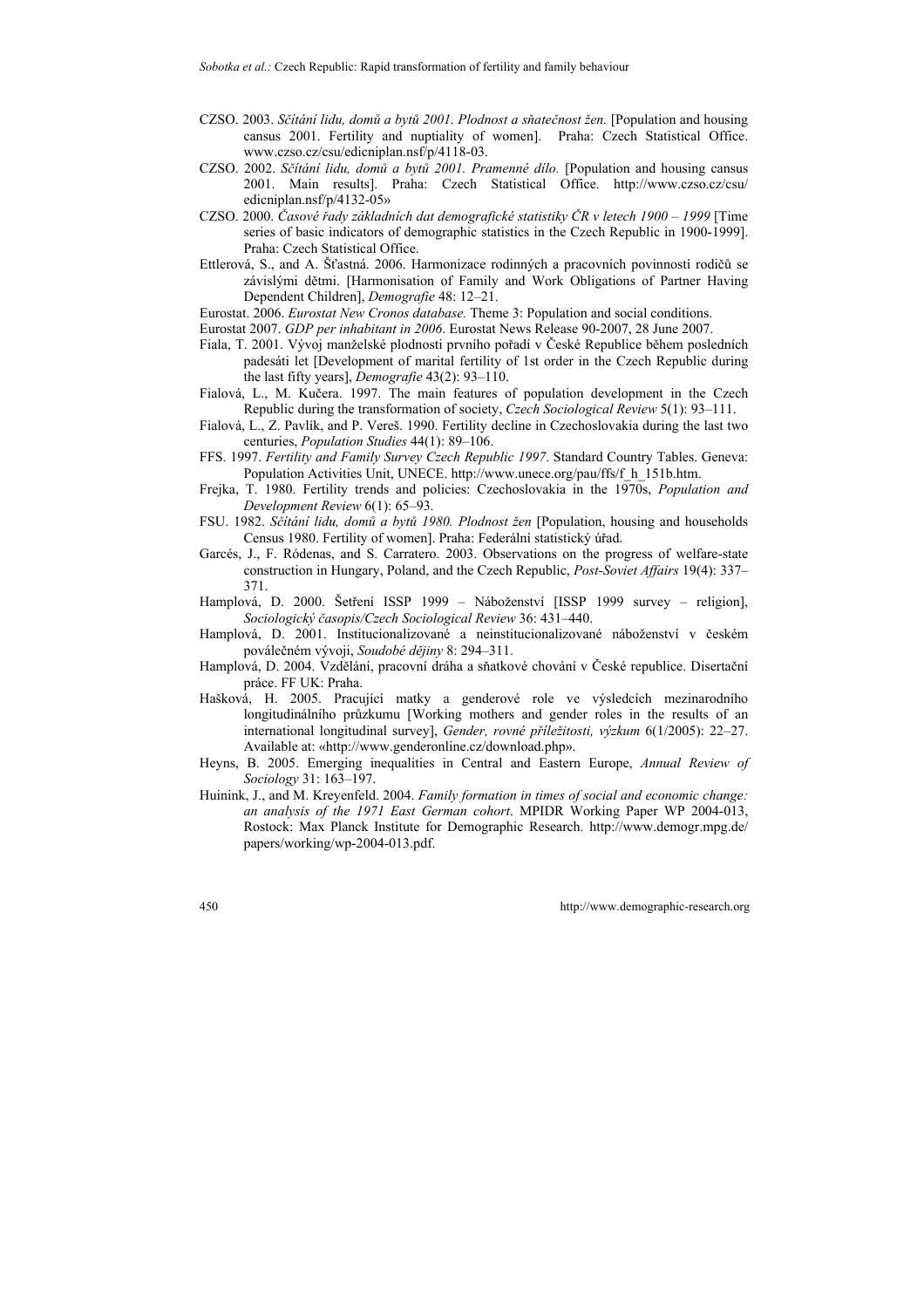- ISSP. 1994. Survey "Family and Changing Gender Roles II (ISSP 1994) Czech Republic." International Social Survey Programme.
- IVVM. 1971. Unpublished Survey of Public Opinion Research Institute. Praha (internal doc.).
- IVVM 1974. Unpublished Survey of Public Opinion Research Institute. Praha (internal doc.).
- IVVM 1977. Unpublished Survey of Public Opinion Research Institute. Praha (internal doc.).
- Kalibová, K. 1999. Romové z pohledu statistiky a demografie [Roma from the perspective of statistics and demography], in *Romové v České Republice (1945-1998)*. Praha: Socioklub; pp. 91-114.
- Kantorová, V. 2002. Porodnost" [Fertility], in Z. Pavlík and M. Kučera (Eds.), *Populační vývoj České republiky 1990-2002.* Praha: Charles University, Department of Department of Demography and Geodemography, pp. 39-48. http://popin.natur.cuni.cz/ html2/index.php?item=8.4
- Kantorová, V. 2004a. Education and entry into motherhood: the Czech Republic during the state socialism and the transition period (1970-1997), *Demographic Research,* Special Collection 3(10): 245–274. www.demographic-research.org.
- Kantorová, V. 2004b. Family life transitions of young women in a changing society: First union formation and birth of first child in the Czech Republic, 1970-1997. Doctoral thesis, Charles University in Prague and Universite de Paris I – Pantheon – Sorbonne. http://www.demogr.mpg.de/publications/files/1785\_1000000000\_1\_Full%20Text.pdf.
- Klasen, S., and A. Launov. 2006. Analysis of the determinants of fertility decline in the Czech Republic, *Journal of Population Economics* 19(1): 25–54.
- Kocourková, J. 2002. Leave arrangements and childcare services in Central Europe: policies and practices before and after transition, *Community, Work & Family* 5(3): 301–318.
- Kohler, H.-P., and J. A. Ortega. 2002. Tempo-adjusted period parity progression measures, fertility postponement and completed cohort fertility, *Demographic Research* 6(6): 92– 144. www.demographic-research.org.
- Kohler, H.-P., F. C. Billari, and J. A. Ortega. 2002. The emergence of lowest-low fertility in Europe during the 1990s, *Population and Development Review* 28(4): 641–680.
- Křížková, A. (ed.),R. Dudová, H. Hašková, and H. Maříková. 2005. *Kombinace pracovního a rodiného života v ČR: politiky, čas, peníze a individuální, rodinné a firemní strategie.*  [Work/Life Balance in the Czech Republic: Policy, Time, Money, and Individual, Family, and Company Practices.] Edice Sociologiské studie / Sociological Studies 05:4, Sociologický ústav AV ČR.
- Kučera, M. 1994. *Populace České republiky 1918-1991.* Praha: Sociologický Ústav AV ČR.
- Kučera, T., T. Mardešić, T., and T. Žáčková. 2005. Úspěšnost mimotělního oplodnění a demografické aspekty neplodnosti v ČR [Successfulness of in vitro fertilisation and demographic aspects of infertility in CR], *Sanquis* 39/2005: 34.
- Kuchařová, V., S. Ettlerová, O. Nešporová, and K. Svobodová 2006: *Zaměstnání a péče o malé děti z perspektivy rodičů a zaměstnavatelů*. [Employment and Childcare from Parents' and Employers' Perspectives.] Praha: Research Institute for Labour and Social Affairs. http://www.vupsv.cz/Fulltext/vz\_195.pdf.
- Langhamrová, J., and T. Fiala. 2003. Kolik je vlastně Romů v České Republice? [How many Romanies actually live in the Czech Republic?], *Demografie* 45(1): 23–32.
- Lappegård, T and M. Rønsen. 2005. The multifaceted impact of education on entry into motherhood, *European Journal of Population* 21(1): 31–49.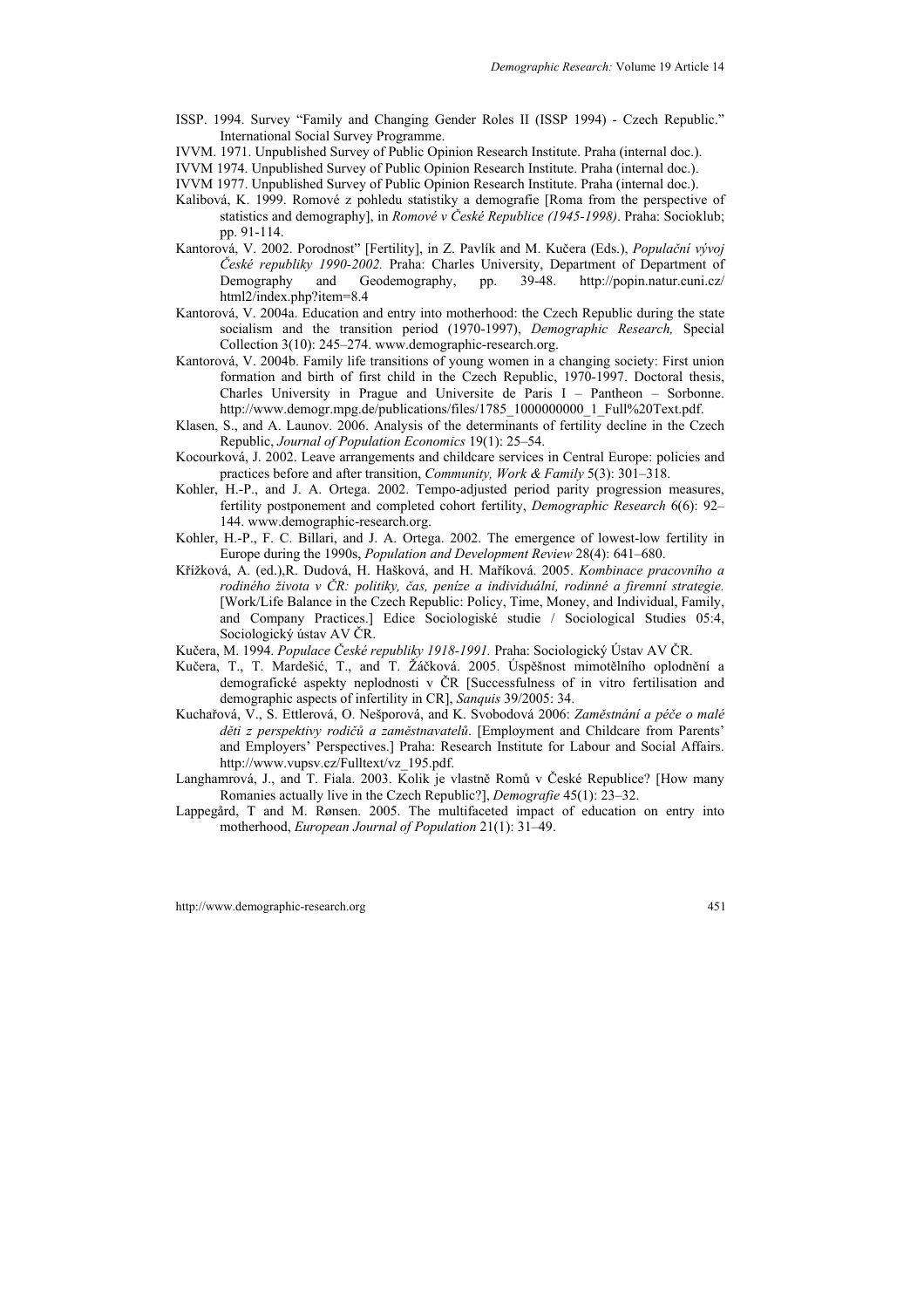- Lesthaeghe, R. 1995. The second demographic transition in Western countries: an interpretation, in K. O. Mason and A.-M. Jensen (Eds.), *Gender and Family Change in Industrialized Countries*. Oxford, Clarendon Press, pp: 17–62.
- Mareš, P., and I. Možný. 2005. The Czech family, reproductive behaviour, and the value of children in the Czech Republic, in G. Trommsdorff and B. Nauck (Eds.), *The Value of Children in Cross-Cultural Perspective. Case Studies from Eight Societies.* Lengerich: Pabst Science Publishers, pp: 67–90.
- Mills, M., and H.-P. Blossfeld. 2005. Globalization, uncertainty and the early life course: a theoretical framework, in H.-P. Blossfeld et al. (Eds.), *Globalization, Uncertainty and Youth in Society.* London: Routledge, pp: 1–24.
- MLSA. 2004. *Národní zpráva o rodině* [National Family Report]. Praha: Ministry of Labour and Social Affairs of the Czech Republic. www.mpsv.cz/cs/898.
- MLSA. 2005. *Národní koncepce rodinné politiky* [National concept of family policy]. Praha: Ministry of Labour and Social Affairs of the Czech Republic. www.mpsv.cz/cs/4.
- Možný, I. 1987. K některým novým jevům v kulturně legitimních vzorcích rodinných startů, *Demografie* 29:114–123
- Možný, I., and T. Katrňák 2005. The Czech family, in B. N Adams and J. Trost (Eds.). *Handbook of World Families.* Thousand Oaks, California: Sage Publications Inc, pp: 235–261.
- OECD. 2005. *Education at a glance. OECD indicators 2004.* Paris: Organisation for Economic Co-operation and Development, Paris. http://www.oecd.org/edu/eag2004.
- Pavlík Z., and M. Kučera. (Eds.), 2002. *Populační vývoj České republiky 1990–2002.* [Population Development in the Czech Republic 1990-2002]. Praha: Katedra demografie a geodemografie přírodovědecké fakulty UK. http://popin.natur.cuni.cz/html2/ index.php?item=8.4.
- Polášek, V. 2005. Svobodná matka a co je potom? [Single mother and what follows then?], *Demografie* 47(4): 287–292.
- Potůček, M. 2001. Czech social reform after 1989: concepts and reality, *International Social Security Review* 54(2–3): 81–105.
- Rabušic, L. 1990. Manifestní a latentní funkce Československé populační politiky [Manifest and latent function of Czechoslovak population policy], *Demografie* 32(3): 234–238.
- Rabušic, L. 2000. Je česká společnost "postmaterialistická"? [Is Czech society "postmaterialist"?], *Sociologický časopis* 36(1): 3–22.
- Rabušic, L. 2001. Value change and demographic behaviour in the Czech Republic, *Czech Sociological Review* 9(1): 99–122.
- RHS. 1995. *1993 Czech Republic Reproductive Health Survey. Final Report.* Czech Statistical Office, Factum, WHO, and Centers for Disease Control and Prevention.
- RILSA. 1999. *Zpráva o lidském rozvoji, Česká Republika 1999* [Human Development Report, Czech Republic 1999]. Praha: Research Institute for Labour and Social Affairs and UNDP.
- Rindfuss, R. R. 1991. The young adult years: diversity, structural change, and fertility, *Demography* 28(4): 493–512.
- Róbert, P., and E. Bukodi. 2005. The effects of the globalization process on the transition to adulthood in Hungary, in H.-P. Blossfeld et al. (eds.) *Globalization, Uncertainty and Youth in Society.* Routledge, London, pp: 177–213.
- Rychtaříková, J. 1994a. *Les unions informelles en République Tchèque*. Acta Universitatis Carolinae Geographica. Praha: Faculty of Science, Charles University in Prague.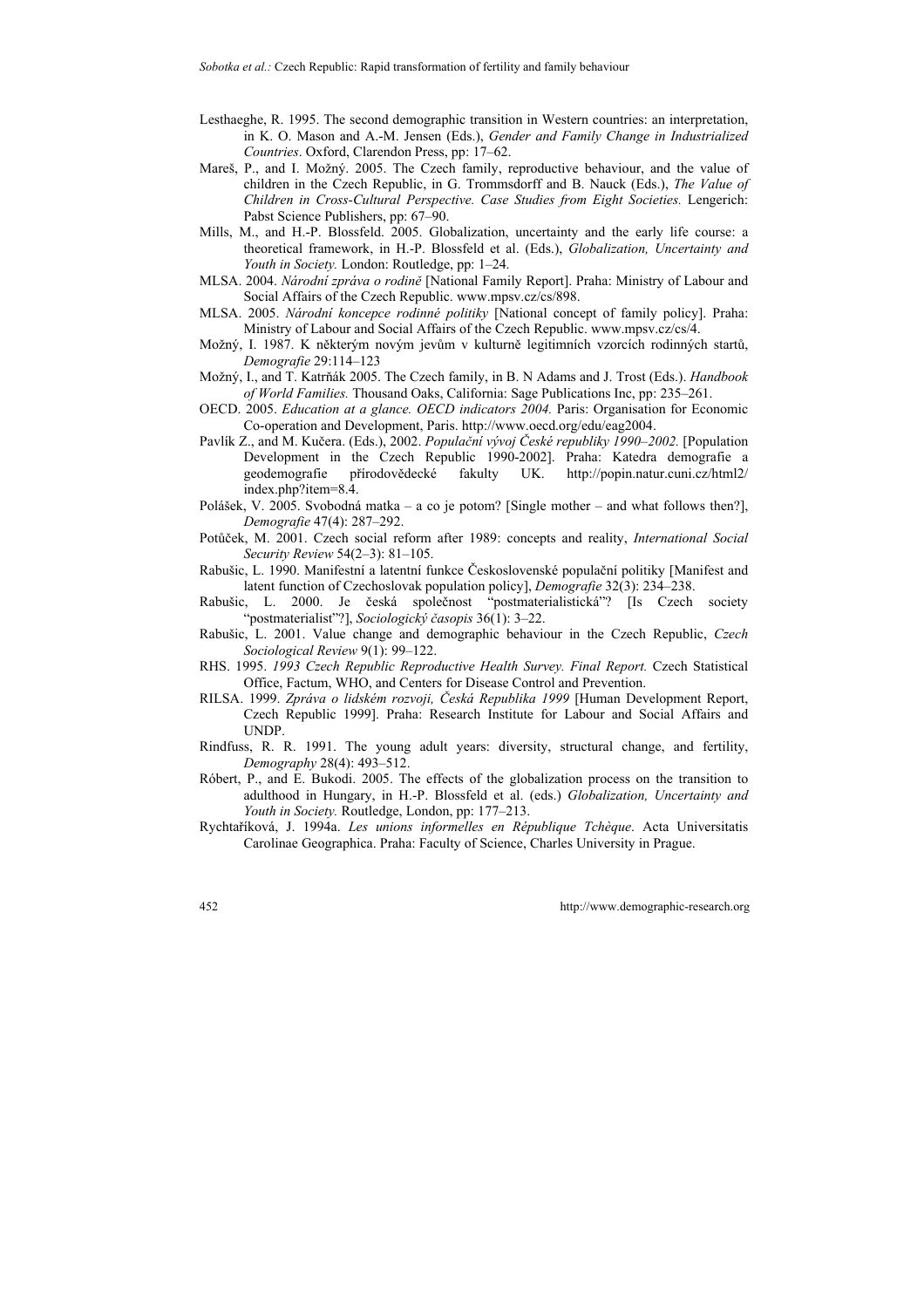- Rychtaříková, J. 1994b. Czech and Slovak families in the European context, *Journal of Family History* 19(2): 131–147.
- Rychtaříková, J. 2003. Diferenční plodnost v České republice podle rodinného stavu a vzdělání v kohortní perspektivě [Cohort fertility differentials in the Czech Republic by the family status and education], in D. Hamplová, J. Rychtaříková and S. Pikálková. *České ženy. Vzdělání, partnerství, reprodukce.* Praha: Institute of Sociology, Academy of Sciences of the Czech Republic, pp: 40–82.
- Rychtaříková, J. 2004. Změny generační plodnosti v České republice se zaměřením na vzdělání žen" [Changes in cohort fertility in the Czech Republic, with a focus on educational attainment of women], *Demografie* 46(2): 77–90. http://www.czso.cz/ csu/edicniplan.nsf/t/000029F152/\$File/Rychta.pdf.
- Šalamounová, P. 2002. Změny plodnosti v České republice v 90. letech [Changes in fertility in the Czech Republic in the 1990s], *SDA Info* 4(1–2): 1–4.
- Shkolnikov, V. M, E. M. Andreev, R. Houle, and J. W. Vaupel. 2004. *The concentration of reproduction in cohorts of US and European women.* MPIDR Working Paper WP 2004- 027, Rostock: Max Planck Institute for Demographic Research. http://www.demogr. mpg.de/papers/working/wp-2004-027.pdf.
- Škop, M. 2005. *Statistická analýza přežívání s aplikací na proces odchodu od rodičů v České republice* [Statistical analysis of survival with an application on leaving parental home in the Czech Republic]. Doctoral thesis, Charles University in Prague. www.skop.cz/Sci/Dis1.0sec.pdf.
- Sobotka T. 2002. Potratovost" [Abortion], in Z. Pavlík and M. Kučera (Eds.), *Populační vývoj České republiky 1990-2002.* Praha: Charles University, Department of Demography and Geodemography, pp: 49–56. http://popin.natur.cuni.cz/html2/index.php?item=8.4.
- Sobotka, T. 2003. Změny v časování mateřství a pokles plodnosti v České republice v 90. letech [Changes in the timing of motherhood and fertility decline in the Czech Republic in the 1990s], *Demografie* 45(2): 77–87.
- Sobotka, T. 2004. *Postponement of childbearing and low fertility in Europe*. Doctoral thesis, University of Groningen. Amsterdam: Dutch University Press. http://dissertations. ub.rug.nl/faculties/rw/2004/t.sobotka/.
- Sobotka, T. 2005. Changes in fertility quantum and tempo in Austria, the Czech Republic, and Slovakia. a parity-specific view, in F. Koschin (Ed.). *Fertility and family trends in Austria, the Czech Republic and Slovakia: Towards a convergence?* Praha: University of Economics, pp. 45-71.
- Sobotka, T. 2006 Bezdětnost v České Republice [Childlessness in the Czech Republic], in D. Hamplová, P. Šalamounová and G. Šamanová (Eds.), *Životní cyklus – sociologické a demografické perspektivy* [Life cycle in socio- demographic perspective], Praha: Institute of Sociology, Academy of Sciences of the Czech Republic, pp. 60-78.
- Sobotka, T., M. Winkler-Dworak, M. Rita Testa, W. Lutz, D. Philipov, H. Engelhardt, and R. Gisser. 2005. Monthly Estimates of the Quantum of Fertility: Towards a Fertility Monitoring System in Austria, *Vienna Yearbook of Population Research* 2005: 109–141.
- Sobotka, T., K. Zeman, and V. Kantorová 2003. Demographic shifts in the Czech Republic after 1989: a second demographic transition view. *European Journal of Population* 19(3): 249–277.
- Sobotka, T., and M. R. Testa. 2008. Childlessness attitudes and intentions in Europe, in: Ch. Höhn, D. Avramov and I. Kotowska. (Eds.), *People, Population Change and Policies:*